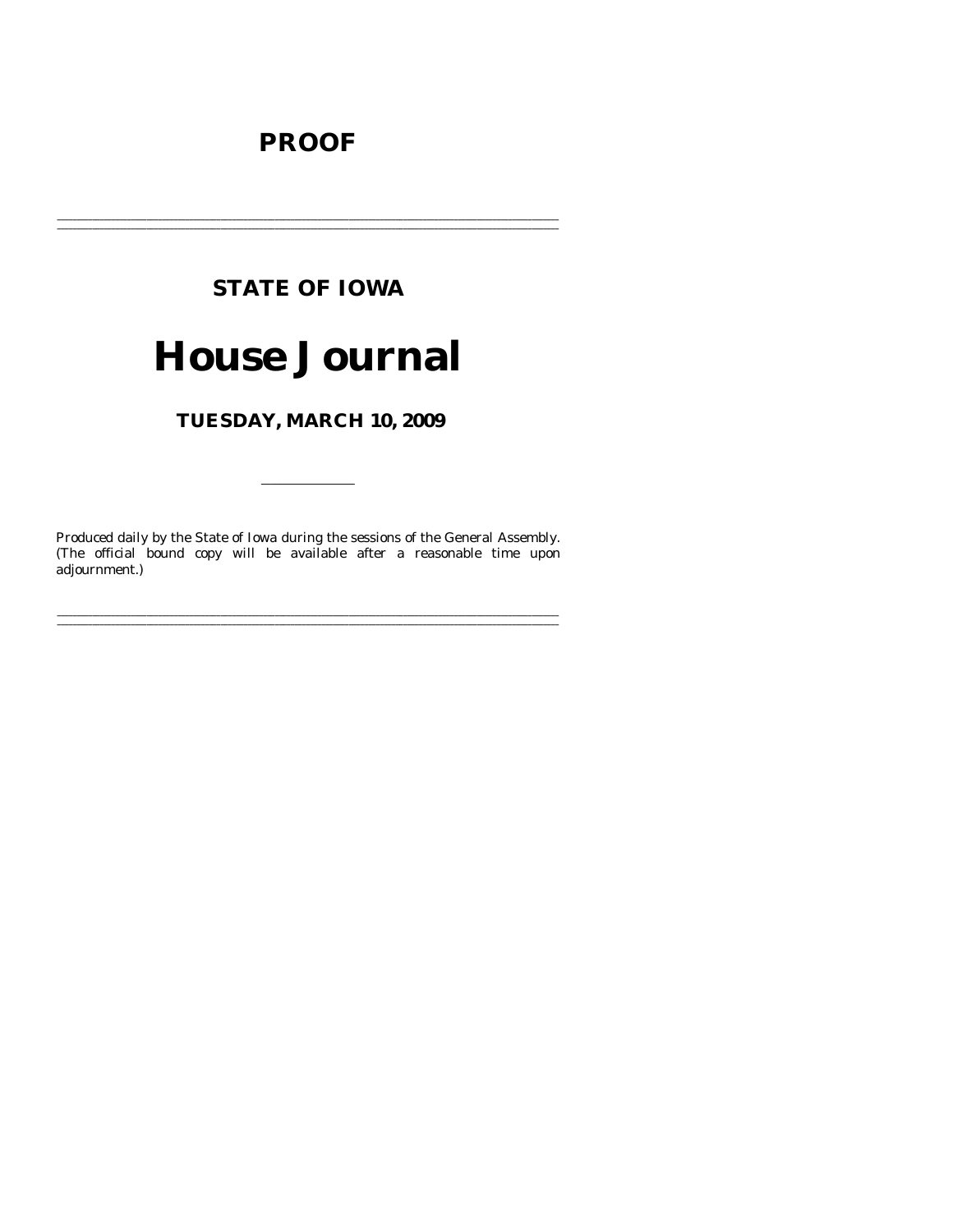# **JOURNAL OF THE HOUSE**

Fifty-eighth Calendar Day - Thirty-eighth Session Day

Hall of the House of Representatives Des Moines, Iowa, Tuesday, March 10, 2009

 The House met pursuant to adjournment at 9:11 a.m., Speaker Murphy in the chair.

 Prayer was offered by the honorable Dwayne Alons, state representative from Sioux County.

# PLEDGE OF ALLEGIANCE

 The Pledge of Allegiance was led by Erica Kite, House Page from Jesup.

The Journal of Monday, March 9, 2009 was approved.

## LEAVE OF ABSENCE

Leave of absence was granted as follows:

Heaton of Henry on request of Paulsen of Linn.

# MESSAGES FROM THE SENATE

#### The following messages were received from the Senate:

 Mr. Speaker: I am directed to inform your honorable body that the Senate has on March 9, 2009, passed the following bill in which the concurrence of the House is asked:

[Senate File 205,](http://coolice.legis.state.ia.us/Cool-ICE/default.asp?Category=billinfo&Service=Billbook&frame=1&GA=83&hbill=SF205) a bill for an act relating to required testing for infectious diseases of persons under supervision of judicial district departments of correctional services.

 Also: That the Senate has on March 9, 2009, passed the following bill in which the concurrence of the House is asked:

[Senate File 253,](http://coolice.legis.state.ia.us/Cool-ICE/default.asp?Category=billinfo&Service=Billbook&frame=1&GA=83&hbill=SF253) a bill for an act relating to the time allowed certain active duty military personnel to file a state income tax return and including a retroactive applicability date provision.

 Also: That the Senate has on March 9, 2009, passed the following bill in which the concurrence of the House is asked: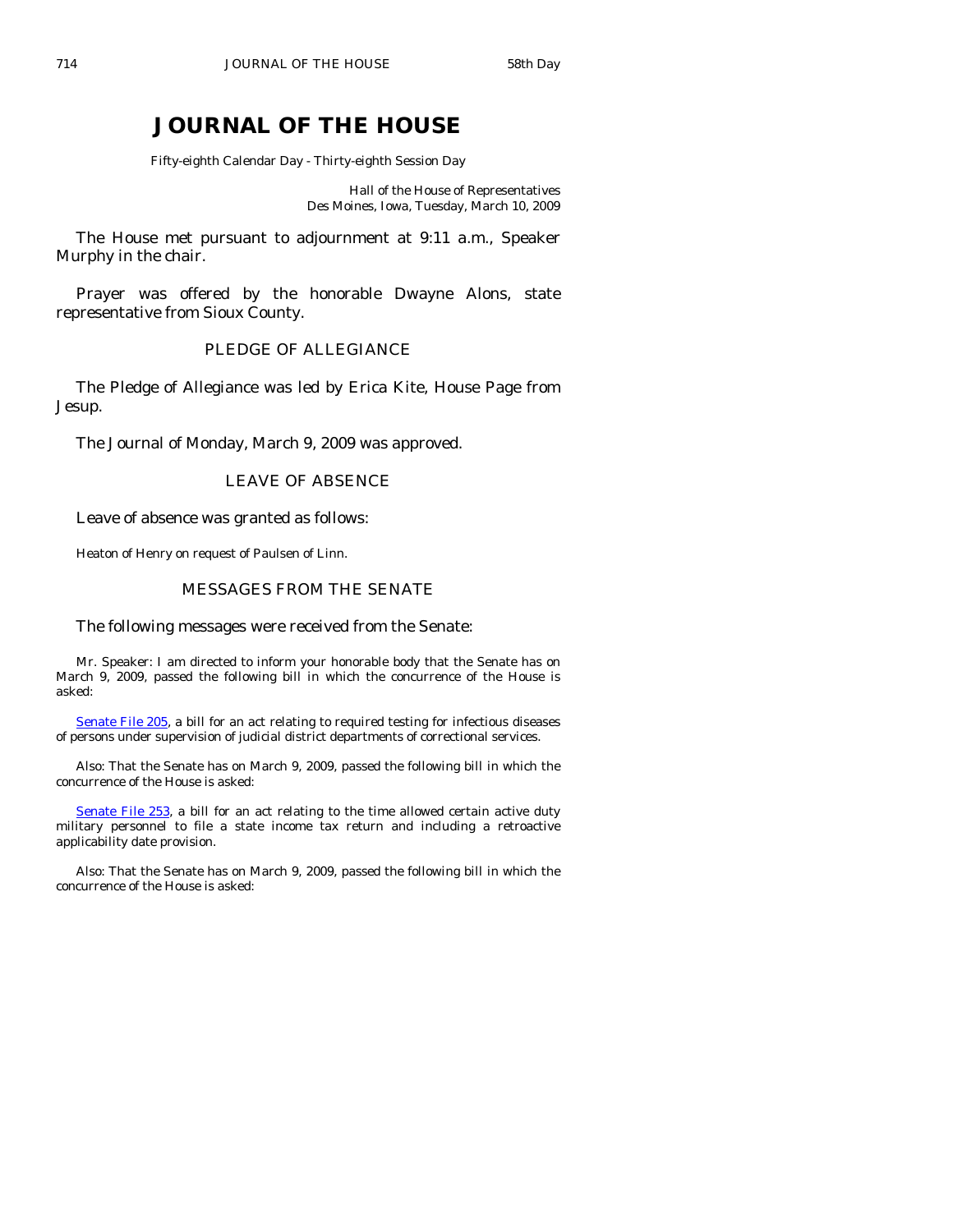[Senate File 254,](http://coolice.legis.state.ia.us/Cool-ICE/default.asp?Category=billinfo&Service=Billbook&frame=1&GA=83&hbill=SF254) a bill for an act requiring the preparation of a report by the department of veterans affairs relating to the activities of county commissions of veteran affairs.

 Also: That the Senate has on March 9, 2009, passed the following bill in which the concurrence of the House is asked:

[Senate File 262,](http://coolice.legis.state.ia.us/Cool-ICE/default.asp?Category=billinfo&Service=Billbook&frame=1&GA=83&hbill=SF262) a bill for an act relating to the imposition of penalty benefits in workers' compensation cases.

 Also: That the Senate has on March 9, 2009, passed the following bill in which the concurrence of the House is asked:

[Senate File 268,](http://coolice.legis.state.ia.us/Cool-ICE/default.asp?Category=billinfo&Service=Billbook&frame=1&GA=83&hbill=SF268) a bill for an act providing for the award of local watershed improvement grants.

 Also: That the Senate has on March 9, 2009, passed the following bill in which the concurrence of the House is asked:

[Senate File 270,](http://coolice.legis.state.ia.us/Cool-ICE/default.asp?Category=billinfo&Service=Billbook&frame=1&GA=83&hbill=SF270) a bill for an act transferring the authority to register postsecondary schools from the secretary of state to the college student aid commission and providing for related matters, and making penalties applicable.

 Also: That the Senate has on March 9, 2009, passed the following bill in which the concurrence of the House is asked:

[Senate File 285,](http://coolice.legis.state.ia.us/Cool-ICE/default.asp?Category=billinfo&Service=Billbook&frame=1&GA=83&hbill=SF285) a bill for an act relating to magistrate jurisdiction, specifying certain traffic-related offenses as simple misdemeanors, making other related changes to simple misdemeanor offenses, and providing a penalty.

 Also: That the Senate has on March 9, 2009, passed the following bill in which the concurrence of the House is asked:

[Senate File 288](http://coolice.legis.state.ia.us/Cool-ICE/default.asp?Category=billinfo&Service=Billbook&frame=1&GA=83&hbill=SF288), a bill for an act relating to county recorders by making changes to fees charged by the county recorder, information required to be endorsed on certain recorded documents and instruments, and standards for indexes maintained by the county recorder.

 Also: That the Senate has on March 9, 2009, passed the following bill in which the concurrence of the House is asked:

[Senate File 289](http://coolice.legis.state.ia.us/Cool-ICE/default.asp?Category=billinfo&Service=Billbook&frame=1&GA=83&hbill=SF289), a bill for an act relating to loan forgiveness under the jumpstart housing assistance program.

 Also: That the Senate has on March 9, 2009, passed the following bill in which the concurrence of the House is asked:

[Senate File 291,](http://coolice.legis.state.ia.us/Cool-ICE/default.asp?Category=billinfo&Service=Billbook&frame=1&GA=83&hbill=SF291) a bill for an act providing for the recognition and promotion of certified retirement communities.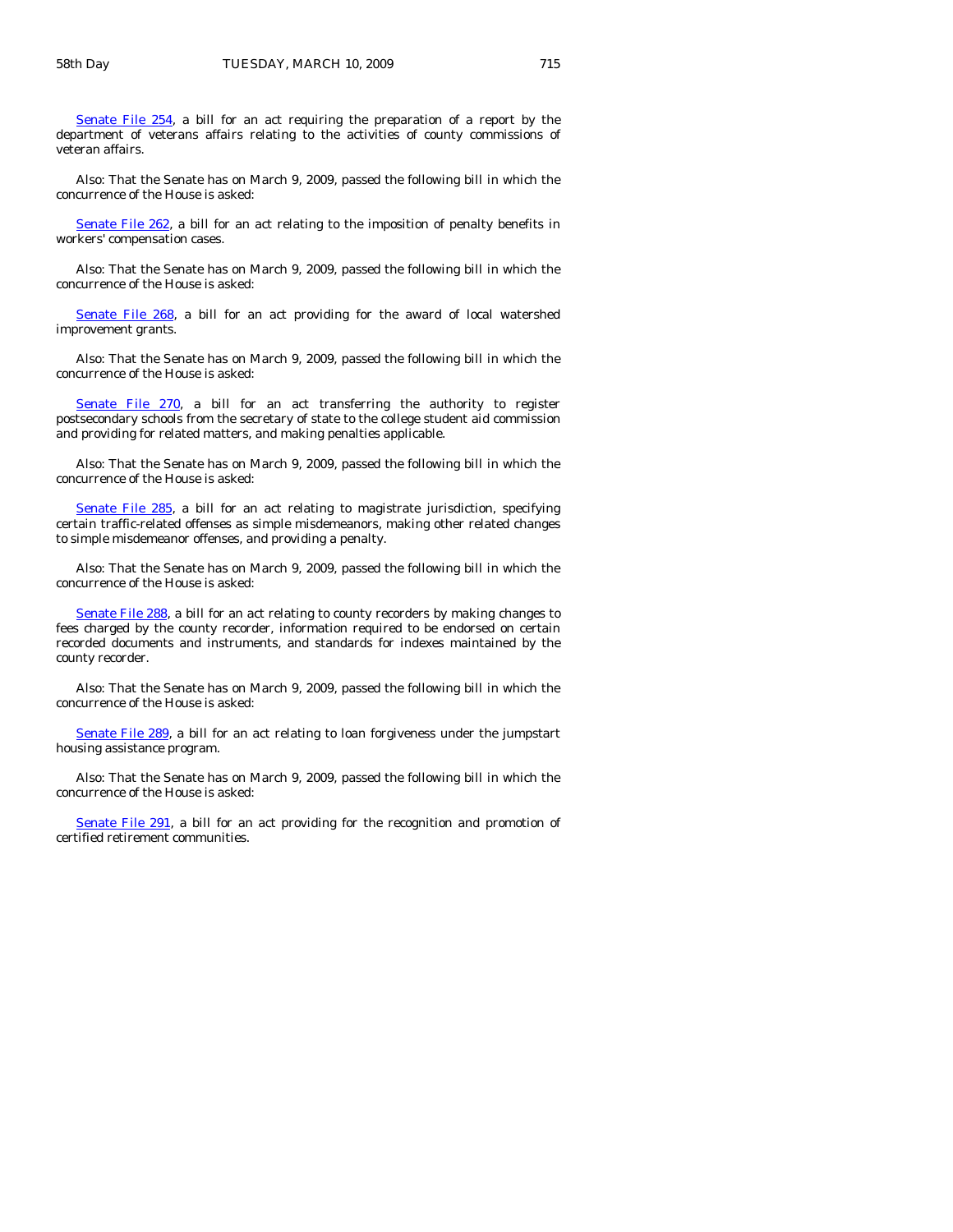Also: That the Senate has on March 9, 2009, passed the following bill in which the concurrence of the House is asked:

[Senate File 295,](http://coolice.legis.state.ia.us/Cool-ICE/default.asp?Category=billinfo&Service=Billbook&frame=1&GA=83&hbill=SF295) a bill for an act concerning the authority of the department of administrative services relative to existing leases on real property acquired by the department.

 Also: That the Senate has on March 9, 2009, passed the following bill in which the concurrence of the House is asked:

[Senate File 305](http://coolice.legis.state.ia.us/Cool-ICE/default.asp?Category=billinfo&Service=Billbook&frame=1&GA=83&hbill=SF305), a bill for an act concerning audits conducted by a licensee conducting pari-mutuel wagering or gambling games and providing an effective date.

 Also: That the Senate has on March 9, 2009, passed the following bill in which the concurrence of the House is asked:

[Senate File 318](http://coolice.legis.state.ia.us/Cool-ICE/default.asp?Category=billinfo&Service=Billbook&frame=1&GA=83&hbill=SF318), a bill for an act pertaining to the duties and regulations under the purview of the labor commissioner.

 Also: That the Senate has on March 9, 2009, passed the following bill in which the concurrence of the House is asked:

[Senate File 319](http://coolice.legis.state.ia.us/Cool-ICE/default.asp?Category=billinfo&Service=Billbook&frame=1&GA=83&hbill=SF319), a bill for an act relating to child support enforcement including withholding of an employee's compensation by an employer for support of a child under a support order, protection of child support information, annual collections fees, and the potential charging of interest on overdue child support payments, and providing an effective date.

 Also: That the Senate has on March 9, 2009, passed the following bill in which the concurrence of the House is asked:

[Senate File 320](http://coolice.legis.state.ia.us/Cool-ICE/default.asp?Category=billinfo&Service=Billbook&frame=1&GA=83&hbill=SF320), a bill for an act relating to charitable trusts by providing for filing documents with the attorney general and providing for the attorney general's investigative authority.

 Also: That the Senate has on March 9, 2009, passed the following bill in which the concurrence of the House is asked:

[Senate File 322,](http://coolice.legis.state.ia.us/Cool-ICE/default.asp?Category=billinfo&Service=Billbook&frame=1&GA=83&hbill=SF322) a bill for an act relating to the technical administration of the tax and related laws by the department of revenue, including administration of income taxes, sales and use taxes, fees for new vehicle registrations, and property taxes and including a retroactive applicability date provision.

 Also: That the Senate has on March 9, 2009, passed the following bill in which the concurrence of the House is asked:

[Senate File 328](http://coolice.legis.state.ia.us/Cool-ICE/default.asp?Category=billinfo&Service=Billbook&frame=1&GA=83&hbill=SF328), a bill for an act relating to reimbursement of hazardous substance cleanup costs.

 Also: That the Senate has on March 9, 2009, passed the following bill in which the concurrence of the Senate was asked: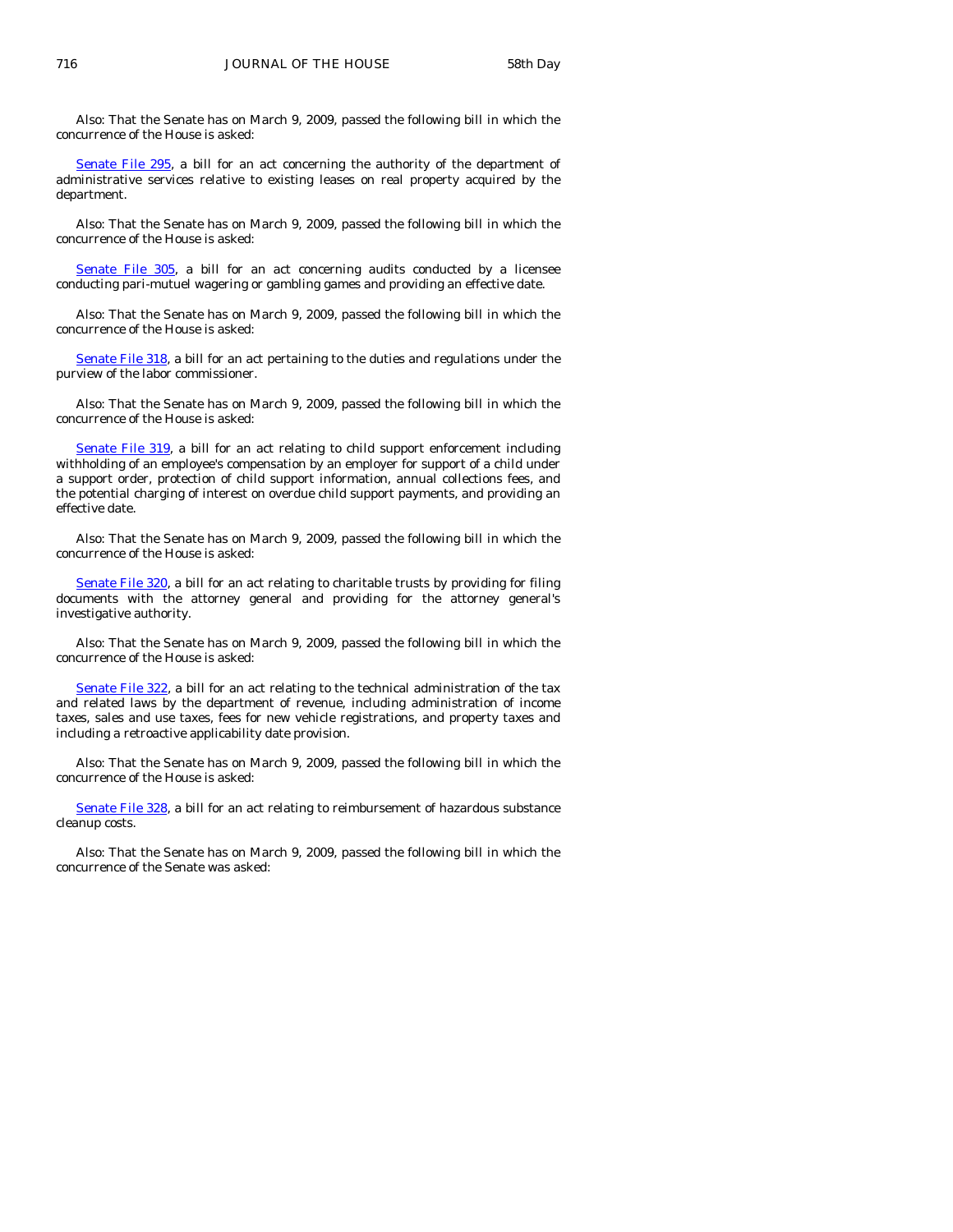[House File 256,](http://coolice.legis.state.ia.us/Cool-ICE/default.asp?Category=billinfo&Service=Billbook&frame=1&GA=83&hbill=HF256) a bill for an act relating to bidders at a property tax sale and owners of tax sale certificates and including effective and applicability date provisions.

MICHAEL E. MARSHALL, Secretary

#### INTRODUCTION OF BILLS

**[House File 624](http://coolice.legis.state.ia.us/Cool-ICE/default.asp?Category=billinfo&Service=Billbook&frame=1&GA=83&hbill=HF624)**, by committee on economic growth, a bill for an act relating to the availability of and eligibility for investment tax credits, eliminating the venture capital investment tax credit, and including retroactive applicability and other applicability date provisions.

Read first time and referred to committee on **ways and means.** 

**[House File 625](http://coolice.legis.state.ia.us/Cool-ICE/default.asp?Category=billinfo&Service=Billbook&frame=1&GA=83&hbill=HF625)**, by Ford, a bill for an act relating to the use of real estate transfer tax receipts for the housing trust fund and the shelter assistance fund.

Read first time and referred to committee on **appropriations.** 

**[House File 626](http://coolice.legis.state.ia.us/Cool-ICE/default.asp?Category=billinfo&Service=Billbook&frame=1&GA=83&hbill=HF626)**, by Jacoby, a bill for an act relating to taxation by making changes to assessment of property for purposes of property taxation, county and city budgets funded primarily by property taxes and service charges, school district budgets funded primarily by state and local taxes, state mandates funding, local assessors, and property tax exemptions and credits, creating an implementation committee, and including effective and applicability date provisions.

Read first time and referred to committee on **ways and means.** 

**[House File 627](http://coolice.legis.state.ia.us/Cool-ICE/default.asp?Category=billinfo&Service=Billbook&frame=1&GA=83&hbill=HF627)**, by committee on environmental protection, a bill for an act relating to open burning of residential waste in certain areas of the state and providing penalties.

Read first time and placed on the **calendar.** 

**[House File 628](http://coolice.legis.state.ia.us/Cool-ICE/default.asp?Category=billinfo&Service=Billbook&frame=1&GA=83&hbill=HF628)**, by committee on local government, a bill for an act relating to publication of property assessment equalization orders.

Read first time and placed on the **calendar.**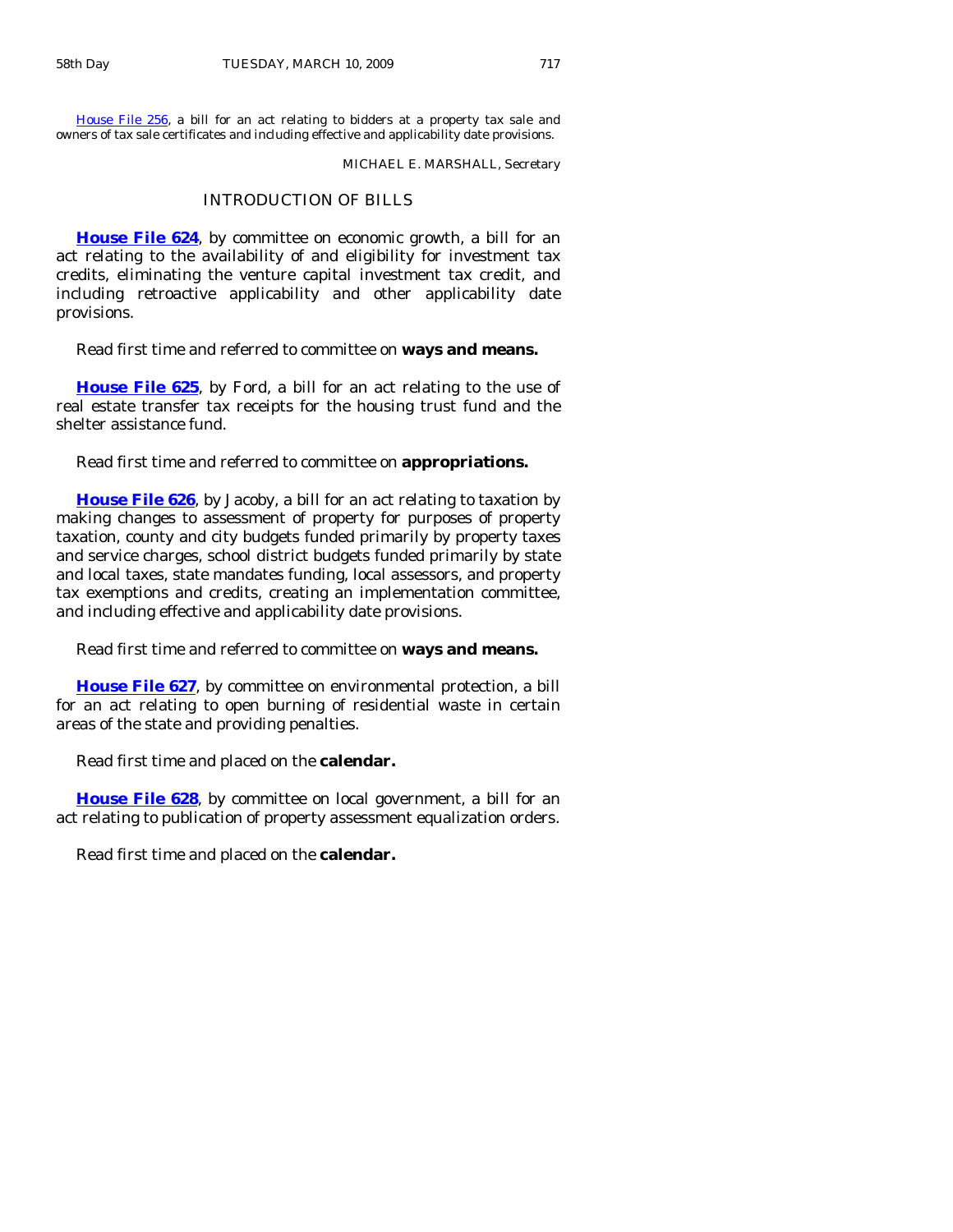**[House File 629](http://coolice.legis.state.ia.us/Cool-ICE/default.asp?Category=billinfo&Service=Billbook&frame=1&GA=83&hbill=HF629)**, by committee on commerce, a bill for an act relating to cemeteries, the classification of pioneer cemeteries, and claims of adverse possession concerning cemeteries or pioneer cemeteries.

Read first time and placed on the **calendar.** 

**[House File 630](http://coolice.legis.state.ia.us/Cool-ICE/default.asp?Category=billinfo&Service=Billbook&frame=1&GA=83&hbill=HF630)**, by committee on commerce, a bill for an act relating to matters under the purview of the credit union division of the department of commerce.

Read first time and placed on the **calendar.** 

# CONSIDERATION OF BILLS Regular Calendar

**[House File 197,](http://coolice.legis.state.ia.us/Cool-ICE/default.asp?Category=billinfo&Service=Billbook&frame=1&GA=83&hbill=HF197)** a bill for an act relating to child support enforcement including withholding of an employee's compensation by an employer for support of a child under a support order, the required establishment of a personal account for self-employed child support obligors, and protection of child support information, providing a penalty, and providing an effective date, was taken up for consideration.

 Abdul-Samad of Polk asked and received unanimous consent to withdraw amendment  $H-1107$  filed by him on March 3, 2009.

 Abdul-Samad of Polk offered the following amendment [H–1110](http://coolice.legis.state.ia.us/Cool-ICE/default.asp?Category=billinfo&Service=Billbook&frame=1&GA=83&hbill=H1110) filed by him and moved its adoption:

#### [H–1110](http://coolice.legis.state.ia.us/Cool-ICE/default.asp?Category=billinfo&Service=Billbook&frame=1&GA=83&hbill=H1110)

- 1 Amend [House File 197](http://coolice.legis.state.ia.us/Cool-ICE/default.asp?Category=billinfo&Service=Billbook&frame=1&GA=83&hbill=HF197) as follows:
- 2 1. By striking page 1, line 26, through page 3,
- 3 line 14.
- 4 2. Page 4, line 2, by striking the word
- 5 "request," and inserting the following: "request".
- 6 3. By striking page 7, line 32, through page 8,
- 7 line 28, and inserting the following:
- 8 "DIVISION
- 9 CHILD SUPPORT RECOVERY UNIT COLLECTIONS FEES
- 10 Sec. \_\_\_\_. Section 252B.5, subsection 13, paragraph
- 11 a, Code 2009, is amended to read as follows:
- 12 a. Beginning October 1, 2007, implement the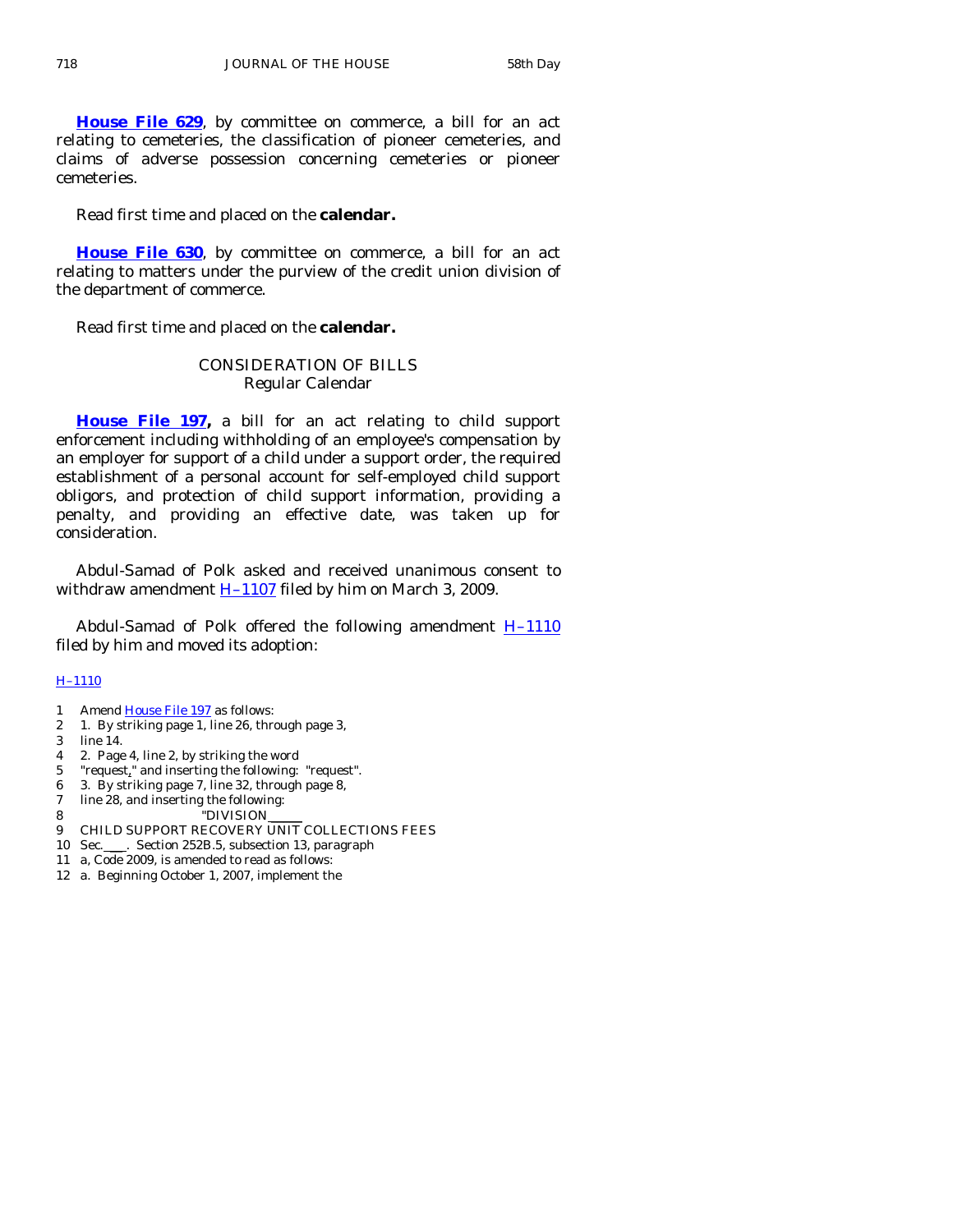13 provision of the federal Deficit Reduction Act of 14 2005, Pub. L. No. 109-171 } 7310, requiring an annual 15 collections fee of twenty-five dollars in child 16 support cases in which the family has never received 17 assistance under Title IV-A of the federal Social 18 Security Act for whom the unit has collected disbursed 19 at least five hundred dollars. After When the first 20 five hundred dollars in support is collected disbursed 21 in each federal fiscal year for a family, the fee 22 shall be collected from the obliger obligee by 23 retaining twenty-five dollars from subsequent 24 collections disbursements to the obligee. If five 25 hundred dollars but less than five hundred twenty-five 26 dollars is collected disbursed in any federal fiscal 27 year, any unpaid portion of the annual fee shall not 28 accumulate and is not due. Any amount retained to pay 29 the twenty five dollar fee shall not reduce the amou 30 of support due under the support order. The unit 31 shall send information regarding the requirements of 32 this subsection by regular mail to the last known 33 address of an affected obligor or obligee, or may 34 include the information for an obligee in an 35 application for services signed by the obligee. In 36 addition, the unit shall take steps necessary

- 37 regarding the fee to qualify for federal funds in
- 38 conformity with the provisions of Title IV-D of the
- 39 federal Social Security Act, including receiving and
- 40 accounting for fee payments, as appropriate, through
- 41 the collection services center created in section
- 42 252B.13A.<br>43 Sec.
- 5. Section 252B.5, subsection 13, paragraph
- 44 c, Code 2009, is amended by striking the paragraph and
- 45 inserting in lieu thereof the following:
- 46 c. Until such time as a methodology to secure
- 47 payment of the collections fee from the obligor is
- 48 provided by law, an obligee may act pursuant to this
- 49 paragraph to recover the collections fee from the
- 50 obligor. If the unit retains all or a portion of the

#### Page 2

- 1 collections fee imposed pursuant to paragraph "a" in a
- 2 federal fiscal year, there is an automatic nonsupport
- 3 judgment, in an amount equal to the amount retained,
- 4 against the obligor payable to the obligee. This
- 5 paragraph shall serve as constructive notice that the
- 6 fee amount, once retained, is an automatic nonsupport
- 7 judgment against the obligor. The obligee may use any
- 8 legal means, including the lien created by the
- 9 nonsupport judgment, to collect the nonsupport
- 10 judgment.
- 11 Sec. \_\_\_. CHILD SUPPORT COLLECTIONS FEE -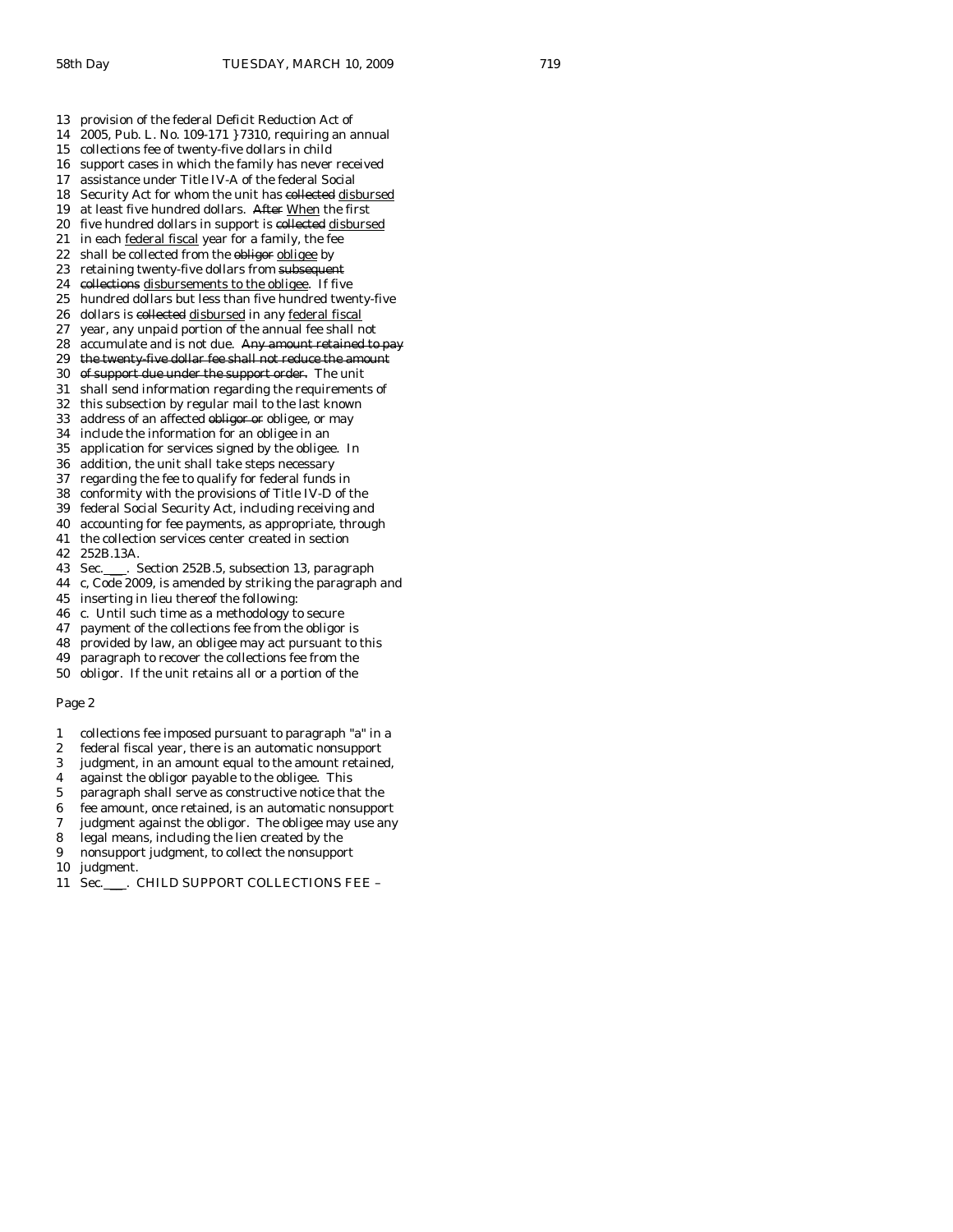- 12 METHODOLOGY. The department of human services shall
- 13 seek a federally approved, cost-effective methodology
- 14 to secure payment of the collections fee imposed
- 15 pursuant to section 252B.5, subsection 13, paragraph
- 16 "a", from the obligor. The department shall report
- 17 options for such a methodology to the general assembly 18 by December 15, 2009.
- 
- 19 DIVISION 20 CHILD SUPPORT COLLECTIONS INTEREST
- 21 Sec.\_\_\_. INTEREST ON CHILD SUPPORT COLLECTIONS.
- 22 The department of human services shall perform a
- 23 cost-benefit analysis of calculating interest on
- 24 overdue child support payments enforced by the child
- 25 support recovery unit. The department shall report
- 26 its findings to the general assembly by December 15,
- 27 2009."
- 28 4. Title page, by striking lines 3 through 6 and
- 29 inserting the following: "support of a child under a
- 30 support order, protection of child support
- 31 information, annual collections fees, and the
- 32 potential charging of interest on overdue child
- 33 support payments, and providing an effective date".
- 34 5. By renumbering as necessary.

Amendment **H**-1110 was adopted.

Mertz of Kossuth in the chair at 9:22 a.m.

 McCarthy of Polk asked and received unanimous consent that [House File 197](http://coolice.legis.state.ia.us/Cool-ICE/default.asp?Category=billinfo&Service=Billbook&frame=1&GA=83&hbill=HF197) be deferred and that the bill retain its place on the calendar.

# SENATE MESSAGE CONSIDERED

**[Senate File 319](http://coolice.legis.state.ia.us/Cool-ICE/default.asp?Category=billinfo&Service=Billbook&frame=1&GA=83&hbill=SF319)**, by committee on human resources, a bill for an act relating to child support enforcement including withholding of an employee's compensation by an employer for support of a child under a support order, protection of child support information, annual collections fees, and the potential charging of interest on overdue child support payments, and providing an effective date.

Read first time and **passed on file.** 

The House resumed consideration of [House File 197](http://coolice.legis.state.ia.us/Cool-ICE/default.asp?Category=billinfo&Service=Billbook&frame=1&GA=83&hbill=HF197).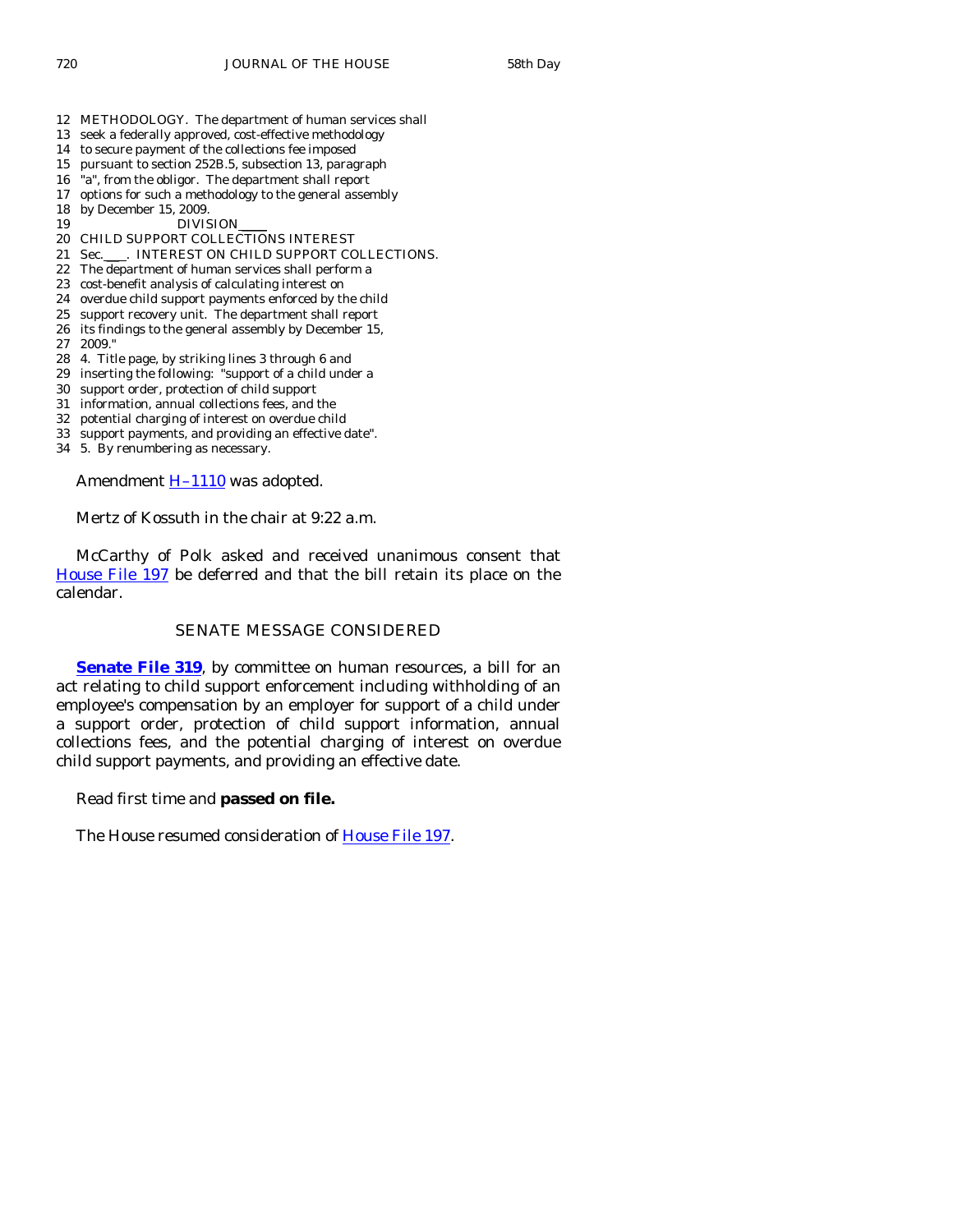# [SENATE FILE 319](http://coolice.legis.state.ia.us/Cool-ICE/default.asp?Category=billinfo&Service=Billbook&frame=1&GA=83&hbill=SF319) SUBSTITUTED FOR [HOUSE FILE 197](http://coolice.legis.state.ia.us/Cool-ICE/default.asp?Category=billinfo&Service=Billbook&frame=1&GA=83&hbill=HF197)

 Abdul-Samad of Polk asked and received unanimous consent to substitute [Senate File 319](http://coolice.legis.state.ia.us/Cool-ICE/default.asp?Category=billinfo&Service=Billbook&frame=1&GA=83&hbill=SF319) for [House File 197](http://coolice.legis.state.ia.us/Cool-ICE/default.asp?Category=billinfo&Service=Billbook&frame=1&GA=83&hbill=HF197).

**[Senate File 319](http://coolice.legis.state.ia.us/Cool-ICE/default.asp?Category=billinfo&Service=Billbook&frame=1&GA=83&hbill=SF319),** a bill for an act relating to child support enforcement including withholding of an employee's compensation by an employer for support of a child under a support order, protection of child support information, annual collections fees, and the potential charging of interest on overdue child support payments, and providing an effective date, was taken up for consideration.

 Abdul-Samad of Polk moved that the bill be read a last time now and placed upon its passage which motion prevailed and the bill was read a last time.

On the question "Shall the bill pass?" [\(S.F. 319](http://coolice.legis.state.ia.us/Cool-ICE/default.asp?Category=billinfo&Service=Billbook&frame=1&GA=83&hbill=SF319))

The ayes were, 96:

| Abdul-Samad    | Alons          | Anderson   | Arnold            |
|----------------|----------------|------------|-------------------|
| Bailey         | <b>Baudler</b> | Beard      | Bell              |
| Berry          | Bukta          | Burt       | Cohoon            |
| Cownie         | De Boef        | Deyoe      | <b>Dolecheck</b>  |
| Drake          | Ficken         | Ford       | Forristall        |
| Frevert        | Gaskill        | Gayman     | Grassley          |
| Hagenow        | Heddens        | Helland    | Horbach           |
| Hunter         | Huseman        | Huser      | Isenhart          |
| Jacoby         | Kaufmann       | Kearns     | Kelley            |
| Koester        | Kressig        | Kuhn       | Lensing           |
| Lukan          | Lykam          | Marek      | Mascher           |
| May            | McCarthy       | Miller, H. | Miller, L.        |
| Murphy, Spkr.  | Oldson         | Olson, D.  | Olson, R.         |
| Olson, S.      | Olson, T.      | Palmer     | Paulsen           |
| Petersen       | Pettengill     | Quirk      | Raecker           |
| Rayhons        | Reasoner       | Reichert   | Roberts           |
| Sands          | Schueller      | Schulte    | Schultz           |
| Shomshor       | Smith          | Soderberg  | Sorenson          |
| Steckman       | Struyk         | Swaim      | Sweeney           |
| Taylor, D.     | Taylor, T.     | Thede      | <b>Thomas</b>     |
| <b>Tjepkes</b> | Tymeson        | Upmeyer    | Van Engelenhoven  |
| Wagner         | Wendt          | Wenthe     | Wessel-Kroeschell |
| Whitaker       | Whitead        | Willems    | Winckler          |
| Windschitl     | Worthan        | Zirkelbach | Mertz.            |
|                |                |            | Presiding         |

The nays were, none.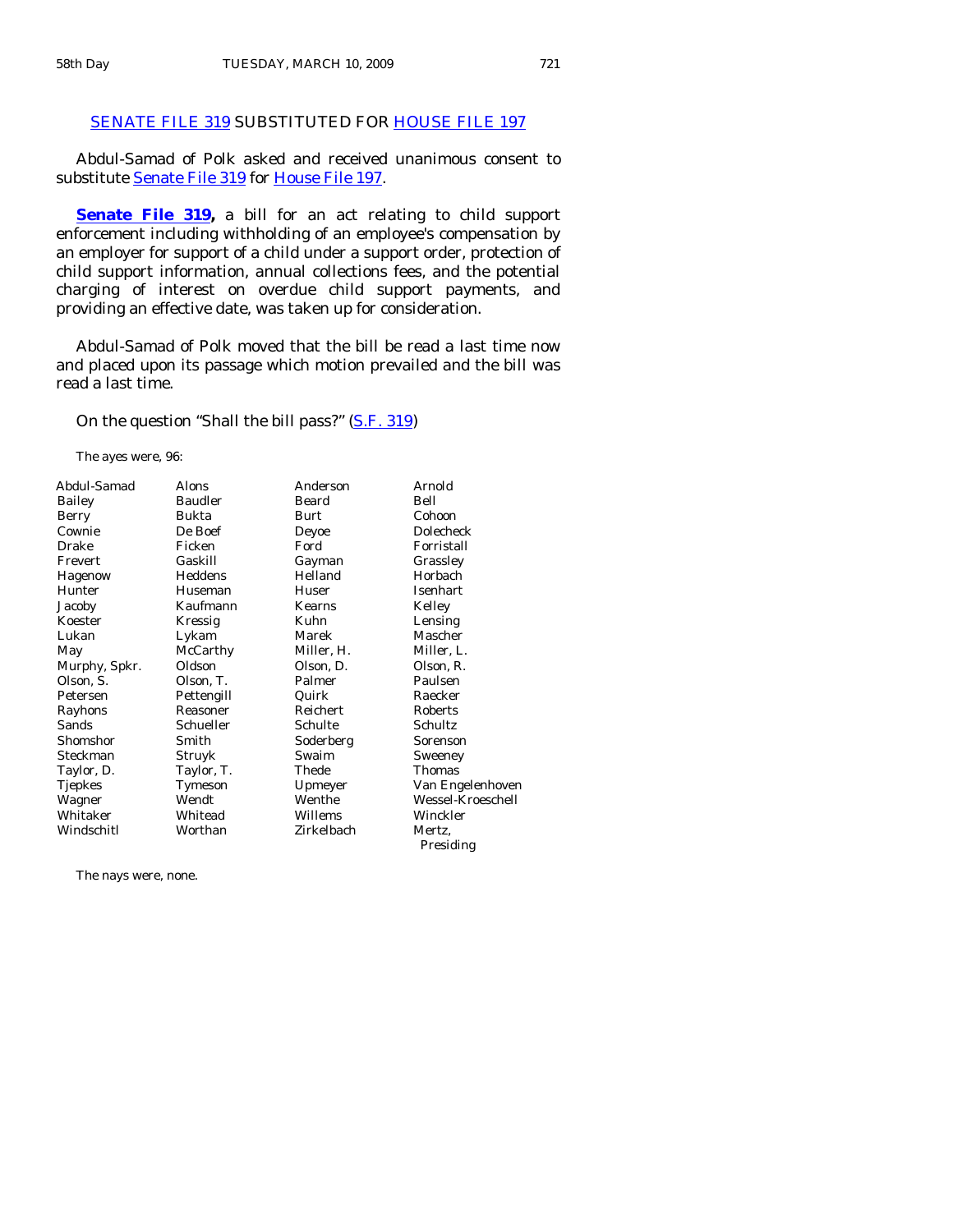Absent or not voting, 4:

Chambers Heaton Rants Watts

 The bill having received a constitutional majority was declared to have passed the House and the title was agreed to.

## [HOUSE FILE 197](http://coolice.legis.state.ia.us/Cool-ICE/default.asp?Category=billinfo&Service=Billbook&frame=1&GA=83&hbill=HF197) WITHDRAWN

 Abdul-Samad of Polk asked and received unanimous consent to withdraw [House File 197](http://coolice.legis.state.ia.us/Cool-ICE/default.asp?Category=billinfo&Service=Billbook&frame=1&GA=83&hbill=HF197) from further consideration by the House.

**[House File 216](http://coolice.legis.state.ia.us/Cool-ICE/default.asp?Category=billinfo&Service=Billbook&frame=1&GA=83&hbill=HF216),** a bill for an act relating to what constitutes a pioneer cemetery, with report of committee recommending passage, was taken up for consideration.

Burt of Black Hawk offered the following amendment **H**-1128 filed by him and moved its adoption:

## [H–1128](http://coolice.legis.state.ia.us/Cool-ICE/default.asp?Category=billinfo&Service=Billbook&frame=1&GA=83&hbill=H1128)

- 1 Amend [House File 216](http://coolice.legis.state.ia.us/Cool-ICE/default.asp?Category=billinfo&Service=Billbook&frame=1&GA=83&hbill=HF216) as follows:
- 2 1. Page 1, by inserting after line 9 the
- 3 following:
- 4 "Sec. . Section 523I.316, Code 2009, is amended
- 5 by adding the following new subsection:
- 6 NEW SUBSECTION. 7. ADVERSE POSSESSION. A
- 7 cemetery or a pioneer cemetery is exempt from seizure,
- 8 appropriation, or acquisition of title under any claim
- 9 of adverse possession, unless it is shown that all
- 10 remains in the cemetery or pioneer cemetery have been
- 11 disinterred and removed to another location."
- 12 2. Title page, line 1, by inserting after the
- 13 word "to" the following: "cemeteries, including".
- 14 3. Title page, line 1, by inserting after the 15 word "cemetery" the following: "and claims of adverse
- 16 possession concerning cemeteries or pioneer
- 17 cemeteries".
- 18 4. By renumbering as necessary.

Amendment **H**-1128 was adopted.

 Burt of Black Hawk moved that the bill be read a last time now and placed upon its passage which motion prevailed and the bill was read a last time.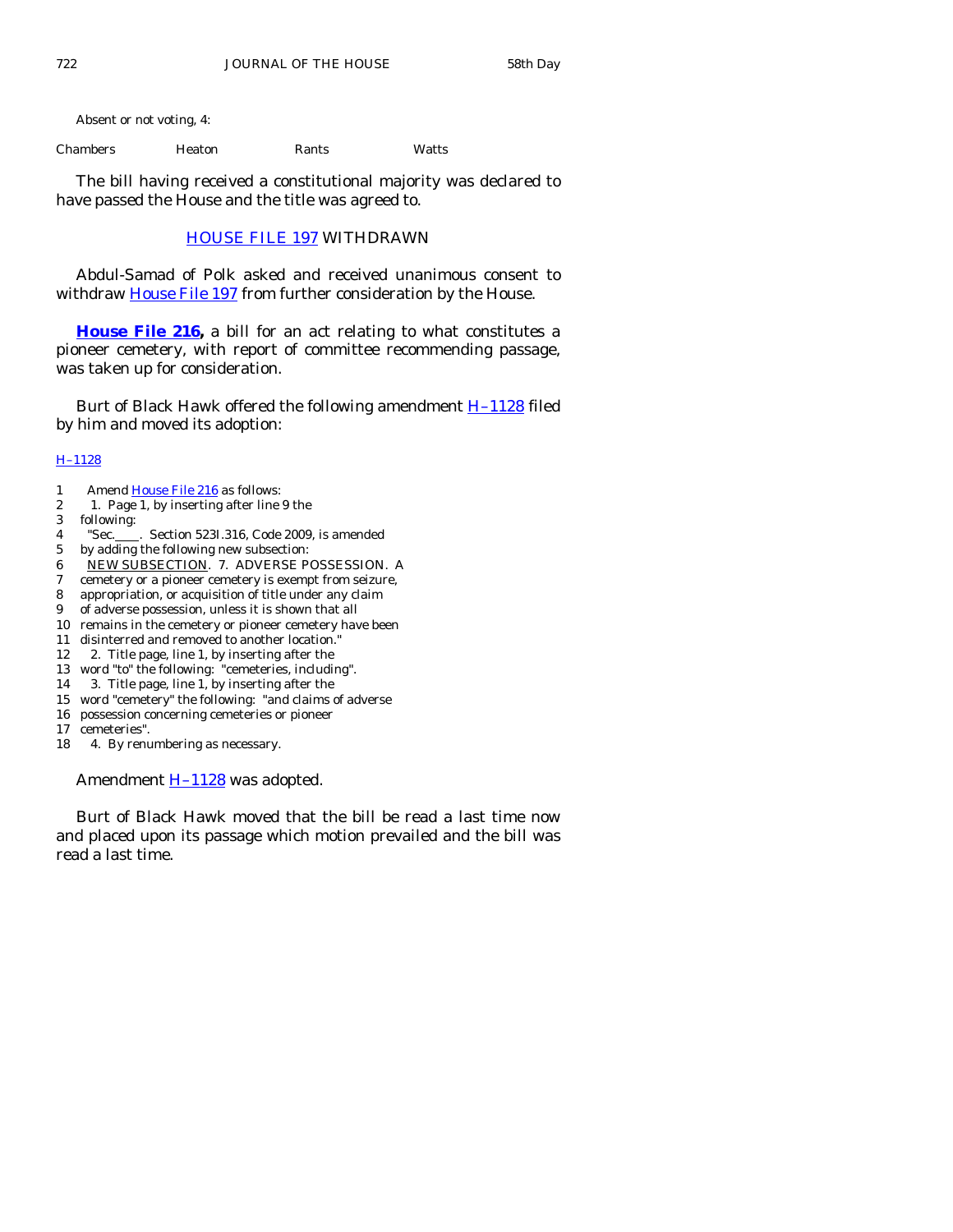# On the question "Shall the bill pass?" [\(H.F. 216](http://coolice.legis.state.ia.us/Cool-ICE/default.asp?Category=billinfo&Service=Billbook&frame=1&GA=83&hbill=HF216))

The ayes were, 94:

| Abdul-Samad       | Alons             | Anderson       | Arnold         |
|-------------------|-------------------|----------------|----------------|
| Bailey            | <b>Baudler</b>    | Beard          | Bell           |
| Berry             | Bukta             | <b>Burt</b>    | Cohoon         |
| Cownie            | De Boef           | Deyoe          | Dolecheck      |
| Drake             | Ficken            | Ford           | Forristall     |
| Frevert           | Gaskill           | Gayman         | Grassley       |
| Hagenow           | Heddens           | Helland        | <b>Horbach</b> |
| Hunter            | Huseman           | Huser          | Isenhart       |
| Jacoby            | Kaufmann          | Kearns         | Kelley         |
| Koester           | Kressig           | Kuhn           | Lensing        |
| Lukan             | Lykam             | Marek          | Mascher        |
| May               | McCarthy          | Miller, H.     | Miller, L.     |
| Murphy, Spkr.     | Oldson            | Olson, D.      | Olson, R.      |
| Olson, S.         | Olson, T.         | Palmer         | Paulsen        |
| Petersen          | Pettengill        | Quirk          | Raecker        |
| Rayhons           | Reasoner          | Reichert       | Roberts        |
| Schueller         | Schulte           | Schultz        | Shomshor       |
| Smith             | Soderberg         | Sorenson       | Steckman       |
| Struyk            | Swaim             | Taylor, D.     | Taylor, T.     |
| Thede             | <b>Thomas</b>     | <b>Tjepkes</b> | Tymeson        |
| Upmeyer           | Van Engelenhoven  | Wagner         | Wendt          |
| Wenthe            | Wessel-Kroeschell | Whitaker       | Whitead        |
| Willems           | Winckler          | Windschitl     | Worthan        |
| Zirkelbach        | Mertz,            |                |                |
|                   | Presiding         |                |                |
| The nays were, 2: |                   |                |                |
| Sands             | Sweeney           |                |                |

Absent or not voting, 4:

Chambers Heaton Rants Watts

 The bill having received a constitutional majority was declared to have passed the House and the title, as amended, was agreed to.

T. Olson of Linn in the chair at 9:55 a.m.

**[House File 238](http://coolice.legis.state.ia.us/Cool-ICE/default.asp?Category=billinfo&Service=Billbook&frame=1&GA=83&hbill=HF238),** a bill for an act establishing a lean enterprise office within the department of management, was taken up for consideration.

Struyk of Pottawattamie offered amendment **H-1108** filed by him as follows: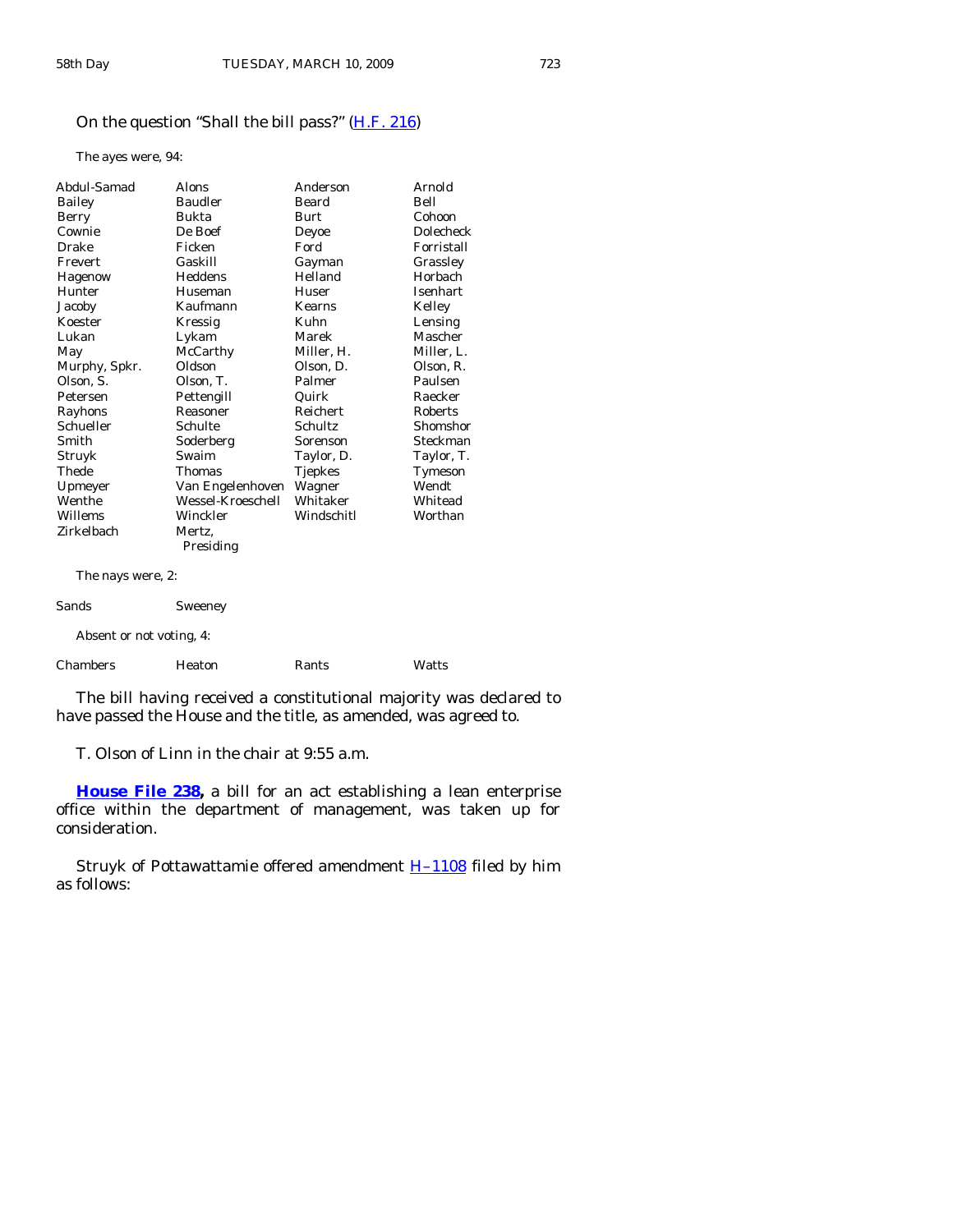## [H–1108](http://coolice.legis.state.ia.us/Cool-ICE/default.asp?Category=billinfo&Service=Billbook&frame=1&GA=83&hbill=H1108)

- 1 Amend [House File 238](http://coolice.legis.state.ia.us/Cool-ICE/default.asp?Category=billinfo&Service=Billbook&frame=1&GA=83&hbill=HF238) as follows: 2 1. Page 1, by inserting before line 1 the 3 following: 4 "Section 1. Section 8.6, Code 2009, is amended by 5 adding the following new subsection: 6 NEW SUBSECTION. 9A. BUDGET AND TAX RATE<br>7 DATABASES. To develop and make available to the DATABASES. To develop and make available to the 8 public a searchable budget database website as 9 required under chapter 8G, division I, and to develop 10 and make available to the public a searchable tax rate 11 database website as required under chapter 8G, 12 division II." 13 2. Page 2, by inserting after line 28 the 14 following: 15 "DIVISION I 16 SEARCHABLE BUDGET DATABASE FOR STATE SPENDING 17 Sec. NEW SECTION. 8G.1 INTENT - FINDINGS. 18 The general assembly finds that taxpayers should be 19 able to easily access the details on how the state is 20 spending their tax dollars and the performance results 21 achieved for those expenditures. Therefore, it is the 22 intent of the general assembly to direct the 23 department of management to create and maintain a 24 searchable budget database website detailing where tax 25 dollars are expended, the purposes for which tax 26 dollars are expended, and the results achieved for all 27 taxpayer investments in state government. 28 Sec. NEW SECTION. 8G.2 SHORT TITLE. 29 This division shall be known as and may be cited as 30 the "Taxpayer Transparency Act". 31 Sec. NEW SECTION. 8G.3 DEFINITIONS. 32 As used in this division, unless the context 33 otherwise requires:
- 34 1. "Agency" means a state department, office,
- 35 board, commission, bureau, division, institution, or
- 36 public institution of higher education. "Agency"
- 37 includes individual state agencies and programs, as
- 38 well as those programs and activities that are
- 39 administered by or involve more than one agency.
- 40 "Agency" includes all elective offices in the
- 41 executive branch of government and the general
- 42 assembly.
- 43 2. "Director" means the director of the department
- 44 of management.
- 45 3. "Entity" or "recipients" means any of the
- 46 following:
- 47 a. A corporation.
- 48 b. An association.
- 49 c. An employee union.
- 50 d. A limited liability company.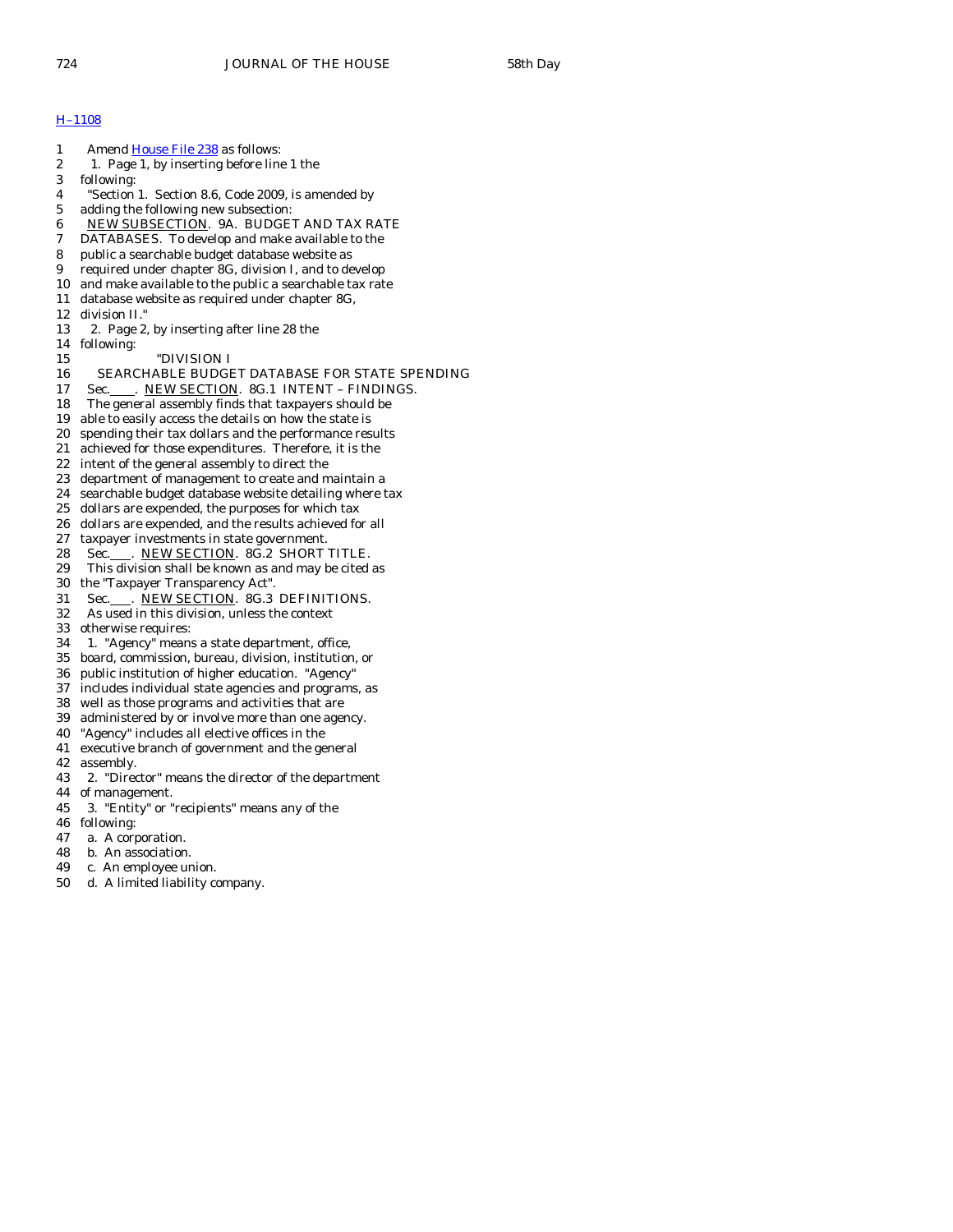- 1 e. A limited liability partnership.
- 2 f. Any other legal business entity, including
- 3 nonprofit entities.
- 4 g. A grant recipient.
- 5 h. Contractors.

6 i. A county, city, school district, or other local government entity.

- 8 "Entity" or "recipients" does not include an
- 9 individual recipient of state assistance.
- 10 4. "Funding action or expenditure" includes
- 11 details on the type of spending that is provided
- 12 including but not limited to grants, contracts, and
- 13 appropriations. "Funding action or expenditure"
- 14 includes tax exemptions or credits. Where possible,
- 15 an electronic link to the actual grants or contracts
- 16 shall be provided. An electronic link shall be in a
- 17 format that is a searchable document.
- 18 5. "Funding source" means the state account or
- 19 fund from which the expenditure is appropriated.
- 20 6. "Searchable website" means a website described
- 21 in section 8G.4 that allows the public at no cost to
- 22 search and compile information identified in section
- 23 8G.4 and that is in a format capable of being
- 24 downloaded.
- 25 7. "State audit or report" shall include any audit
- 26 or report issued by the auditor of state, department
- 27 of management, legislative services agency,
- 28 legislative committee, or executive body relating to
- 29 the entity or recipient of funds, the budget program
- 30 or activity, or agency.
- 31 Sec. NEW SECTION. 8G.4 SEARCHABLE BUDGET
- 32 DATABASE WEBSITE CREATED.
- 33 1. By January 1, 2011, the director shall develop
- 34 and make publicly available a database website for
- searching, accessing, and processing data, including
- 36 the data required in this section, for the most recent
- 37 state budget. The website shall be developed in such
- 38 a way that the information can be provided to other
- 39 software applications, including internet software
- 40 applications, in a manner and format that allows such
- 41 software applications to access and interpret the data 42 using the internal programming of the software
- 43 applications.
- 44 2. The searchable website developed pursuant to
- 45 this section shall allow the public at no cost to
- 46 search and compile information for all of the
- 47 following:
- 48 a. Name and principal location or residence of the
- 49 entity or recipient of state funds.
- 50 b. Amount of state funds expended.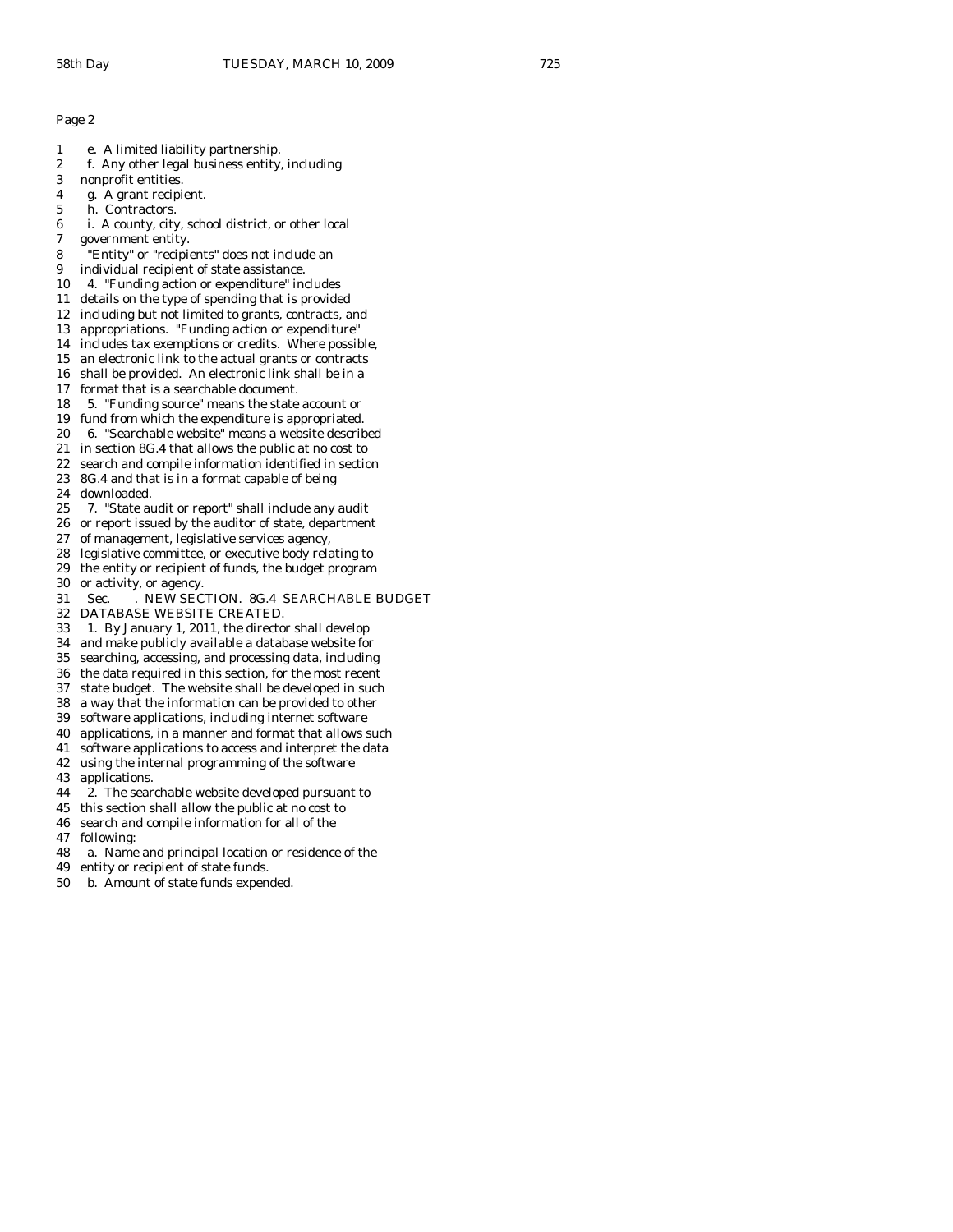- 1 c. Funding or expending agency.
- 2 d. Funding source of the revenue expended.
- 3 e. Budget program or activity of the expenditure.
- 4 f. Descriptive purpose for the funding action or
- 5 expenditure.
- 6 g. Expected performance outcome for the funding
- action or expenditure.
- 8 h. Past performance outcomes achieved for the
- 9 funding action or expenditure.
- 10 i. State audit or report relating to the entity or
- 11 recipient of state funds or the budget program or
- 12 activity or agency.
- 13 j. Any other relevant information specified by the 14 director.
- 15 Sec. ..... NEW SECTION. 8G.5 WEBSITE UPDATES.
- 16 1. Effective July 1, 2011, the searchable website
- 17 shall be updated for each fiscal year not later than
- 18 thirty days following the close of the fiscal year.
- 19 In addition, the director may update the searchable
- 20 website as new data becomes available. All agencies
- 21 shall provide to the director data that is required to
- 22 be included in the searchable website not later than
- 23 thirty days after the data becomes available to the
- 24 agency. The director shall provide guidance to agency 25 heads or the governing body of an agency to ensure
- 26 compliance with this section.
- 27 2. By January 1, 2012, the director shall add data
- 28 for the previous budgets to the searchable website.
- 29 Data for previous fiscal years may be added as it
- 30 becomes available and as time permits. The director
- 31 shall ensure that all data added to the searchable
- 32 website remain accessible to the public for a minimum
- 33 of ten years.
- 34 Sec. NEW SECTION. 8G.6 NONCOMPLIANCE.<br>35 The director shall not be considered in compliance
- The director shall not be considered in compliance
- 36 with this division if the data required for the
- 37 searchable website is not available in a searchable
- 38 manner and capable of being compiled or the public is
- 39 redirected to other government websites unless each of
- 40 those sites has information from all agencies and each
- 41 category of information required can be searched
- 42 electronically by field in a single search.
- 43 DIVISION II
- 44 SEARCHABLE TAX RATE DATABASE
- 45 Sec. NEW SECTION. 8G.10 INTENT FINDINGS.
- 46 The general assembly finds that increasing the ease
- 47 of public access to state and local tax rates,
- 48 particularly where the rates are currently available
- 49 from disparate government sources but are difficult
- 50 for the public to collect and efficiently aggregate,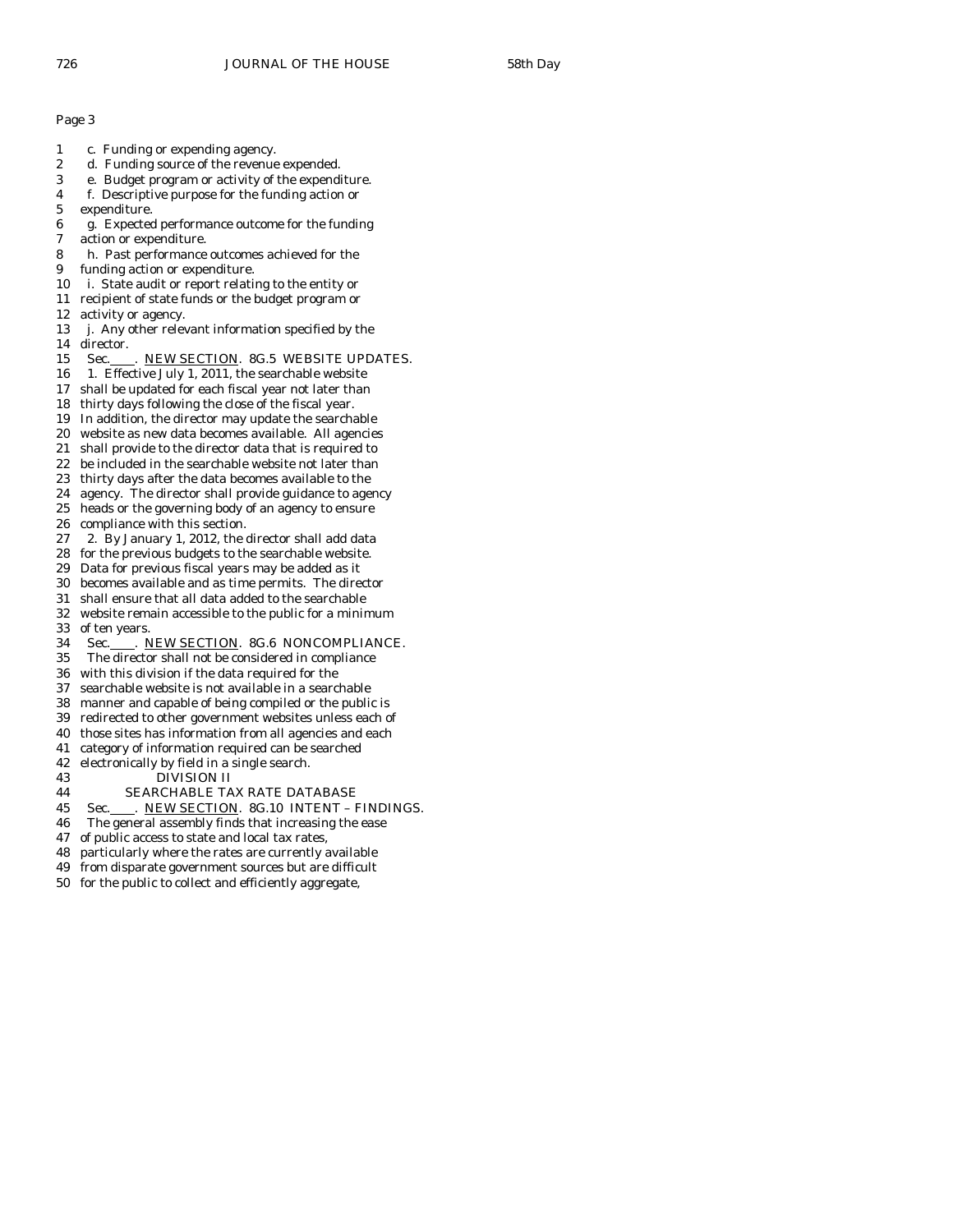- 1 significantly contributes to governmental 2 accountability, public participation, and the 3 understanding of the cost of government services. 4 Therefore, it is the intent of the general assembly to 5 direct the department of management, in consultation 6 with the department of revenue, to create and maintain 7 a searchable database website of each tax rate for all 8 taxing districts in the state to make citizen access 9 to state and local tax rates as open, transparent, and 10 publicly accessible as is feasible. 11 Sec. NEW SECTION. 8G.11 SHORT TITLE. 12 This division shall be known and cited as the 13 "Taxation Disclosure Act". 14 Sec. NEW SECTION. 8G.12 TAX RATE DATABASE. 15 1. SEARCHABLE TAX RATE DATABASE. By January 1, 16 2010, the department of management, in consultation 17 with the department of revenue, shall make publicly 18 available on an internet site a searchable database of 19 all tax rates in the state for each taxing 20 jurisdiction. The information shall be aggregated by 21 type of tax and accessible by entering a zip code or 22 physical address for each residency or business. 23 Individual tax levies shall be further specified 24 within each tax rate. 25 2. GEOGRAPHICAL TAX RATE MAP. In addition to 26 searching for tax rates by zip code or physical 27 address for each residency or business, searches shall 28 be accommodated by a geographical tax rate map of the 29 state that is capable of being displayed with a level 30 of specificity corresponding to each taxing district. 31 3. INDIVIDUAL TAX RATE CALCULATOR. Tax rate 32 calculators shall be provided on the searchable 33 database to allow citizens and businesses to calculate 34 taxes based on the location of the citizen or 35 business. Calculation capability shall be provided at 36 a minimum for property, sales, use, income, vehicle, 37 and business taxes and shall be specific to the rate 38 for the taxing district identified by the citizen or 39 business. 40 Sec. NEW SECTION. 8G.13 UPDATING DATABASE. 41 To facilitate the department of management's 42 efforts in creating and maintaining a searchable
- 43 database of the taxes identified in section 8G.12,
- 44 subsection 3, for all taxing districts in the state,
- 45 every taxing district shall report its tax rates
- 46 annually to the department of management and shall
- 47 report any changes to its tax rates within thirty days
- 48 of the change.
- 49 Sec. CODE EDITOR DIRECTIVE. Unless otherwise
- 50 determined by the Iowa Code editor, sections 8G.1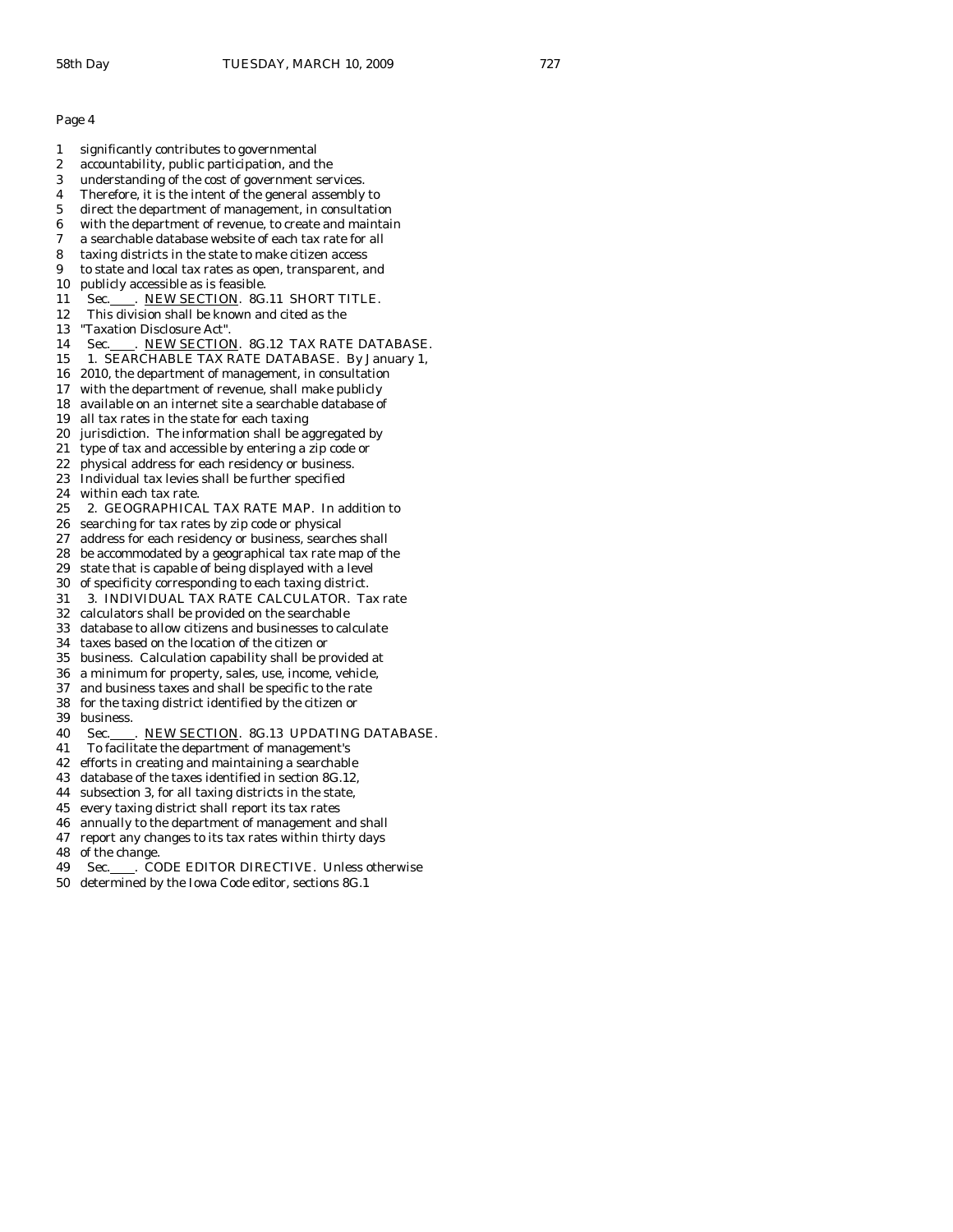- 1 through 8G.6, as enacted in this Act, shall be
- 2 designated as division I of chapter 8G, and sections
- 3 8G.10 through 8G.13, as enacted in this Act, shall be
- 4 designated as division II of chapter 8G."
- 5 3. Title page, line 1, by inserting after the
- 6 words "An Act" the following: "concerning state
- 7 government operations, by".
- 8 4. Title page, line 2, by inserting after the
- 9 word "management" the following: "and establishing a
- 10 searchable budget database website for the public to
- 11 access the details of the expenditure of state tax
- 12 revenues and a searchable tax rate database for the 13 public to access the details of each tax rate for all
- 
- 14 taxing districts in the state".
- 15 5. By renumbering as necessary.

 Lensing of Johnson rose on a point of order that amendment [H–1108](http://coolice.legis.state.ia.us/Cool-ICE/default.asp?Category=billinfo&Service=Billbook&frame=1&GA=83&hbill=H1108) was not germane.

The Speaker ruled the point well taken and amendment  $H-1108$ not germane.

 Struyk of Pottawattamie asked for unanimous consent to suspend the rules to consider amendment  $H-1108$ .

Objection was raised.

 Struyk of Pottawattamie moved to suspend the rules to consider amendment [H–1108](http://coolice.legis.state.ia.us/Cool-ICE/default.asp?Category=billinfo&Service=Billbook&frame=1&GA=83&hbill=H1108).

 Roll call was requested by Struyk of Pottawattamie and Paulsen of Linn.

 On the question "Shall the rules be suspended to consider amendment [H–1108](http://coolice.legis.state.ia.us/Cool-ICE/default.asp?Category=billinfo&Service=Billbook&frame=1&GA=83&hbill=H1108)?" ([H.F. 238\)](http://coolice.legis.state.ia.us/Cool-ICE/default.asp?Category=billinfo&Service=Billbook&frame=1&GA=83&hbill=HF238)

The ayes were, 40:

| Alons     | Anderson   | Arnold     | <b>Baudler</b>   |
|-----------|------------|------------|------------------|
| Cownie    | De Boef    | Deyoe      | <b>Dolecheck</b> |
| Drake     | Forristall | Grassley   | Hagenow          |
| Helland   | Horbach    | Huseman    | Kaufmann         |
| Koester   | Lukan      | May        | Miller. L.       |
| Olson, S. | Paulsen    | Pettengill | Raecker          |
| Rayhons   | Roberts    | Sands      | Schulte          |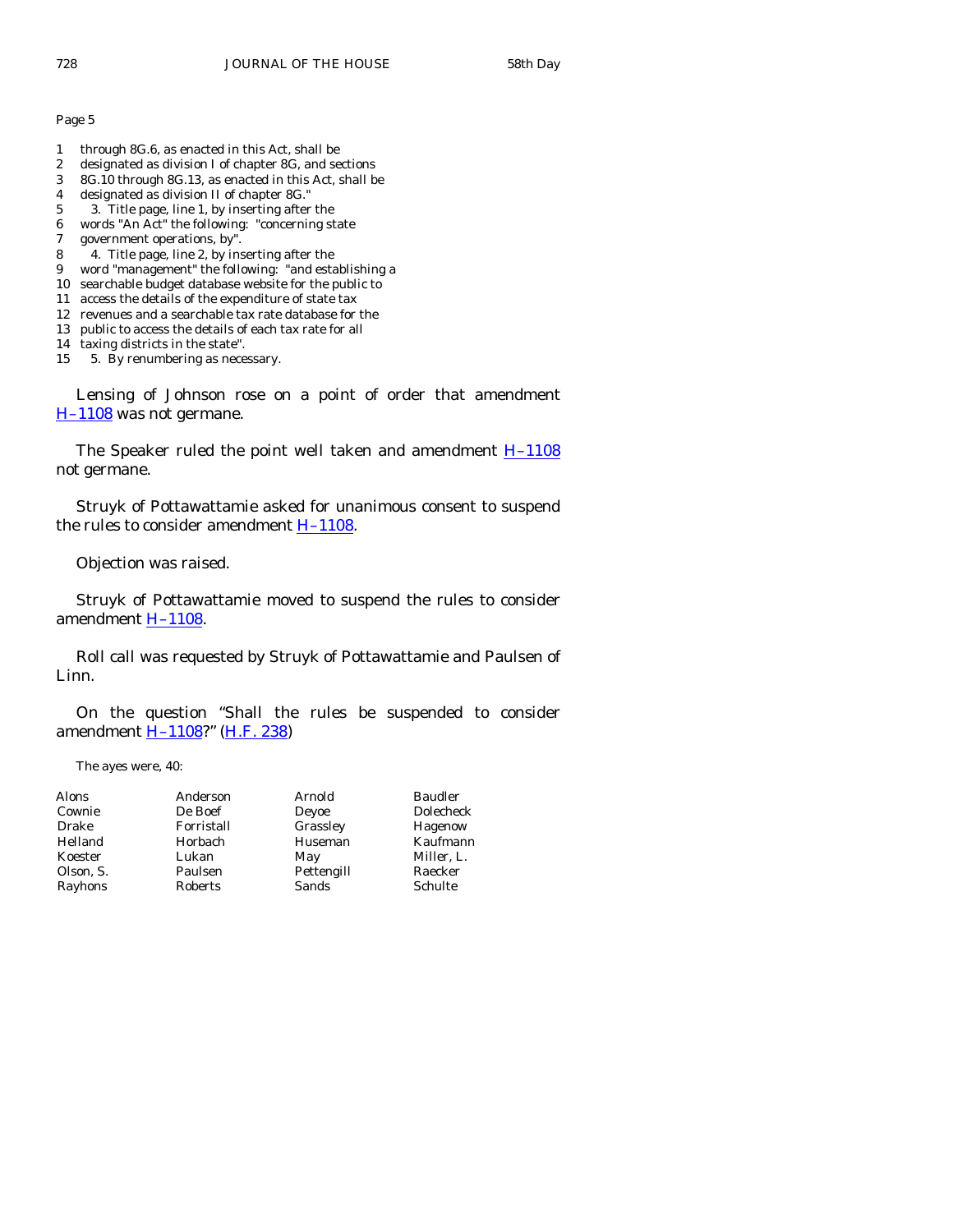| Schultz                   | Soderberg     | Sorenson                | Struyk     |
|---------------------------|---------------|-------------------------|------------|
| Sweeney                   | Tjepkes       | Tymeson                 | Upmeyer    |
| Van Engelenhoven          | Wagner        | Windschitl              | Worthan    |
| The nays were, 55:        |               |                         |            |
| Abdul-Samad               | Bailey        | Beard                   | Bell       |
| Berry                     | Bukta         | Burt                    | Cohoon     |
| Ficken                    | Ford          | Frevert                 | Gaskill    |
| Gayman                    | Heddens       | Hunter                  | Huser      |
| Isenhart                  | Jacoby        | Kearns                  | Kelley     |
| Kressig                   | Kuhn          | Lensing                 | Lykam      |
| Marek                     | Mascher       | McCarthy                | Mertz      |
| Murphy, Spkr.             | Oldson        | Olson, D.               | Olson, R.  |
| Palmer                    | Petersen      | Quirk                   | Reasoner   |
| Reichert                  | Schueller     | Shomshor                | Smith      |
| Steckman                  | Swaim         | Taylor, D.              | Taylor, T. |
| Thede                     | <b>Thomas</b> | Wendt                   | Wenthe     |
| Wessel-Kroeschell         | Whitaker      | Whitead                 | Willems    |
| Winckler                  | Zirkelbach    | Olson, T.,<br>Presiding |            |
| Alexandran madeirathaw E. |               |                         |            |

Absent or not voting, 5:

| Chambers | Heaton | Miller. H. | Rants |
|----------|--------|------------|-------|
| Watts    |        |            |       |

The motion to suspend the rules lost.

# [SENATE FILE 98](http://coolice.legis.state.ia.us/Cool-ICE/default.asp?Category=billinfo&Service=Billbook&frame=1&GA=83&hbill=SF98) SUBSTITUTED FOR [HOUSE FILE 238](http://coolice.legis.state.ia.us/Cool-ICE/default.asp?Category=billinfo&Service=Billbook&frame=1&GA=83&hbill=HF238)

 Lensing of Johnson asked and received unanimous consent to substitute [Senate File 98](http://coolice.legis.state.ia.us/Cool-ICE/default.asp?Category=billinfo&Service=Billbook&frame=1&GA=83&hbill=SF98) for [House File 238,](http://coolice.legis.state.ia.us/Cool-ICE/default.asp?Category=billinfo&Service=Billbook&frame=1&GA=83&hbill=HF238) placing out of order amendment  $\underline{H-1102}$  filed by Struyk of Pottawattamie on March 2, 2009.

**Senate File 98**, a bill for an act establishing a lean enterprise office within the department of management, was taken up for consideration.

 Lensing of Johnson moved that the bill be read a last time now and placed upon its passage which motion prevailed and the bill was read a last time.

On the question "Shall the bill pass?" [\(S.F. 98](http://coolice.legis.state.ia.us/Cool-ICE/default.asp?Category=billinfo&Service=Billbook&frame=1&GA=83&hbill=SF98))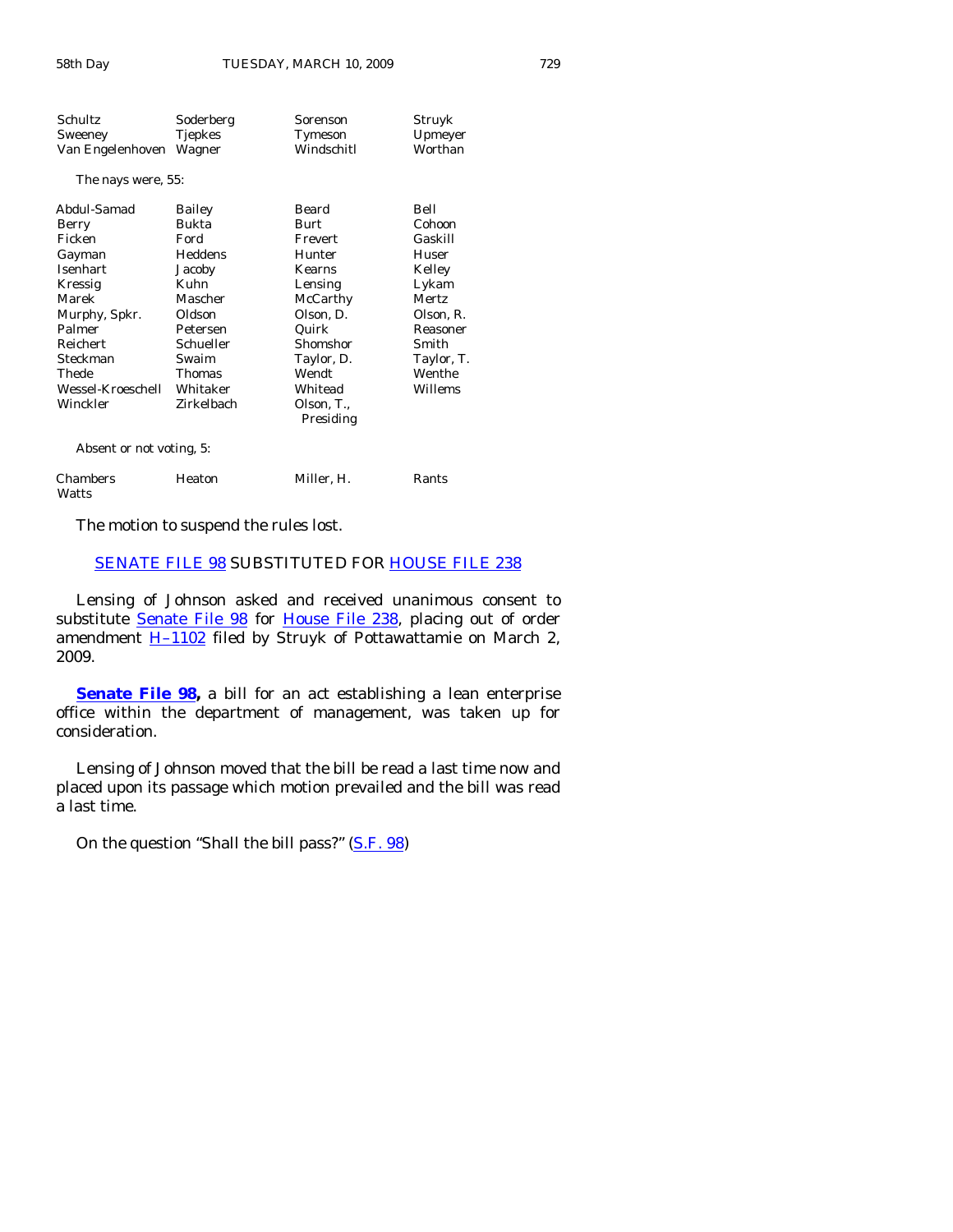The ayes were, 95:

| Abdul-Samad    | Alons          | Anderson   | Arnold            |
|----------------|----------------|------------|-------------------|
| <b>Bailey</b>  | <b>Baudler</b> | Beard      | Bell              |
| Berry          | Bukta          | Burt       | Cohoon            |
| Cownie         | De Boef        | Deyoe      | <b>Dolecheck</b>  |
| Drake          | Ficken         | Ford       | Forristall        |
| Frevert        | Gaskill        | Gayman     | Grassley          |
| Hagenow        | Heddens        | Helland    | Horbach           |
| Hunter         | Huseman        | Huser      | Isenhart          |
| Jacoby         | Kaufmann       | Kearns     | Kelley            |
| Koester        | Kressig        | Kuhn       | Lensing           |
| Lukan          | Lykam          | Marek      | Mascher           |
| May            | McCarthy       | Mertz      | Miller, H.        |
| Miller, L.     | Murphy, Spkr.  | Oldson     | Olson, D.         |
| Olson, R.      | Olson, S.      | Palmer     | Paulsen           |
| Petersen       | Pettengill     | Quirk      | Raecker           |
| Rayhons        | Reasoner       | Reichert   | Roberts           |
| Sands          | Schueller      | Schulte    | Schultz           |
| Shomshor       | Smith          | Soderberg  | Sorenson          |
| Steckman       | Struyk         | Swaim      | Sweeney           |
| Taylor, D.     | Taylor, T.     | Thede      | Thomas            |
| <b>Tjepkes</b> | Tymeson        | Upmeyer    | Van Engelenhoven  |
| Wagner         | Wendt          | Wenthe     | Wessel-Kroeschell |
| Whitaker       | Willems        | Winckler   | Windschitl        |
| Worthan        | Zirkelbach     | Olson, T., |                   |
|                |                | Presiding  |                   |
|                |                |            |                   |

The nays were, none.

Absent or not voting, 5:

| Chambers | Heaton | Rants | Watts |
|----------|--------|-------|-------|
| Whitead  |        |       |       |

 The bill having received a constitutional majority was declared to have passed the House and the title was agreed to.

# [HOUSE FILE 238](http://coolice.legis.state.ia.us/Cool-ICE/default.asp?Category=billinfo&Service=Billbook&frame=1&GA=83&hbill=HF238) WITHDRAWN

 Lensing of Johnson asked and received unanimous consent to withdraw [House File 238](http://coolice.legis.state.ia.us/Cool-ICE/default.asp?Category=billinfo&Service=Billbook&frame=1&GA=83&hbill=HF238) from further consideration by the House.

The House stood at ease at 10:05 a.m., until the fall of the gavel.

 The House resumed session at 11:02 a.m., T. Olson of Linn in the chair.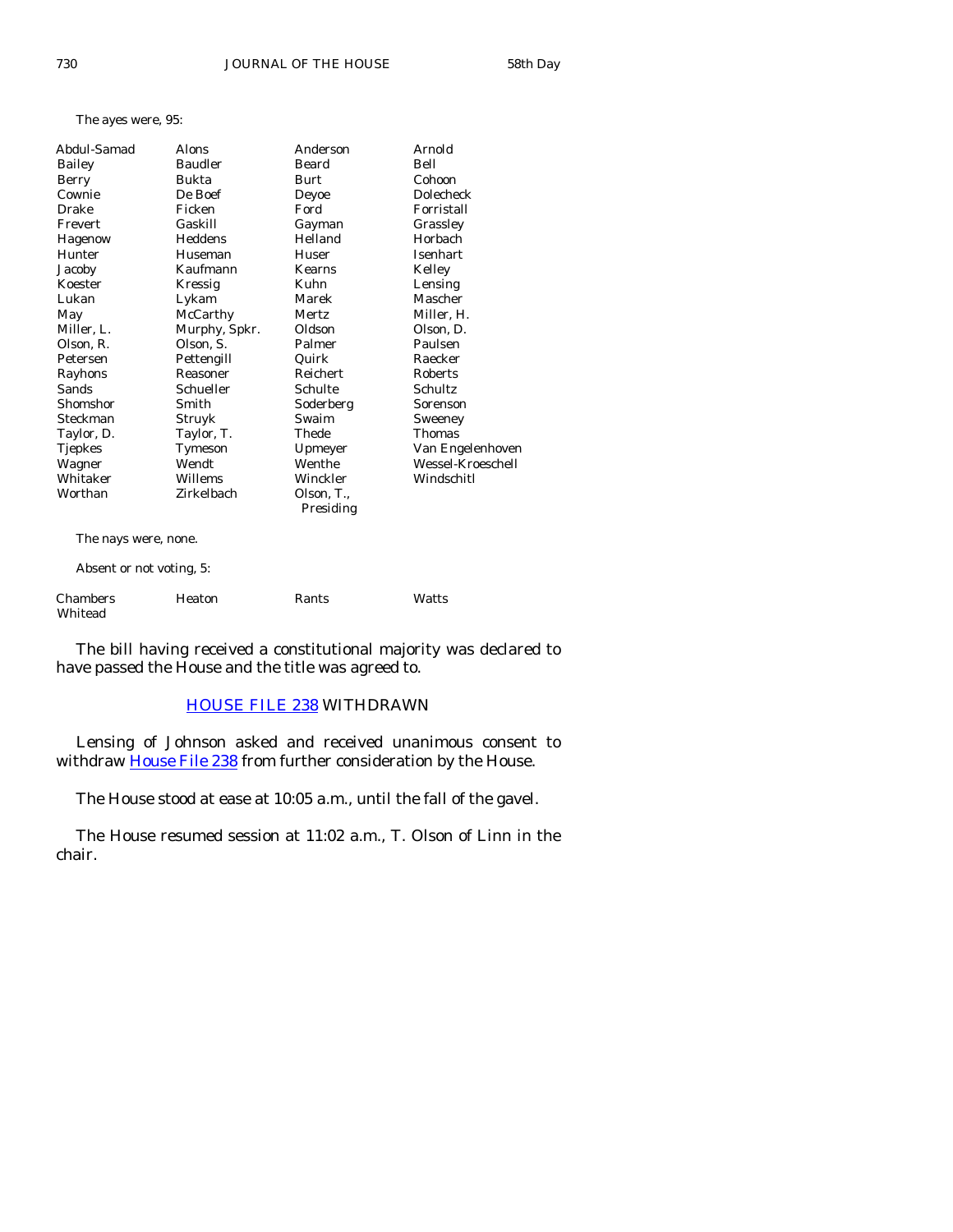# SENATE MESSAGES CONSIDERED

**[Senate File 268](http://coolice.legis.state.ia.us/Cool-ICE/default.asp?Category=billinfo&Service=Billbook&frame=1&GA=83&hbill=SF268)**, by committee on agriculture, a bill for an act providing for the award of local watershed improvement grants.

#### Read first time and **passed on file.**

**[Senate File 288](http://coolice.legis.state.ia.us/Cool-ICE/default.asp?Category=billinfo&Service=Billbook&frame=1&GA=83&hbill=SF288)**, by committee on local government, a bill for an act relating to county recorders by making changes to fees charged by the county recorder, information required to be endorsed on certain recorded documents and instruments, and standards for indexes maintained by the county recorder.

#### Read first time and **passed on file.**

**[Senate File 328](http://coolice.legis.state.ia.us/Cool-ICE/default.asp?Category=billinfo&Service=Billbook&frame=1&GA=83&hbill=SF328)**, by committee on environment and energy independence, a bill for an act relating to reimbursement of hazardous substance cleanup costs.

Read first time and **passed on file.** 

# IMMEDIATE MESSAGES

 McCarthy of Polk asked and received unanimous consent that the following bills be immediately messaged to the Senate: **[House File](http://coolice.legis.state.ia.us/Cool-ICE/default.asp?Category=billinfo&Service=Billbook&frame=1&GA=83&hbill=HF216)  [216](http://coolice.legis.state.ia.us/Cool-ICE/default.asp?Category=billinfo&Service=Billbook&frame=1&GA=83&hbill=HF216),** and **Senate Files 98** and **319.**

**[House File 332](http://coolice.legis.state.ia.us/Cool-ICE/default.asp?Category=billinfo&Service=Billbook&frame=1&GA=83&hbill=HF332),** a bill for an act relating to the practices and procedures of the department of public safety and other law enforcement agencies, including building inspections, controlled substance detection training, and criminal history data storage, was taken up for consideration.

 Heddens of Story offered the following amendment [H–1064](http://coolice.legis.state.ia.us/Cool-ICE/default.asp?Category=billinfo&Service=Billbook&frame=1&GA=83&hbill=H1064) filed by her and moved its adoption:

#### [H–1064](http://coolice.legis.state.ia.us/Cool-ICE/default.asp?Category=billinfo&Service=Billbook&frame=1&GA=83&hbill=H1064)

- 1 Amend [House File 332](http://coolice.legis.state.ia.us/Cool-ICE/default.asp?Category=billinfo&Service=Billbook&frame=1&GA=83&hbill=HF332) as follows:
- 2 1. Page 1, line 21, by striking the words "Any
- 3 renovation or repair" and inserting the following: "A
- 4 renovation".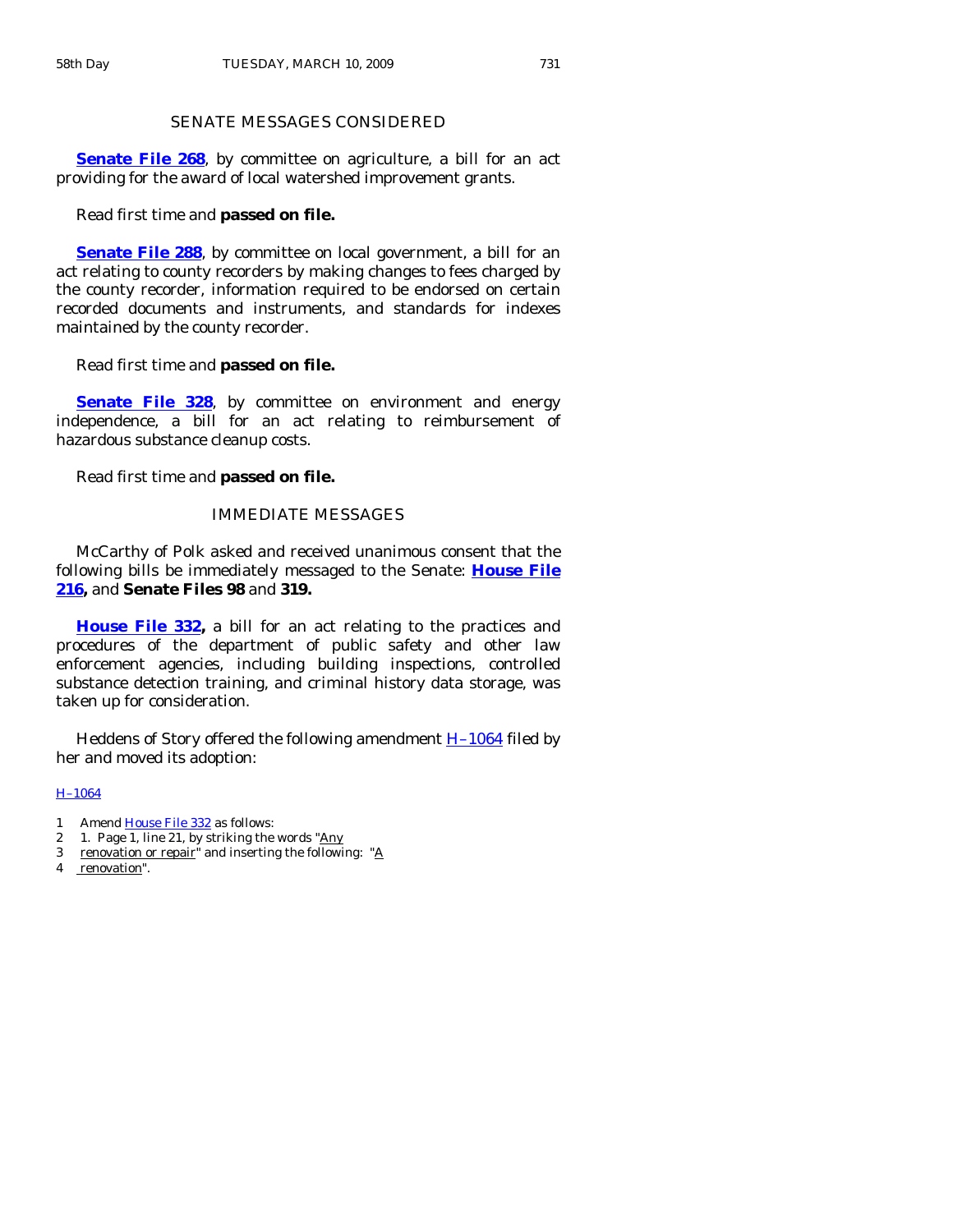## Amendment [H–1064](http://coolice.legis.state.ia.us/Cool-ICE/default.asp?Category=billinfo&Service=Billbook&frame=1&GA=83&hbill=H1064) was adopted.

Heddens of Story offered the following amendment  $H-1080$  filed by her and moved its adoption:

## [H–1080](http://coolice.legis.state.ia.us/Cool-ICE/default.asp?Category=billinfo&Service=Billbook&frame=1&GA=83&hbill=H1080)

- 1 Amend [House File 332](http://coolice.legis.state.ia.us/Cool-ICE/default.asp?Category=billinfo&Service=Billbook&frame=1&GA=83&hbill=HF332) as follows:
- 2 1. By striking page 1, line 28, through page 2,
- 3 line 4, and inserting the following:
- 4 "Sec.\_\_\_\_. Section 124.506, subsection 1, Code
- 5 2009, is amended to read as follows:
- $6$  1. Except as otherwise provided in this section,
- 7 the court having jurisdiction shall order such
- 8 controlled substances forfeited and destroyed. A
- 9 record of the place where the controlled substances
- 10 were seized, of the kinds and quantities of controlled 11 substances so destroyed, and of the time, place, and
- 12 manner of destruction, shall be kept for not less than
- 13 ten years after destruction, and a return under oath,
- 14 reporting said destruction, shall be made to the court
- 15 and to the bureau by the officer who destroys them.
- 16 Sec. . Section 124.506, Code 2009, is amended
- 17 by adding the following new subsection:
- 18 NEW SUBSECTION. 2A. Upon a request of any law
- 19 enforcement agency, the court may order that a portion
- 20 of a controlled substance subject to forfeiture and
- 21 destruction pursuant to this section becomes the
- 22 possession of the requesting law enforcement agency
- 23 for the sole purpose of canine controlled substance
- 24 detection training. A law enforcement agency
- 25 receiving a controlled substance pursuant to this
- 26 subsection shall do the following:
- 27 a. Establish a policy that includes reasonable
- 28 controls regarding the possession, storage, use, and
- 29 destruction of the controlled substance.
- 30 b. Retain a record of the following for at least
- 31 ten years from the date the controlled substance is 32 destroyed:
- 33 (1) The court order granting the law enforcement
- 34 agency possession of the controlled substance.
- 35 (2) The name of each peace officer who takes
- 36 possession of the controlled substance.
- 37 (3) The time, place, and manner of the destruction
- 38 of the controlled substance."
- 39 2. By renumbering as necessary.

Amendment **H**-1080 was adopted.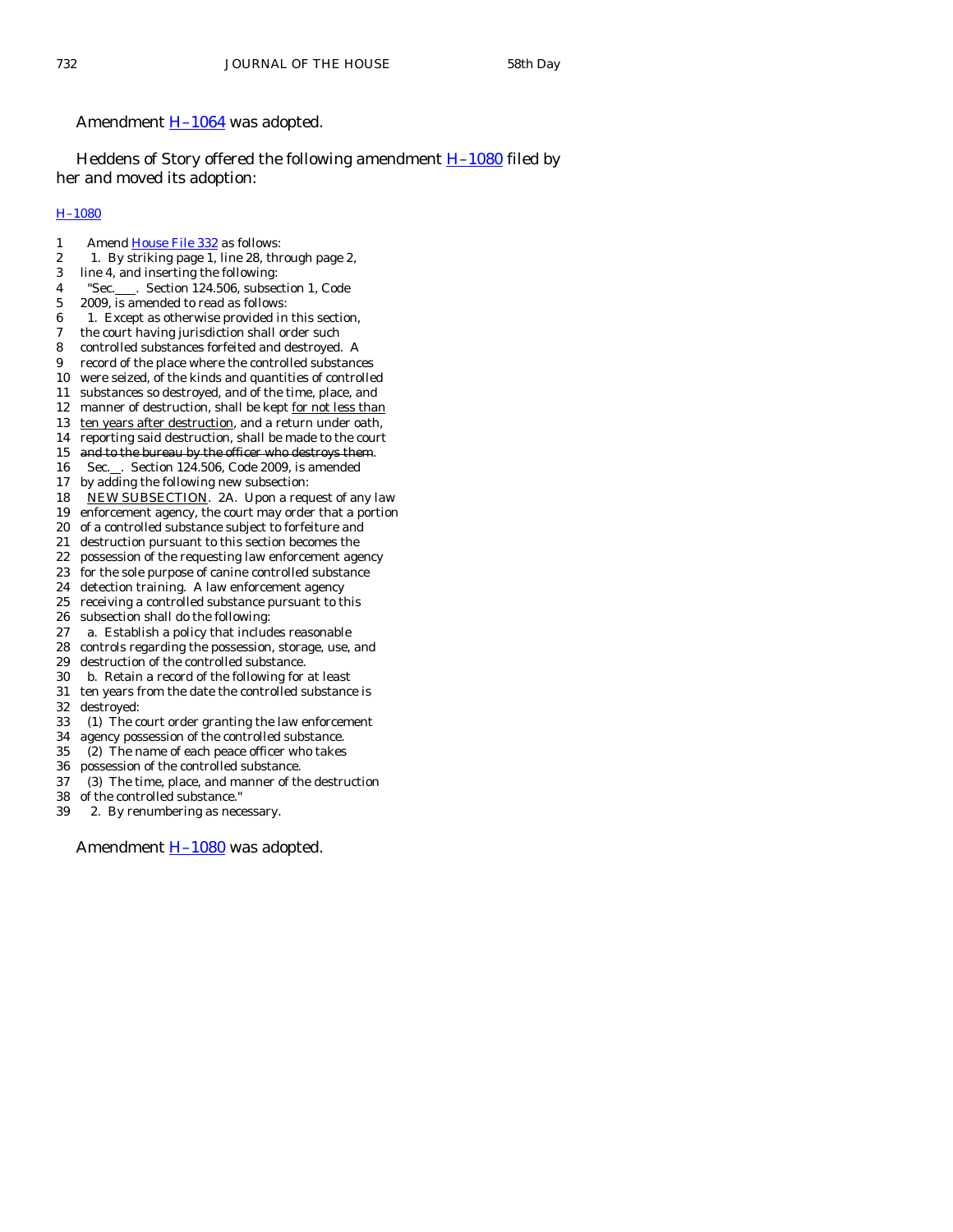Heddens of Story moved that the bill be read a last time now and placed upon its passage which motion prevailed and the bill was read a last time.

# On the question "Shall the bill pass?" [\(H.F. 332](http://coolice.legis.state.ia.us/Cool-ICE/default.asp?Category=billinfo&Service=Billbook&frame=1&GA=83&hbill=HF332))

The ayes were, 96:

| Abdul-Samad    | <b>Alons</b>   | Anderson   | Arnold            |
|----------------|----------------|------------|-------------------|
| Bailey         | <b>Baudler</b> | Beard      | Bell              |
| Berry          | Bukta          | Burt       | Cohoon            |
| Cownie         | De Boef        | Deyoe      | Dolecheck         |
| Drake          | Ficken         | Ford       | Forristall        |
| Frevert        | Gaskill        | Gayman     | Grassley          |
| Hagenow        | Heddens        | Helland    | Horbach           |
| Hunter         | Huseman        | Huser      | Isenhart          |
| Jacoby         | Kaufmann       | Kearns     | Kelley            |
| Koester        | Kressig        | Kuhn       | Lensing           |
| Lukan          | Lykam          | Marek      | Mascher           |
| May            | McCarthy       | Mertz      | Miller, H.        |
| Miller, L.     | Murphy, Spkr.  | Oldson     | Olson, D.         |
| Olson, R.      | Olson, S.      | Palmer     | Paulsen           |
| Petersen       | Pettengill     | Quirk      | Raecker           |
| Rayhons        | Reasoner       | Reichert   | Roberts           |
| Sands          | Schueller      | Schulte    | Schultz           |
| Shomshor       | Smith          | Soderberg  | Sorenson          |
| Steckman       | Struyk         | Swaim      | Sweeney           |
| Taylor, D.     | Taylor, T.     | Thede      | <b>Thomas</b>     |
| <b>Tjepkes</b> | Tymeson        | Upmeyer    | Van Engelenhoven  |
| Wagner         | Wendt          | Wenthe     | Wessel-Kroeschell |
| Whitaker       | Whitead        | Willems    | Winckler          |
| Windschitl     | Worthan        | Zirkelbach | Olson, T.,        |
|                |                |            | Presiding         |
|                |                |            |                   |

The nays were, none.

Absent or not voting, 4:

| Chambers<br>Heaton | Rants | Watts |
|--------------------|-------|-------|
|--------------------|-------|-------|

 The bill having received a constitutional majority was declared to have passed the House and the title was agreed to.

# SENATE MESSAGE CONSIDERED

**[Senate File 270](http://coolice.legis.state.ia.us/Cool-ICE/default.asp?Category=billinfo&Service=Billbook&frame=1&GA=83&hbill=SF270)**, by committee on education, a bill for an act transferring the authority to register postsecondary schools from the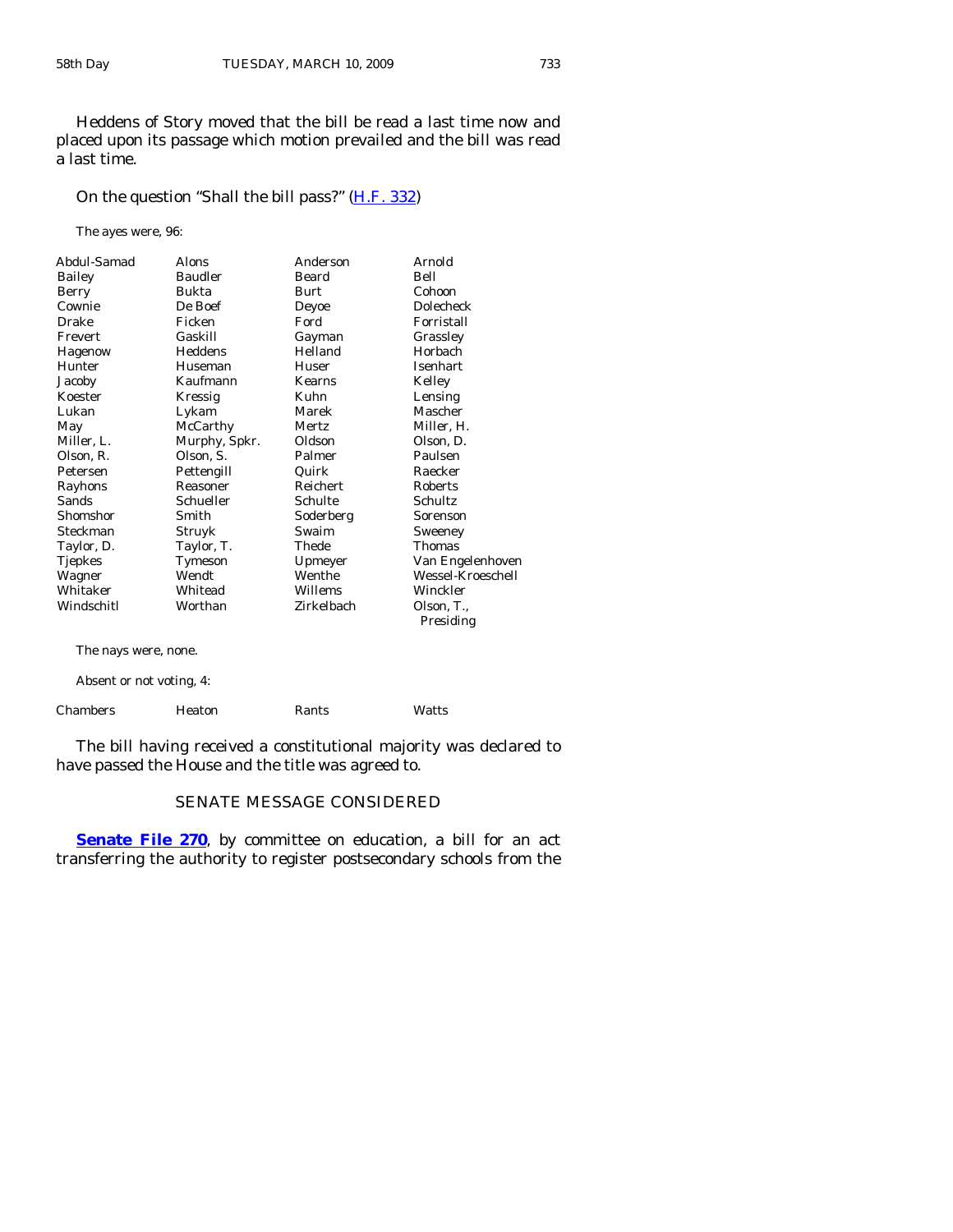secretary of state to the college student aid commission and providing for related matters, and making penalties applicable.

Read first time and **passed on file.** 

**[House File 364](http://coolice.legis.state.ia.us/Cool-ICE/default.asp?Category=billinfo&Service=Billbook&frame=1&GA=83&hbill=HF364),** a bill for an act transferring the authority to register postsecondary schools from the secretary of state to the college student aid commission and providing for related matters, and making penalties applicable, was taken up for consideration.

Winckler of Scott offered the following amendment  $H-1067$  filed by her and moved its adoption:

#### [H–1067](http://coolice.legis.state.ia.us/Cool-ICE/default.asp?Category=billinfo&Service=Billbook&frame=1&GA=83&hbill=H1067)

- 1 Amend [House File 364](http://coolice.legis.state.ia.us/Cool-ICE/default.asp?Category=billinfo&Service=Billbook&frame=1&GA=83&hbill=HF364) as follows:
- 2 1. Page 5, line 1, by striking the word
- 3 "ENFORCEMENT." and inserting the following:
- 4 "VIOLATIONS–ENFORCEMENT."
- 5 2. Page 5, by inserting after line 14 the
- 6 following:
- 7 "3. A violation of this chapter constitutes an
- 8 unlawful practice pursuant to section 714.16."
- 9 3. Page 7, line 17, by striking the figure and
- 10 word "714.18, or" and inserting the following:
- 11 "714.18,".
- 12 4. Page 7, line 18, by inserting after the figure
- 13 "714.20" the following: ", 714.23, or 714.25".
- 14 5. By renumbering as necessary.

Amendment **H-1067** was adopted.

# [SENATE FILE 270](http://coolice.legis.state.ia.us/Cool-ICE/default.asp?Category=billinfo&Service=Billbook&frame=1&GA=83&hbill=SF270) SUBSTITUTED FOR [HOUSE FILE 364](http://coolice.legis.state.ia.us/Cool-ICE/default.asp?Category=billinfo&Service=Billbook&frame=1&GA=83&hbill=HF364)

 Winckler of Scott asked and received unanimous consent to substitute [Senate File 270](http://coolice.legis.state.ia.us/Cool-ICE/default.asp?Category=billinfo&Service=Billbook&frame=1&GA=83&hbill=SF270) for [House File 364](http://coolice.legis.state.ia.us/Cool-ICE/default.asp?Category=billinfo&Service=Billbook&frame=1&GA=83&hbill=HF364).

**[Senate File 270,](http://coolice.legis.state.ia.us/Cool-ICE/default.asp?Category=billinfo&Service=Billbook&frame=1&GA=83&hbill=SF270)** a bill for an act transferring the authority to register postsecondary schools from the secretary of state to the college student aid commission and providing for related matters, and making penalties applicable, was taken up for consideration.

 Winckler of Scott moved that the bill be read a last time now and placed upon its passage which motion prevailed and the bill was read a last time.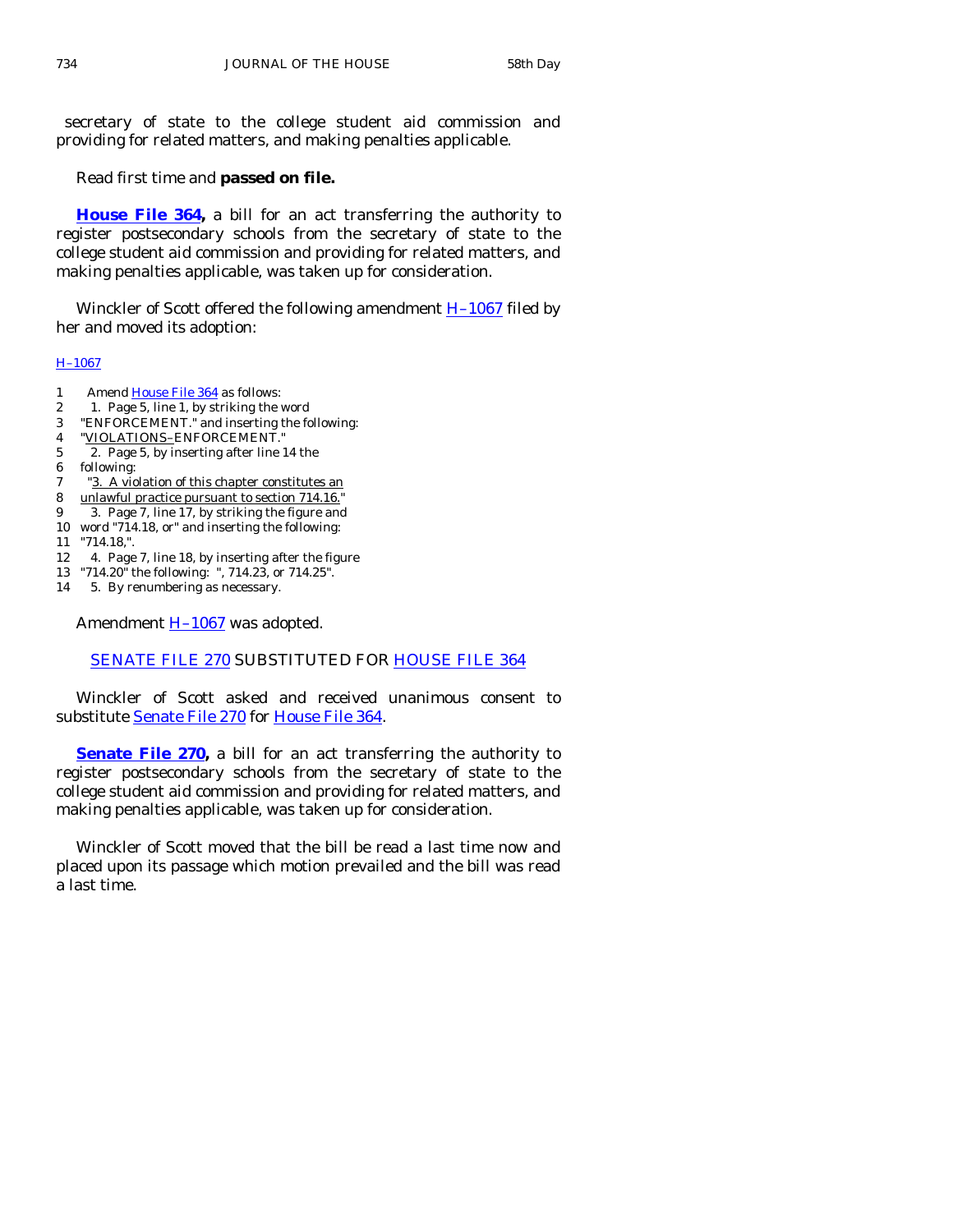# On the question "Shall the bill pass?" [\(S.F. 270](http://coolice.legis.state.ia.us/Cool-ICE/default.asp?Category=billinfo&Service=Billbook&frame=1&GA=83&hbill=SF270))

The ayes were, 95:

| Abdul-Samad              | Alons           | Anderson          | Arnold           |
|--------------------------|-----------------|-------------------|------------------|
| Bailey                   | <b>Baudler</b>  | Beard             | Bell             |
| Berry                    | Bukta           | <b>Burt</b>       | Cohoon           |
| Cownie                   | De Boef         | Deyoe             | <b>Dolecheck</b> |
| Drake                    | Ficken          | Ford              | Forristall       |
| Frevert                  | Gayman          | Grassley          | Hagenow          |
| Heddens                  | Helland         | <b>Horbach</b>    | Hunter           |
| Huseman                  | Huser           | <b>Isenhart</b>   | Jacoby           |
| Kaufmann                 | <b>Kearns</b>   | Kelley            | Koester          |
| Kressig                  | Kuhn            | Lensing           | Lukan            |
| Lykam                    | Marek           | Mascher           | May              |
| McCarthy                 | Mertz           | Miller, H.        | Miller, L.       |
| Murphy, Spkr.            | Oldson          | Olson, D.         | Olson, R.        |
| Olson, S.                | Palmer          | Paulsen           | Petersen         |
| Pettengill               | Quirk           | Raecker           | Rayhons          |
| Reasoner                 | <b>Reichert</b> | <b>Roberts</b>    | Sands            |
| Schueller                | Schulte         | Schultz           | Shomshor         |
| Smith                    | Soderberg       | Sorenson          | Steckman         |
| Struyk                   | Swaim           | Sweeney           | Taylor, D.       |
| Taylor, T.               | Thede           | Thomas            | Tjepkes          |
| Tymeson                  | Upmeyer         | Van Engelenhoven  | Wagner           |
| Wendt                    | Wenthe          | Wessel-Kroeschell | Whitaker         |
| Whitead                  | Willems         | Winckler          | Windschitl       |
| Worthan                  | Zirkelbach      | Olson, T.,        |                  |
|                          |                 | Presiding         |                  |
| The nays were, none.     |                 |                   |                  |
| Absent or not voting, 5: |                 |                   |                  |

| <b>Chambers</b><br>Watts | Gaskill | Heaton | Rants |
|--------------------------|---------|--------|-------|

 The bill having received a constitutional majority was declared to have passed the House and the title was agreed to.

# [HOUSE FILE 364](http://coolice.legis.state.ia.us/Cool-ICE/default.asp?Category=billinfo&Service=Billbook&frame=1&GA=83&hbill=HF364) WITHDRAWN

 Winckler of Scott asked and received unanimous consent to withdraw [House File 364](http://coolice.legis.state.ia.us/Cool-ICE/default.asp?Category=billinfo&Service=Billbook&frame=1&GA=83&hbill=HF364) from further consideration by the House.

**[House File 450](http://coolice.legis.state.ia.us/Cool-ICE/default.asp?Category=billinfo&Service=Billbook&frame=1&GA=83&hbill=HF450),** a bill for an act relating to the time of opening the polls for certain city elections, was taken up for consideration.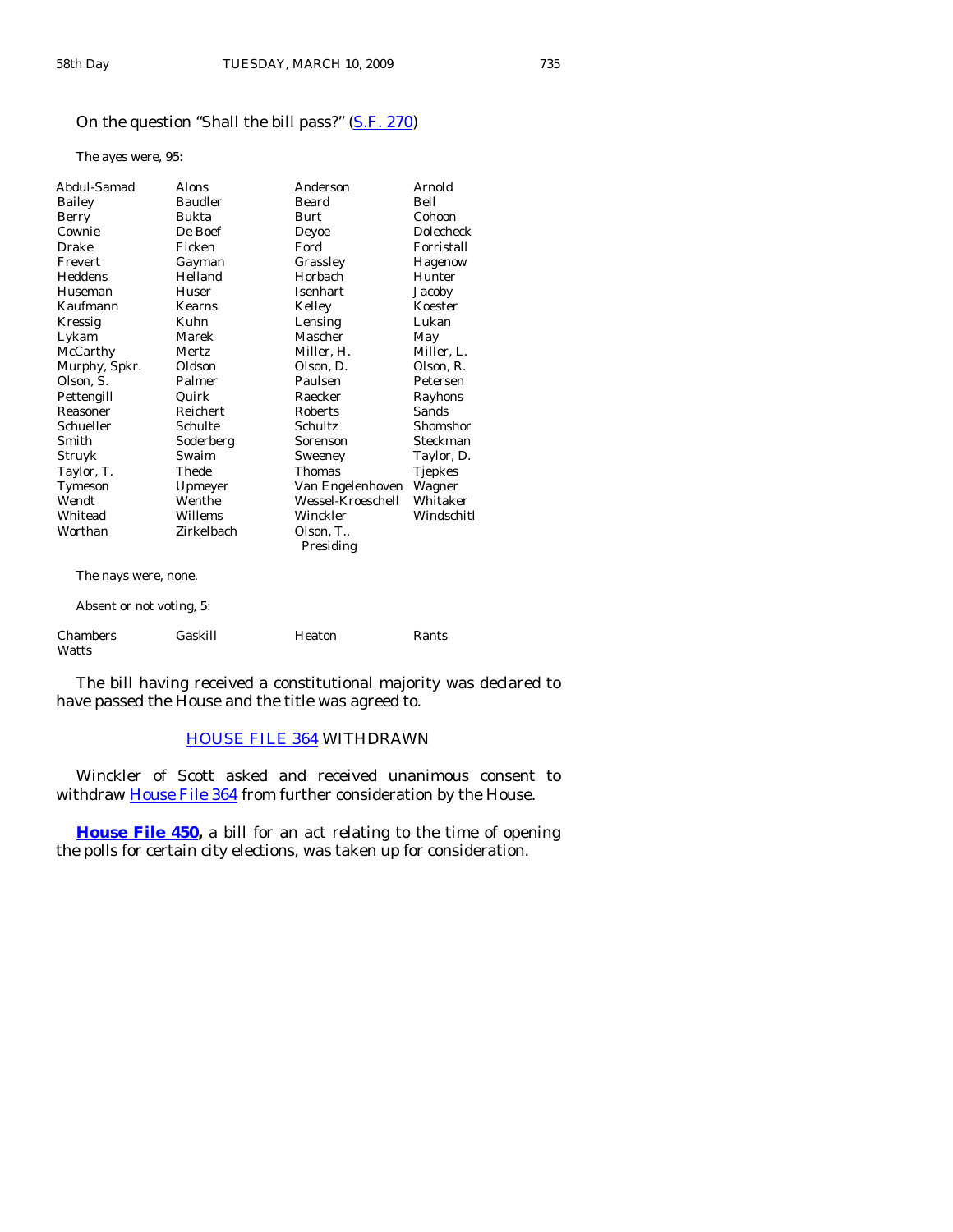Willems of Linn moved that the bill be read a last time now and placed upon its passage which motion prevailed and the bill was read a last time.

# On the question "Shall the bill pass?" [\(H.F. 450](http://coolice.legis.state.ia.us/Cool-ICE/default.asp?Category=billinfo&Service=Billbook&frame=1&GA=83&hbill=HF450))

The ayes were, 94:

| Abdul-Samad   | Alons             | Anderson       | Arnold     |
|---------------|-------------------|----------------|------------|
| Bailey        | <b>Baudler</b>    | Beard          | Bell       |
| Berry         | Bukta             | Burt           | Cohoon     |
| Cownie        | De Boef           | Deyoe          | Dolecheck  |
| Drake         | Ficken            | Ford           | Forristall |
| Frevert       | Gaskill           | Gayman         | Grassley   |
| Hagenow       | Heddens           | Helland        | Horbach    |
| Huseman       | Huser             | Isenhart       | Jacoby     |
| Kaufmann      | <b>Kearns</b>     | Kelley         | Koester    |
| Kressig       | Kuhn              | Lensing        | Lukan      |
| Lykam         | Marek             | Mascher        | May        |
| McCarthy      | Mertz             | Miller, H.     | Miller, L. |
| Murphy, Spkr. | Oldson            | Olson, D.      | Olson, R.  |
| Olson, S.     | Paulsen           | Petersen       | Pettengill |
| Quirk         | Raecker           | Rayhons        | Reasoner   |
| Reichert      | Roberts           | Sands          | Schueller  |
| Schulte       | Schultz           | Shomshor       | Smith      |
| Soderberg     | Sorenson          | Steckman       | Struyk     |
| Swaim         | Sweeney           | Taylor, D.     | Taylor, T. |
| Thede         | <b>Thomas</b>     | <b>Tjepkes</b> | Tymeson    |
| Upmeyer       | Van Engelenhoven  | Wagner         | Wendt      |
| Wenthe        | Wessel-Kroeschell | Whitaker       | Whitead    |
| Willems       | Winckler          | Windschitl     | Worthan    |
| Zirkelbach    | Olson, T.,        |                |            |
|               | Presiding         |                |            |

The nays were, 1:

#### Hunter

Absent or not voting, 5:

| Chambers | Heaton | Palmer | Rants |
|----------|--------|--------|-------|
| Watts    |        |        |       |

 The bill having received a constitutional majority was declared to have passed the House and the title was agreed to.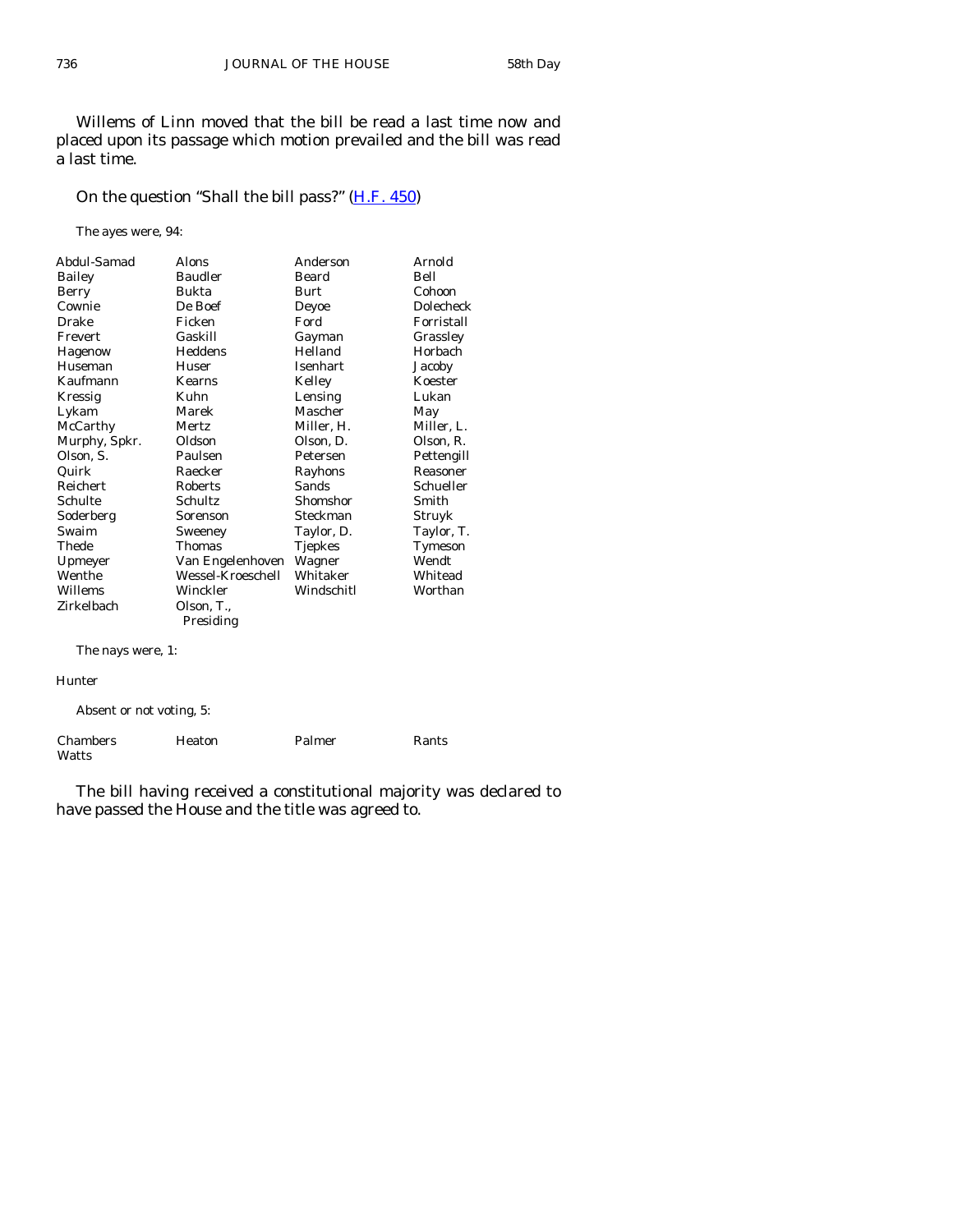# IMMEDIATE MESSAGES

 McCarthy of Polk asked and received unanimous consent that the following bills be immediately messaged to the Senate: **[House File](http://coolice.legis.state.ia.us/Cool-ICE/default.asp?Category=billinfo&Service=Billbook&frame=1&GA=83&hbill=HF450) [450](http://coolice.legis.state.ia.us/Cool-ICE/default.asp?Category=billinfo&Service=Billbook&frame=1&GA=83&hbill=HF450)** and **[Senate File 270.](http://coolice.legis.state.ia.us/Cool-ICE/default.asp?Category=billinfo&Service=Billbook&frame=1&GA=83&hbill=SF270)**

**[House File 468](http://coolice.legis.state.ia.us/Cool-ICE/default.asp?Category=billinfo&Service=Billbook&frame=1&GA=83&hbill=HF468),** a bill for an act creating an unsewered community revolving loan program and fund, was taken up for consideration.

 S. Olson of Clinton moved that the bill be read a last time now and placed upon its passage which motion prevailed and the bill was read a last time.

On the question "Shall the bill pass?" [\(H.F. 468](http://coolice.legis.state.ia.us/Cool-ICE/default.asp?Category=billinfo&Service=Billbook&frame=1&GA=83&hbill=HF468))

The ayes were, 95:

| Abdul-Samad | Alons          | Anderson          | Arnold          |
|-------------|----------------|-------------------|-----------------|
|             | <b>Baudler</b> | Beard             | Bell            |
| Bailey      |                |                   |                 |
| Berry       | Bukta          | Burt              | Cohoon          |
| Cownie      | De Boef        | Deyoe             | Dolecheck       |
| Drake       | Ficken         | Ford              | Forristall      |
| Frevert     | Gaskill        | Gayman            | Grassley        |
| Hagenow     | Heddens        | Helland           | Horbach         |
| Hunter      | Huseman        | Huser             | <b>Isenhart</b> |
| Jacoby      | Kaufmann       | Kearns            | Kelley          |
| Koester     | Kressig        | Kuhn              | Lensing         |
| Lukan       | Lykam          | Marek             | Mascher         |
| May         | McCarthy       | Mertz             | Miller, H.      |
| Miller, L.  | Murphy, Spkr.  | Oldson            | Olson, D.       |
| Olson, R.   | Olson, S.      | Palmer            | Paulsen         |
| Petersen    | Pettengill     | Quirk             | Raecker         |
| Rayhons     | Reasoner       | Reichert          | Roberts         |
| Sands       | Schueller      | Schulte           | Schultz         |
| Shomshor    | Smith          | Soderberg         | Sorenson        |
| Steckman    | Swaim          | Sweeney           | Taylor, D.      |
| Taylor, T.  | Thede          | Thomas            | Tjepkes         |
| Tymeson     | Upmeyer        | Van Engelenhoven  | Wagner          |
| Wendt       | Wenthe         | Wessel-Kroeschell | Whitaker        |
| Whitead     | Willems        | Winckler          | Windschitl      |
| Worthan     | Zirkelbach     | Olson, T.,        |                 |
|             |                | Presiding         |                 |

The nays were, none.

Absent or not voting, 5: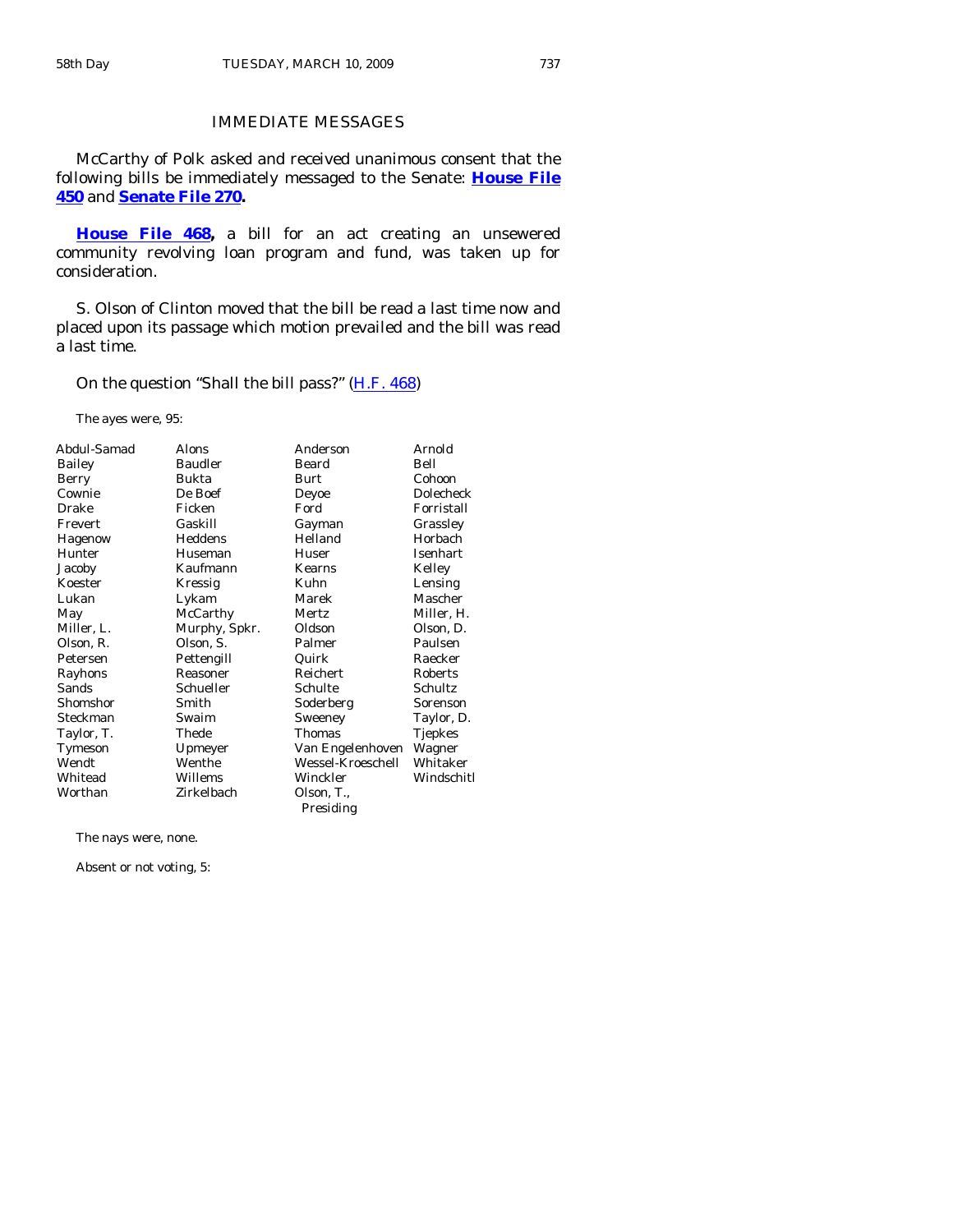| <b>Chambers</b> | Heaton | Rants | Struyk |
|-----------------|--------|-------|--------|
| Watts           |        |       |        |

 The bill having received a constitutional majority was declared to have passed the House and the title was agreed to.

**[House File 469,](http://coolice.legis.state.ia.us/Cool-ICE/default.asp?Category=billinfo&Service=Billbook&frame=1&GA=83&hbill=HF469)** a bill for an act relating to licensing fees retained by the board of educational examiners and providing an effective date, was taken up for consideration.

 Ficken of Buchanan moved that the bill be read a last time now and placed upon its passage which motion prevailed and the bill was read a last time.

On the question "Shall the bill pass?" [\(H.F. 469](http://coolice.legis.state.ia.us/Cool-ICE/default.asp?Category=billinfo&Service=Billbook&frame=1&GA=83&hbill=HF469))

The ayes were, 93:

| Abdul-Samad       | Alons            | Anderson   | Arnold     |
|-------------------|------------------|------------|------------|
| Bailey            | <b>Baudler</b>   | Beard      | Bell       |
| Berry             | Bukta            | Burt       | Cohoon     |
| Cownie            | De Boef          | Deyoe      | Dolecheck  |
| Drake             | Ficken           | Ford       | Forristall |
| Frevert           | Gaskill          | Gayman     | Grassley   |
| Hagenow           | Heddens          | Helland    | Hunter     |
| Huseman           | Huser            | Isenhart   | Jacoby     |
| Kaufmann          | Kearns           | Kelley     | Koester    |
| Kressig           | Kuhn             | Lensing    | Lukan      |
| Lykam             | Marek            | Mascher    | May        |
| McCarthy          | Mertz            | Miller, H. | Miller, L. |
| Murphy, Spkr.     | Oldson           | Olson, D.  | Olson, R.  |
| Olson, S.         | Palmer           | Paulsen    | Petersen   |
| Pettengill        | Quirk            | Raecker    | Rayhons    |
| Reasoner          | Reichert         | Roberts    | Sands      |
| Schueller         | Schulte          | Schultz    | Shomshor   |
| Smith             | Soderberg        | Sorenson   | Steckman   |
| Struyk            | Swaim            | Sweeney    | Taylor, D. |
| Thede             | Thomas           | Tjepkes    | Tymeson    |
| Upmeyer           | Van Engelenhoven | Wendt      | Wenthe     |
| Wessel-Kroeschell | Whitaker         | Whitead    | Willems    |
| Winckler          | Windschitl       | Worthan    | Zirkelbach |
| Olson, T.,        |                  |            |            |
| Presiding         |                  |            |            |

The nays were, 1:

Wagner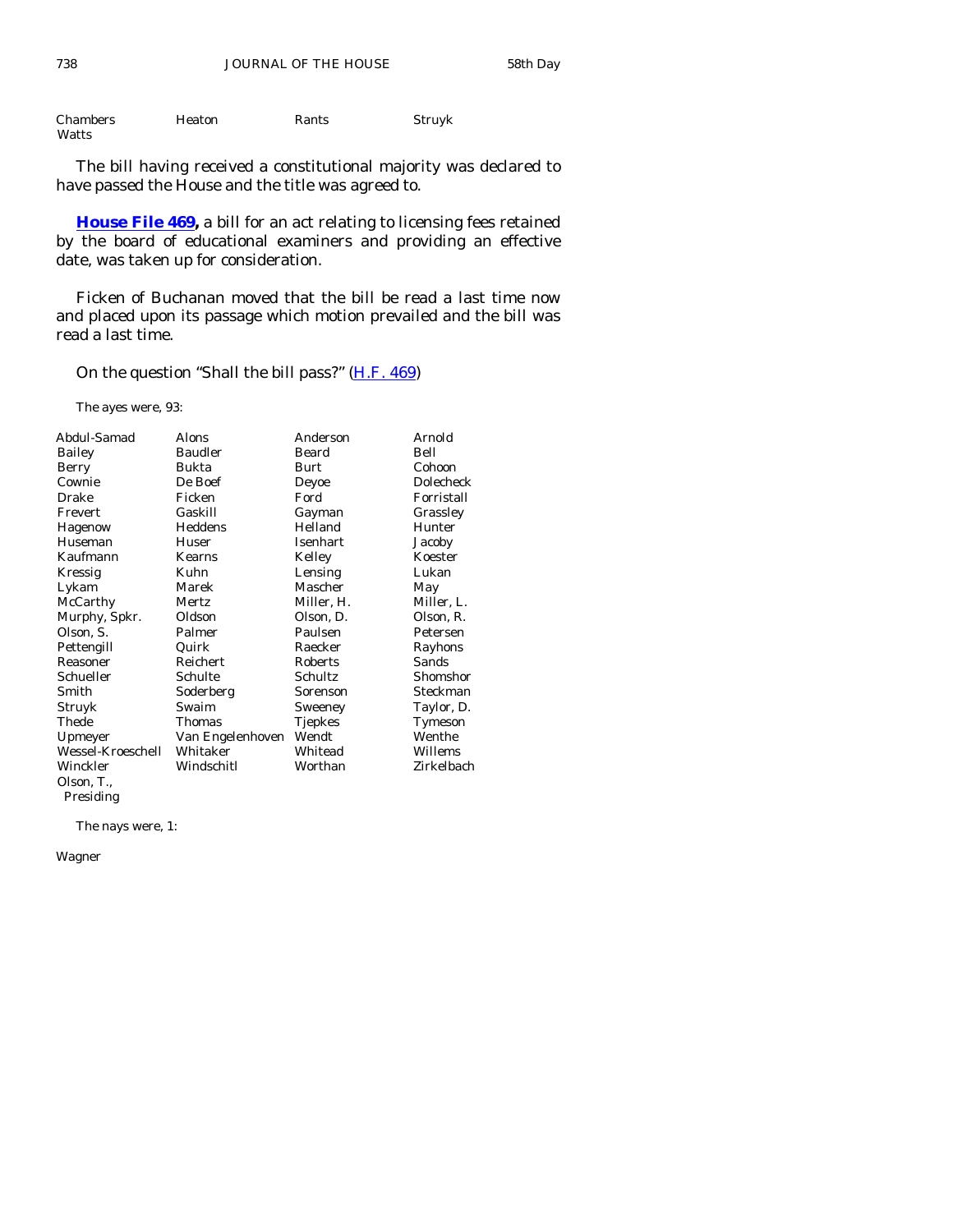Absent or not voting, 6:

| <b>Chambers</b> | <b>Heaton</b> | Horbach | Rants |
|-----------------|---------------|---------|-------|
| Taylor, T.      | Watts         |         |       |

 The bill having received a constitutional majority was declared to have passed the House and the title was agreed to.

**[House File 475,](http://coolice.legis.state.ia.us/Cool-ICE/default.asp?Category=billinfo&Service=Billbook&frame=1&GA=83&hbill=HF475)** a bill for an act making technical changes to the laws relating to elections and voter registration, making a penalty applicable, and including effective date and applicability date provisions, was taken up for consideration.

Struyk of Pottawattamie offered the following amendment  $H-1103$ filed by Rants of Woodbury and moved its adoption:

#### [H–1103](http://coolice.legis.state.ia.us/Cool-ICE/default.asp?Category=billinfo&Service=Billbook&frame=1&GA=83&hbill=H1103)

- 1 Amend [House File 475](http://coolice.legis.state.ia.us/Cool-ICE/default.asp?Category=billinfo&Service=Billbook&frame=1&GA=83&hbill=HF475) as follows:
- 2 1. Page 32, by inserting after line 21 the
- 3 following:
- 4 "Sec. . Section 53.20, subsection 2, Code 2009,
- 5 is amended to read as follows:
- 6 2. Results from the special precinct shall be
- 7 reported separately from the results of the ballots
- 8 cast at the polls on election day. The commissioner
- 9 shall for general elections also report the results of
- 10 the special precinct by the resident precincts of the
- 11 voters who cast absentee and provisional ballots. For
- 12 all other elections, the commissioner may report the
- 13 results of the special precinct by the resident
- 14 precincts of the voters who cast absentee and
- 15 provisional ballots, or may report the absentee
- 16 results as a single precinct. The separate residence
- 17 precinct reports shall be provided in one of the
- 18 following ways:
- 19 a. The commissioner may manually sort the absentee
- 20 ballots by precinct upon receipt of completed ballots.
- 21 Each group of ballots from an individual precinct
- $22$  shall be tallied together.
- 23 b. The commissioner may prepare a separate
- 24 absentee ballot style for each precinct in the county
- 25 and shall program the voting system to produce reports
- 26 by the resident precincts of the voters. For the
- 27 general election and for any election in which the
- 28 commissioner determines in advance of the election to
- 29 report the results of the special precinct by the
- 30 resident precincts of the voters who cast absentee and
- 31 provisional ballots, the commissioner shall prepare a
- 32 separate absentee ballot style for each precinct in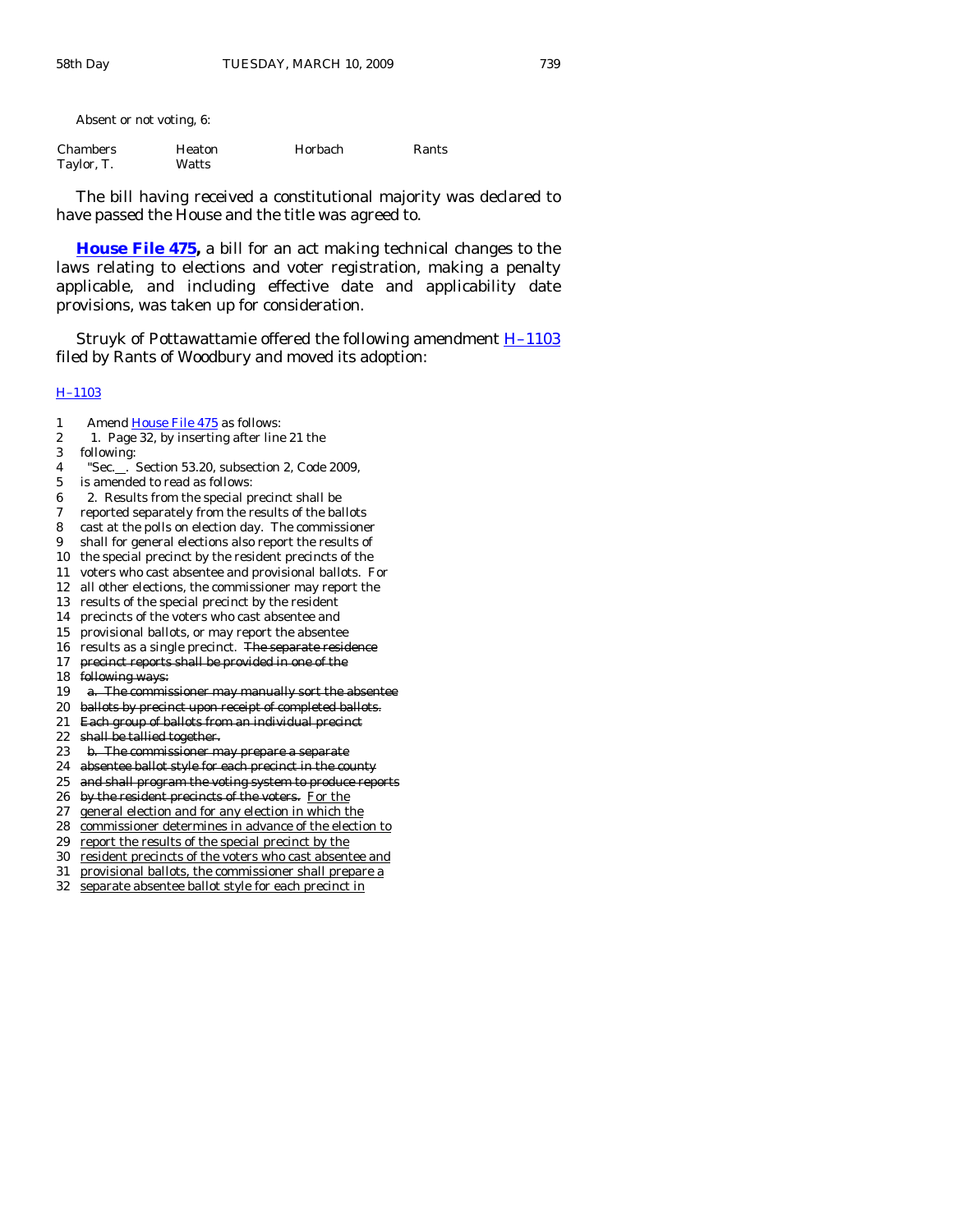- 33 the county and shall program the voting system to
- 34 produce reports by the resident precincts of the
- 35 <u>voters.</u>"<br>36 2. By
- 2. By renumbering as necessary.

Amendment **H-1103** was adopted.

 Gaskill of Wapello moved that the bill be read a last time now and placed upon its passage which motion prevailed and the bill was read a last time.

On the question "Shall the bill pass?" [\(H.F. 475](http://coolice.legis.state.ia.us/Cool-ICE/default.asp?Category=billinfo&Service=Billbook&frame=1&GA=83&hbill=HF475))

The ayes were, 96:

| Abdul-Samad    | Alons          | Anderson   | Arnold            |
|----------------|----------------|------------|-------------------|
| <b>Bailey</b>  | <b>Baudler</b> | Beard      | Bell              |
| Berry          | Bukta          | Burt       | Cohoon            |
| Cownie         | De Boef        | Deyoe      | <b>Dolecheck</b>  |
| Drake          | Ficken         | Ford       | Forristall        |
| Frevert        | Gaskill        | Gayman     | Grassley          |
| Hagenow        | Heddens        | Helland    | Horbach           |
| Hunter         | Huseman        | Huser      | Isenhart          |
| Jacoby         | Kaufmann       | Kearns     | Kelley            |
| Koester        | Kressig        | Kuhn       | Lensing           |
| Lukan          | Lykam          | Marek      | Mascher           |
| May            | McCarthy       | Mertz      | Miller, H.        |
| Miller, L.     | Murphy, Spkr.  | Oldson     | Olson, D.         |
| Olson, R.      | Olson, S.      | Palmer     | Paulsen           |
| Petersen       | Pettengill     | Quirk      | Raecker           |
| Rayhons        | Reasoner       | Reichert   | Roberts           |
| Sands          | Schueller      | Schulte    | Schultz           |
| Shomshor       | Smith          | Soderberg  | Sorenson          |
| Steckman       | Struyk         | Swaim      | Sweeney           |
| Taylor, D.     | Taylor, T.     | Thede      | Thomas            |
| <b>Tjepkes</b> | Tymeson        | Upmeyer    | Van Engelenhoven  |
| Wagner         | Wendt          | Wenthe     | Wessel-Kroeschell |
| Whitaker       | Whitead        | Willems    | Winckler          |
| Windschitl     | Worthan        | Zirkelbach | Olson, T.,        |
|                |                |            | Presiding         |
|                |                |            |                   |

The nays were, none.

Absent or not voting, 4:

| Chambers | Heaton | Rants | Watts |
|----------|--------|-------|-------|

 The bill having received a constitutional majority was declared to have passed the House and the title was agreed to.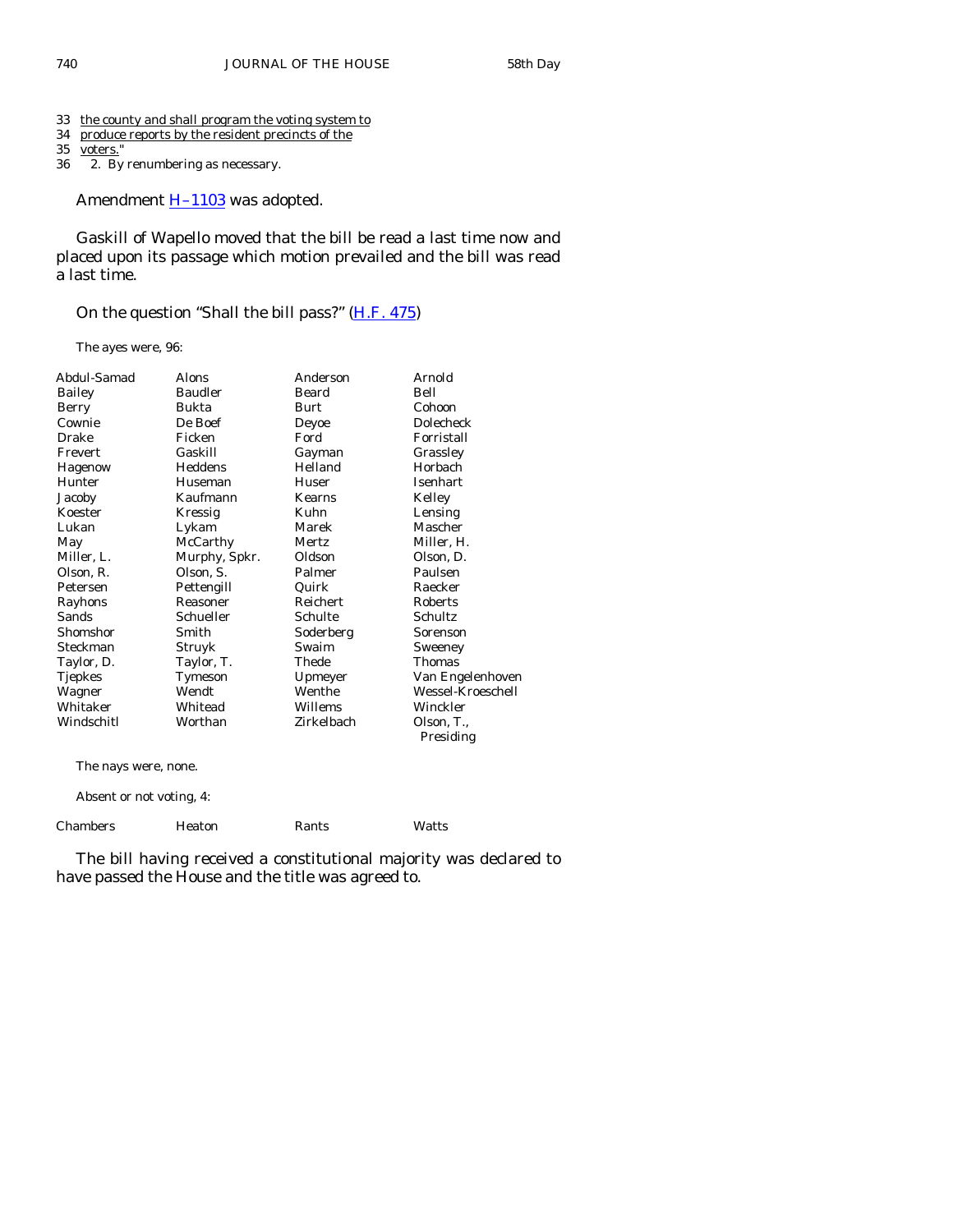# IMMEDIATE MESSAGE

 McCarthy of Polk asked and received unanimous consent that **House Files 468, 469** and **475** be immediately messaged to the Senate.

**[House File 478,](http://coolice.legis.state.ia.us/Cool-ICE/default.asp?Category=billinfo&Service=Billbook&frame=1&GA=83&hbill=HF478)** a bill for an act relating to health insurance coverage for diabetes self-management training and education programs and providing effective and applicability dates, was taken up for consideration.

Speaker Murphy in the chair at 11:50 a.m.

 D. Olson of Boone moved that the bill be read a last time now and placed upon its passage which motion prevailed and the bill was read a last time.

On the question "Shall the bill pass?" [\(H.F. 478](http://coolice.legis.state.ia.us/Cool-ICE/default.asp?Category=billinfo&Service=Billbook&frame=1&GA=83&hbill=HF478))

The ayes were, 96:

| Abdul-Samad    | Alons          | Anderson   | Arnold            |
|----------------|----------------|------------|-------------------|
| Bailey         | <b>Baudler</b> | Beard      | Bell              |
| Berry          | Bukta          | Burt       | Cohoon            |
| Cownie         | De Boef        | Deyoe      | <b>Dolecheck</b>  |
| Drake          | Ficken         | Ford       | Forristall        |
| Frevert        | Gaskill        | Gayman     | Grassley          |
| Hagenow        | Heddens        | Helland    | Horbach           |
| Hunter         | Huseman        | Huser      | Isenhart          |
| Jacoby         | Kaufmann       | Kearns     | Kelley            |
| Koester        | Kressig        | Kuhn       | Lensing           |
| Lukan          | Lykam          | Marek      | Mascher           |
| May            | McCarthy       | Mertz      | Miller, H.        |
| Miller, L.     | Oldson         | Olson, D.  | Olson, R.         |
| Olson, S.      | Olson, T.      | Palmer     | Paulsen           |
| Petersen       | Pettengill     | Quirk      | Raecker           |
| Rayhons        | Reasoner       | Reichert   | Roberts           |
| Sands          | Schueller      | Schulte    | Schultz           |
| Shomshor       | Smith          | Soderberg  | Sorenson          |
| Steckman       | Struyk         | Swaim      | Sweeney           |
| Taylor, D.     | Taylor, T.     | Thede      | Thomas            |
| <b>Tjepkes</b> | Tymeson        | Upmeyer    | Van Engelenhoven  |
| Wagner         | Wendt          | Wenthe     | Wessel-Kroeschell |
| Whitaker       | Whitead        | Willems    | Winckler          |
| Windschitl     | Worthan        | Zirkelbach | Mr. Speaker       |
|                |                |            | Murphy            |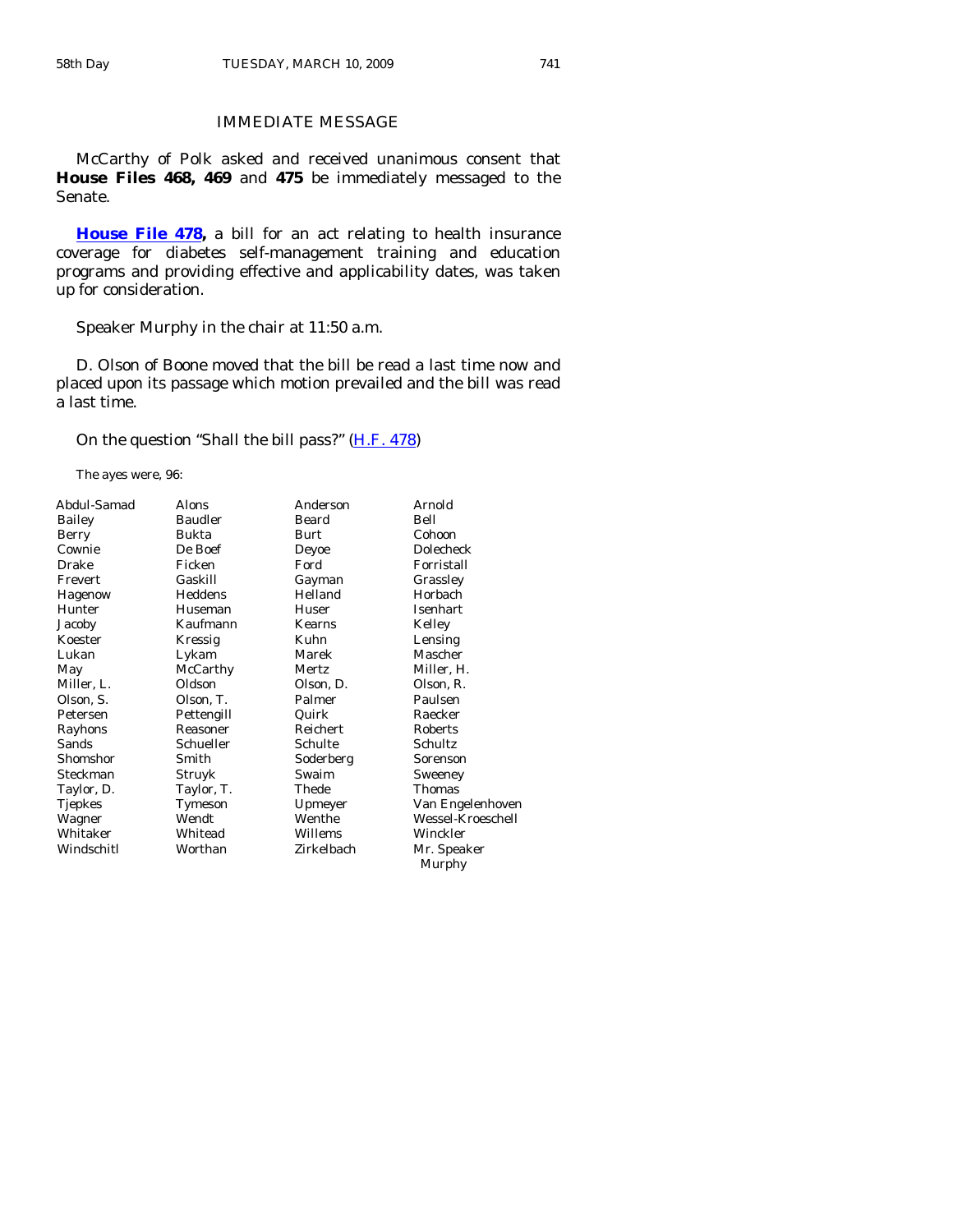The nays were, none.

Absent or not voting, 4:

Chambers Heaton Rants Watts

 The bill having received a constitutional majority was declared to have passed the House and the title was agreed to.

**[House File 489,](http://coolice.legis.state.ia.us/Cool-ICE/default.asp?Category=billinfo&Service=Billbook&frame=1&GA=83&hbill=HF489)** a bill for an act relating to reimbursement of hazardous substance cleanup costs, was taken up for consideration.

[SENATE FILE 328](http://coolice.legis.state.ia.us/Cool-ICE/default.asp?Category=billinfo&Service=Billbook&frame=1&GA=83&hbill=SF328) SUBSTITUTED FOR [HOUSE FILE 489](http://coolice.legis.state.ia.us/Cool-ICE/default.asp?Category=billinfo&Service=Billbook&frame=1&GA=83&hbill=HF489)

 Kearns of Lee asked and received unanimous consent to substitute [Senate File 328](http://coolice.legis.state.ia.us/Cool-ICE/default.asp?Category=billinfo&Service=Billbook&frame=1&GA=83&hbill=SF328) for [House File 489.](http://coolice.legis.state.ia.us/Cool-ICE/default.asp?Category=billinfo&Service=Billbook&frame=1&GA=83&hbill=HF489)

**[Senate File 328](http://coolice.legis.state.ia.us/Cool-ICE/default.asp?Category=billinfo&Service=Billbook&frame=1&GA=83&hbill=SF328)**, a bill for an act relating to reimbursement of hazardous substance cleanup costs, was taken up for consideration.

 Kearns of Lee moved that the bill be read a last time now and placed upon its passage which motion prevailed and the bill was read a last time.

On the question "Shall the bill pass?" [\(S.F. 328](http://coolice.legis.state.ia.us/Cool-ICE/default.asp?Category=billinfo&Service=Billbook&frame=1&GA=83&hbill=SF328))

The ayes were, 96:

| Abdul-Samad | Alons          | Anderson  | Arnold           |
|-------------|----------------|-----------|------------------|
| Bailey      | <b>Baudler</b> | Beard     | Bell             |
| Berry       | Bukta          | Burt      | Cohoon           |
| Cownie      | De Boef        | Deyoe     | <b>Dolecheck</b> |
| Drake       | Ficken         | Ford      | Forristall       |
| Frevert     | Gaskill        | Gayman    | Grassley         |
| Hagenow     | Heddens        | Helland   | Horbach          |
| Hunter      | Huseman        | Huser     | Isenhart         |
| Jacoby      | Kaufmann       | Kearns    | Kelley           |
| Koester     | Kressig        | Kuhn      | Lensing          |
| Lukan       | Lykam          | Marek     | Mascher          |
| May         | McCarthy       | Mertz     | Miller, H.       |
| Miller, L.  | Oldson         | Olson, D. | Olson, R.        |
| Olson, S.   | Olson, T.      | Palmer    | Paulsen          |
| Petersen    | Pettengill     | Quirk     | Raecker          |
| Rayhons     | Reasoner       | Reichert  | Roberts          |
| Sands       | Schueller      | Schulte   | Schultz          |
| Shomshor    | Smith          | Soderberg | Sorenson         |
| Steckman    | Struyk         | Swaim     | Sweeney          |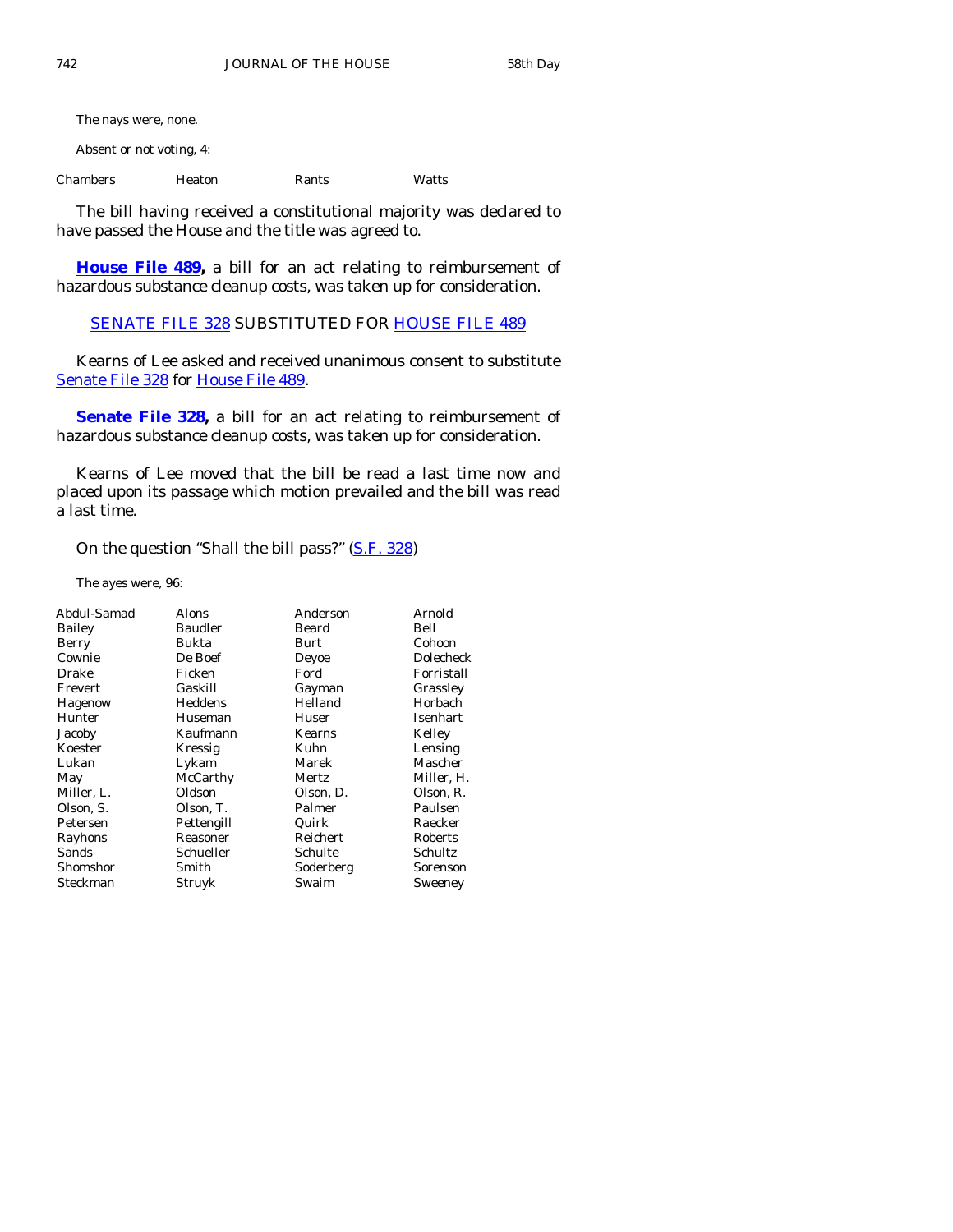| Taylor, D.     | Taylor, T. | Thede      | <b>Thomas</b>         |
|----------------|------------|------------|-----------------------|
| <b>Tjepkes</b> | Tymeson    | Upmeyer    | Van Engelenhoven      |
| Wagner         | Wendt      | Wenthe     | Wessel-Kroeschell     |
| Whitaker       | Whitead    | Willems    | Winckler              |
| Windschitl     | Worthan    | Zirkelbach | Mr. Speaker<br>Murphy |

The nays were, none.

Absent or not voting, 4:

| Chambers<br>Heaton<br>Rants | Watts |
|-----------------------------|-------|
|-----------------------------|-------|

 The bill having received a constitutional majority was declared to have passed the House and the title was agreed to.

**[House File 496](http://coolice.legis.state.ia.us/Cool-ICE/default.asp?Category=billinfo&Service=Billbook&frame=1&GA=83&hbill=HF496),** a bill for an act relating to the authority of a city to dispose of real property by gift, was taken up for consideration.

 Deyoe of Story moved that the bill be read a last time now and placed upon its passage which motion prevailed and the bill was read a last time.

On the question "Shall the bill pass?" [\(H.F. 496](http://coolice.legis.state.ia.us/Cool-ICE/default.asp?Category=billinfo&Service=Billbook&frame=1&GA=83&hbill=HF496))

The ayes were, 95:

| Alons          | Anderson          | Arnold     |
|----------------|-------------------|------------|
| <b>Baudler</b> | Beard             | Bell       |
| Bukta          | Burt              | Cohoon     |
| De Boef        | Deyoe             | Dolecheck  |
| Ficken         | Ford              | Forristall |
| Gaskill        | Gayman            | Grassley   |
| Heddens        | Helland           | Horbach    |
| Huseman        | Huser             | Isenhart   |
| Kaufmann       | Kearns            | Kelley     |
| Kressig        | Kuhn              | Lensing    |
| Lykam          | Marek             | Mascher    |
| McCarthy       | Mertz             | Miller, H. |
| Oldson         | Olson, R.         | Olson, S.  |
| Palmer         | Paulsen           | Petersen   |
| Quirk          | Raecker           | Rayhons    |
| Reichert       | Roberts           | Sands      |
| Schulte        | Schultz           | Shomshor   |
| Soderberg      | Sorenson          | Steckman   |
| Swaim          | Sweeney           | Taylor, D. |
| Thede          | Thomas            | Tjepkes    |
| Upmeyer        | Van Engelenhoven  | Wagner     |
| Wenthe         | Wessel-Kroeschell | Whitaker   |
|                |                   |            |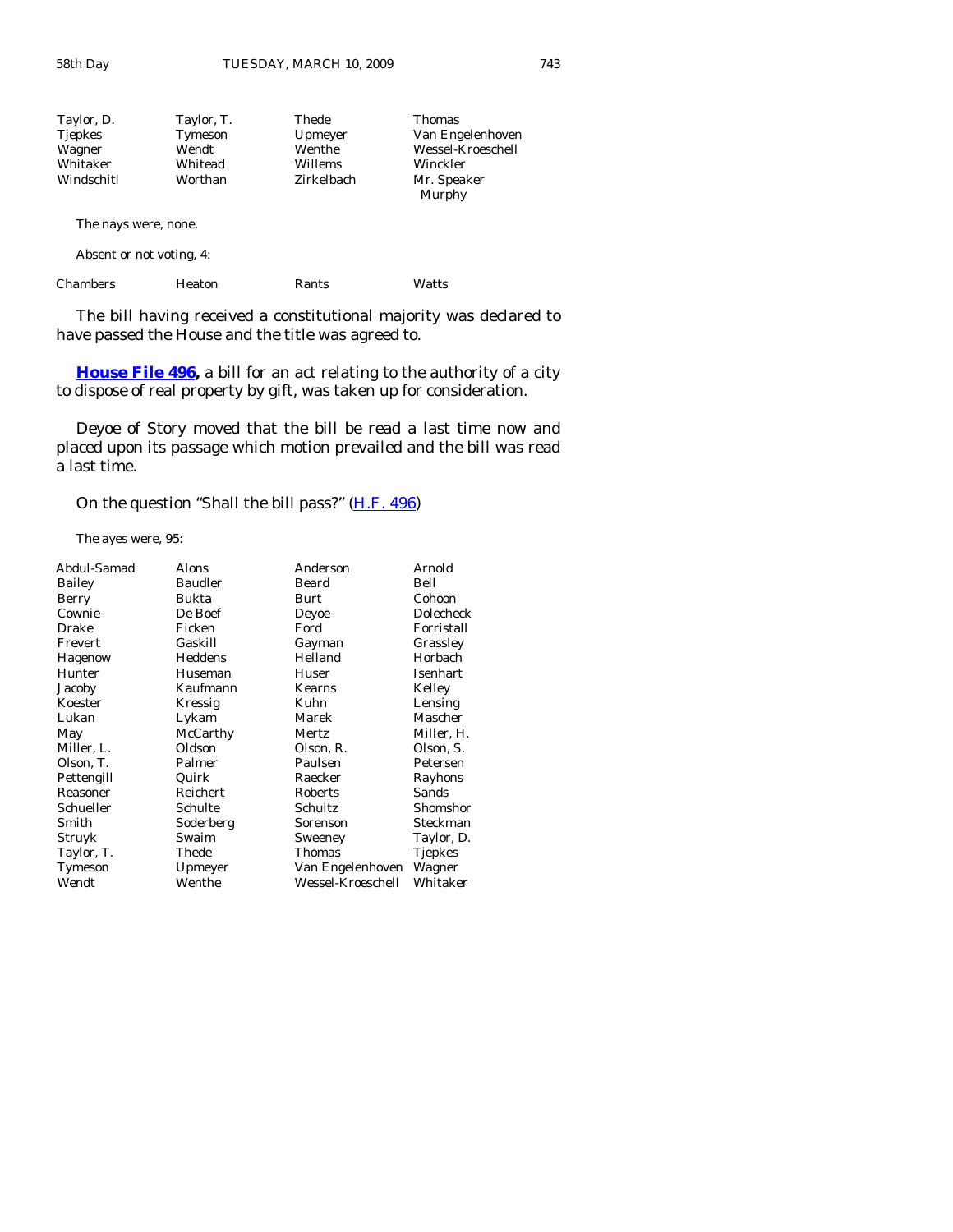| Whitead<br>Worthan | Willems<br>Zirkelbach | Winckler<br>Mr. Speaker<br>Murphy | Windschitl |
|--------------------|-----------------------|-----------------------------------|------------|
|                    |                       |                                   |            |

The nays were, none.

Absent or not voting, 5:

| Chambers | Heaton | Olson, D. | Rants |
|----------|--------|-----------|-------|
| Watts    |        |           |       |

 The bill having received a constitutional majority was declared to have passed the House and the title was agreed to.

# IMMEDIATE MESSAGES

 McCarthy of Polk asked and received unanimous consent that the following bills be immediately messaged to the Senate: **House Files 478** and **496** and **[Senate File 328](http://coolice.legis.state.ia.us/Cool-ICE/default.asp?Category=billinfo&Service=Billbook&frame=1&GA=83&hbill=SF328).**

# [HOUSE FILE 489](http://coolice.legis.state.ia.us/Cool-ICE/default.asp?Category=billinfo&Service=Billbook&frame=1&GA=83&hbill=HF489) WITHDRAWN

 Kearns of Lee asked and received unanimous consent to withdraw [House File 489](http://coolice.legis.state.ia.us/Cool-ICE/default.asp?Category=billinfo&Service=Billbook&frame=1&GA=83&hbill=HF489) from further consideration by the House.

 On motion by McCarthy of Polk, the House was recessed at 12:04 p.m., until 5:30 p.m.

# AFTERNOON SESSION

The House reconvened at 5:24 p.m., Speaker Murphy in the chair.

# INTRODUCTION OF BILLS

**[House File 631](http://coolice.legis.state.ia.us/Cool-ICE/default.asp?Category=billinfo&Service=Billbook&frame=1&GA=83&hbill=HF631)**, by committee on economic growth, a bill for an act relating to the eligibility for tax credits and income reductions for qualified expenditures under the film, television, and video project promotion program, providing for a fee, and providing an applicability date provision.

Read first time and referred to committee on **ways and means.** 

**[House File 632](http://coolice.legis.state.ia.us/Cool-ICE/default.asp?Category=billinfo&Service=Billbook&frame=1&GA=83&hbill=HF632)**, by Helland, a bill for an act establishing a small business competitiveness advisory council.

Read first time and referred to committee on **economic growth.**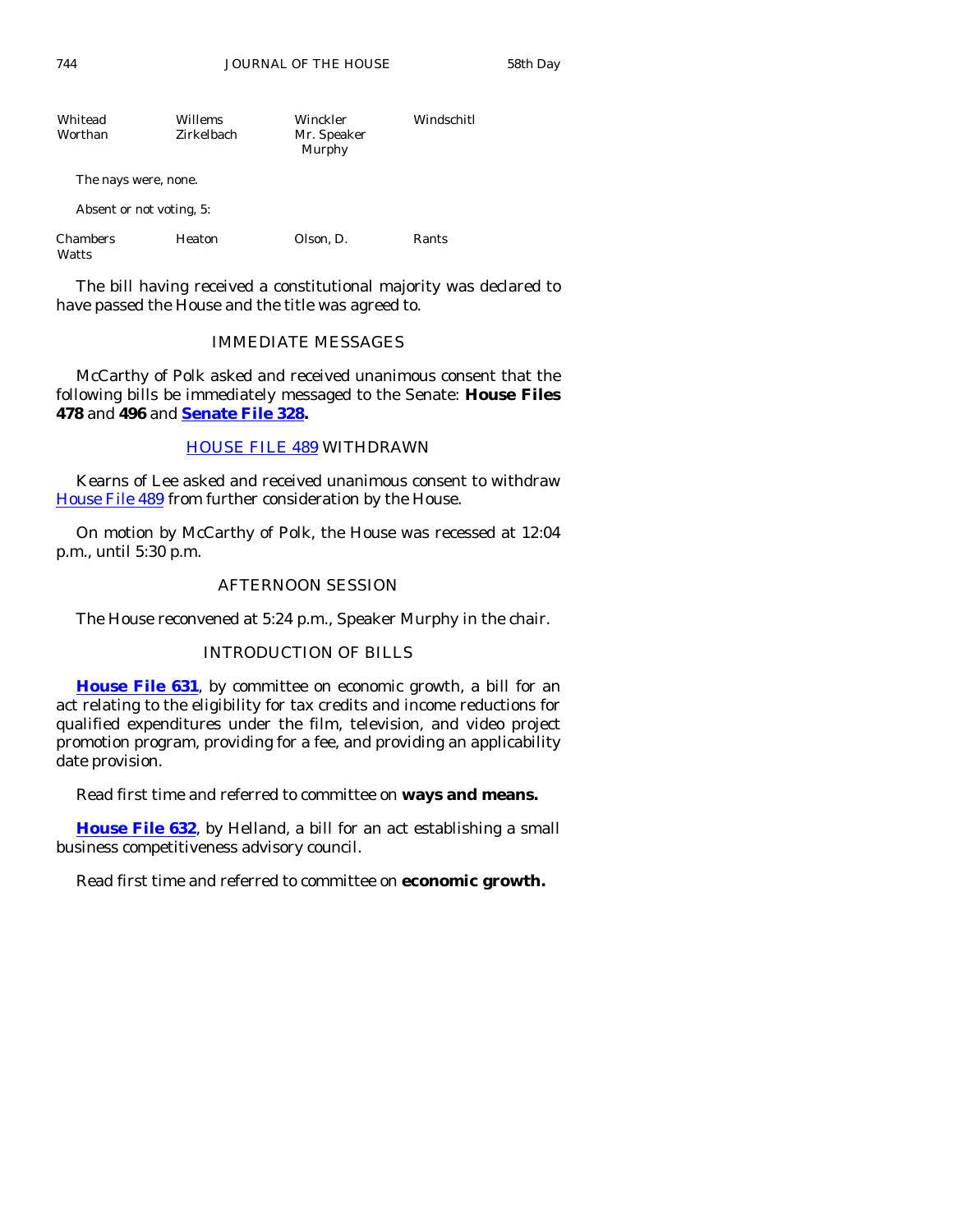**[House File 633](http://coolice.legis.state.ia.us/Cool-ICE/default.asp?Category=billinfo&Service=Billbook&frame=1&GA=83&hbill=HF633)**, by Thomas, a bill for an act adding restrictions to the state's open enrollment law and providing for the future repeal of the open enrollment law.

Read first time and referred to committee on **education.** 

**[House File 634](http://coolice.legis.state.ia.us/Cool-ICE/default.asp?Category=billinfo&Service=Billbook&frame=1&GA=83&hbill=HF634)**, by Thomas, a bill for an act relating to administrative rules for wastewater discharge from well drilling sites.

 Read first time and referred to committee on **environmental protection.** 

**[House File 635](http://coolice.legis.state.ia.us/Cool-ICE/default.asp?Category=billinfo&Service=Billbook&frame=1&GA=83&hbill=HF635)**, by Struyk, a bill for an act modifying the process for filling vacancies in the office of United States senator.

Read first time and referred to committee on **state government.** 

**[House File 636](http://coolice.legis.state.ia.us/Cool-ICE/default.asp?Category=billinfo&Service=Billbook&frame=1&GA=83&hbill=HF636)**, by Sands, a bill for an act increasing the eligibility for the state child and dependent care tax credit and including a retroactive applicability date provision.

Read first time and referred to committee on **ways and means.** 

**[House File 637](http://coolice.legis.state.ia.us/Cool-ICE/default.asp?Category=billinfo&Service=Billbook&frame=1&GA=83&hbill=HF637)**, by May, a bill for an act providing for a tax credit against the individual or corporate income tax, the franchise tax, insurance premiums tax, and the moneys and credits tax for a charitable contribution to certain institutions engaged in regenerative medicine research and including a retroactive applicability date provision.

Read first time and referred to committee on **ways and means.** 

**[House File 638](http://coolice.legis.state.ia.us/Cool-ICE/default.asp?Category=billinfo&Service=Billbook&frame=1&GA=83&hbill=HF638)**, by Ford, a bill for an act establishing lead product content procedures and restrictions applicable to retail establishments and providing a penalty.

Read first time and referred to committee on **human resources.** 

**[House File 639](http://coolice.legis.state.ia.us/Cool-ICE/default.asp?Category=billinfo&Service=Billbook&frame=1&GA=83&hbill=HF639)**, by Sands, Kaufmann, Lukan, De Boef, Schulte, Struyk, L. Miller and Upmeyer, a bill for an act relating to the protection of personal information by requiring the department of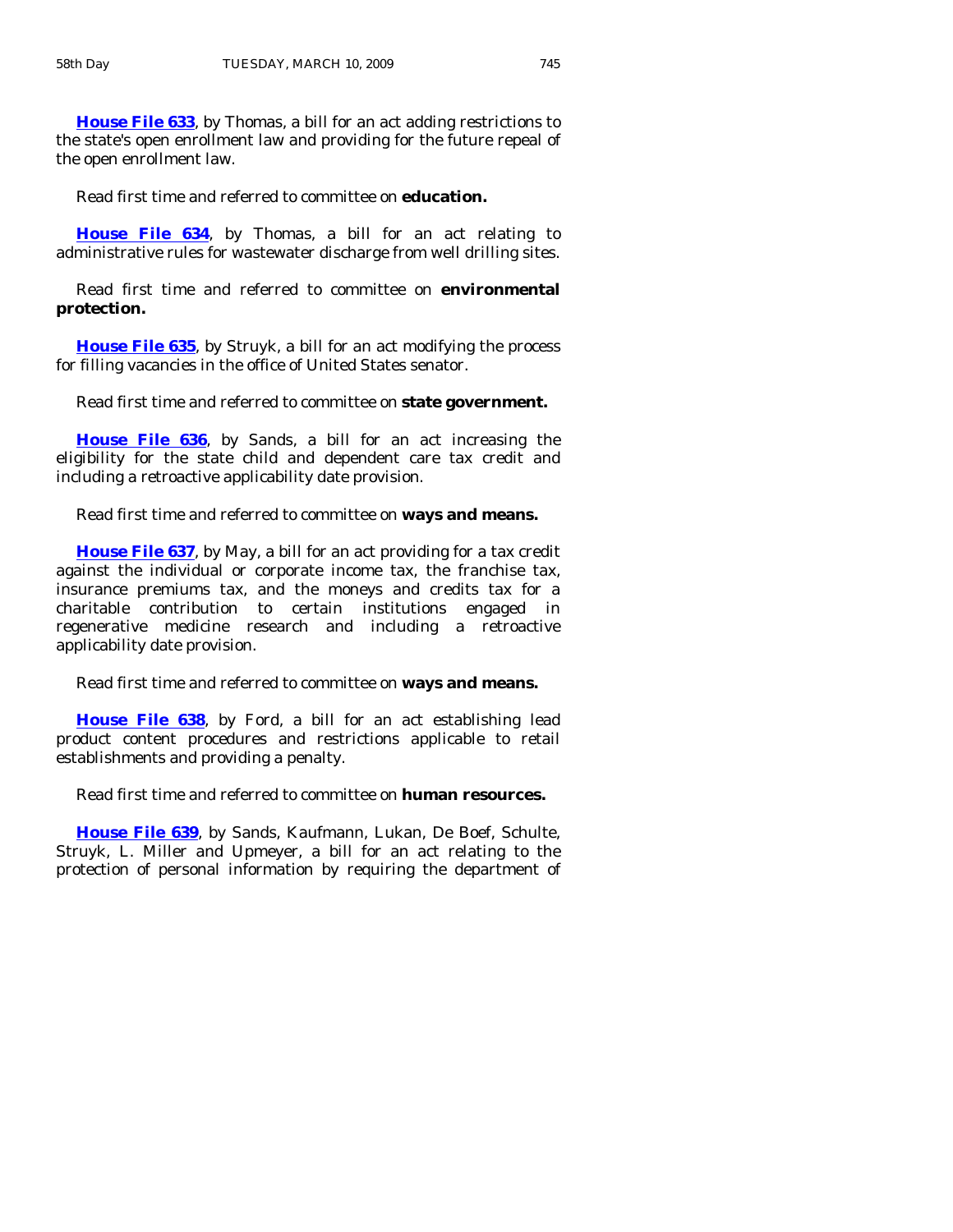revenue to provide notice of suspected misuse of personal information.

Read first time and referred to committee on **ways and means.** 

**[House File 640](http://coolice.legis.state.ia.us/Cool-ICE/default.asp?Category=billinfo&Service=Billbook&frame=1&GA=83&hbill=HF640)**, by Anderson and Swaim, a bill for an act relating to indecent exposure and providing penalties.

Read first time and referred to committee on **judiciary.** 

**[House File 641](http://coolice.legis.state.ia.us/Cool-ICE/default.asp?Category=billinfo&Service=Billbook&frame=1&GA=83&hbill=HF641)**, by Alons, Pettengill, Lukan, Kaufmann, Sorenson, S. Olson, De Boef, Soderberg, Swaim, Grassley and Thomas, a bill for an act modifying general policy provisions applicable to telecommunications regulation.

Read first time and referred to committee on **commerce.** 

**[House File 642](http://coolice.legis.state.ia.us/Cool-ICE/default.asp?Category=billinfo&Service=Billbook&frame=1&GA=83&hbill=HF642)**, by Sorenson, a bill for an act relating to full-time county attorneys and the practice of law.

Read first time and referred to committee on **judiciary.** 

**[House File 643](http://coolice.legis.state.ia.us/Cool-ICE/default.asp?Category=billinfo&Service=Billbook&frame=1&GA=83&hbill=HF643)**, by Baudler, a bill for an act relating to the provision of certain witness information in the minutes of evidence filed with a trial information or indictment and providing an effective date.

Read first time and referred to committee on **judiciary.** 

**[House File 644](http://coolice.legis.state.ia.us/Cool-ICE/default.asp?Category=billinfo&Service=Billbook&frame=1&GA=83&hbill=HF644)**, by Wessel-Kroeschell and Heddens, a bill for an act relating to the confidentiality of records of a governmental body relating to any form of housing assistance and making a penalty applicable.

Read first time and referred to committee on **state government.** 

**[House File 645](http://coolice.legis.state.ia.us/Cool-ICE/default.asp?Category=billinfo&Service=Billbook&frame=1&GA=83&hbill=HF645)**, by Ford, a bill for an act providing for the establishment of a task force to study measures to encourage elementary and middle school students to identify early career paths and interests and making an appropriation.

Read first time and referred to committee on **education.**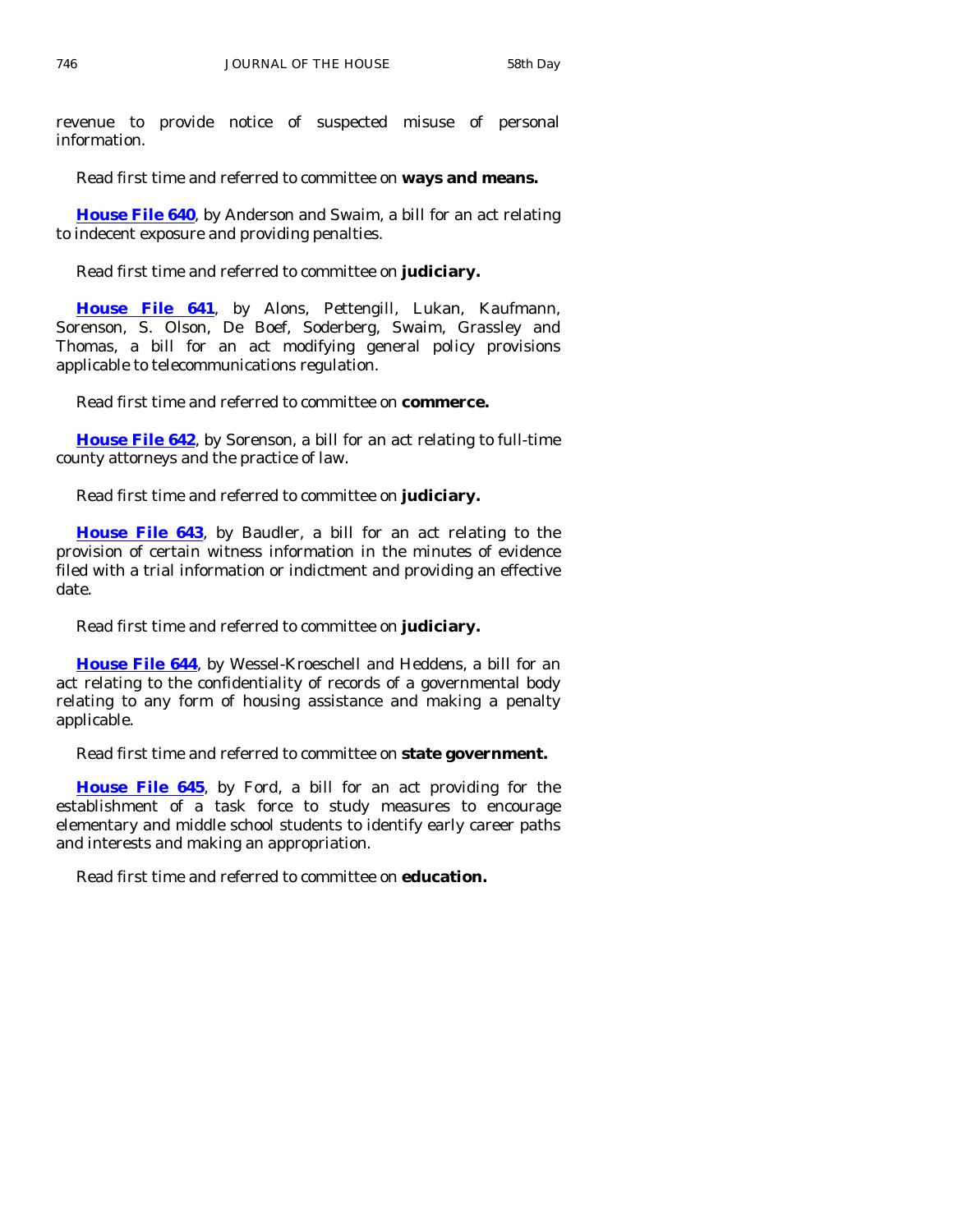**[House File 646](http://coolice.legis.state.ia.us/Cool-ICE/default.asp?Category=billinfo&Service=Billbook&frame=1&GA=83&hbill=HF646)**, by Raecker, a bill for an act relating to county adult mental health, mental retardation, and developmental disabilities services, by making an appropriation to the risk pool of the property tax relief fund and providing an effective date.

Read first time and referred to committee on **appropriations.** 

**[House File 647](http://coolice.legis.state.ia.us/Cool-ICE/default.asp?Category=billinfo&Service=Billbook&frame=1&GA=83&hbill=HF647)**, by Winckler, a bill for an act relating to the college student aid commission and the programs and funds it administers and making appropriations.

Read first time and referred to committee on **education.** 

**[House File 648](http://coolice.legis.state.ia.us/Cool-ICE/default.asp?Category=billinfo&Service=Billbook&frame=1&GA=83&hbill=HF648)**, by Heaton, Kaufmann, Lukan, De Boef, Schulte, Struyk, Sands, Soderberg, L. Miller and Upmeyer, a bill for an act prohibiting postsecondary educational institutions that receive state moneys from selling, offering, or otherwise providing information relating to certain persons.

Read first time and referred to committee on **education.** 

**[House File 649](http://coolice.legis.state.ia.us/Cool-ICE/default.asp?Category=billinfo&Service=Billbook&frame=1&GA=83&hbill=HF649)**, by Heaton, Kaufmann, Lukan, De Boef, Schulte, Struyk, Sands, Soderberg, L. Miller and Upmeyer, a bill for an act prohibiting the disclosure of specified consumer information by internet service providers and providing a penalty.

Read first time and referred to committee on **judiciary.** 

**[House File 650](http://coolice.legis.state.ia.us/Cool-ICE/default.asp?Category=billinfo&Service=Billbook&frame=1&GA=83&hbill=HF650)**, by Ford, a bill for an act providing for the establishment of a task force to study ninth grade academies and making an appropriation.

Read first time and referred to committee on **education.** 

**[House File 651](http://coolice.legis.state.ia.us/Cool-ICE/default.asp?Category=billinfo&Service=Billbook&frame=1&GA=83&hbill=HF651)**, by Ford, a bill for an act relating to the establishment of a health care professionals loan forgiveness program including loan forgiveness for family practice physicians to be administered by the college student aid commission and providing an appropriation.

Read first time and referred to committee on **education.**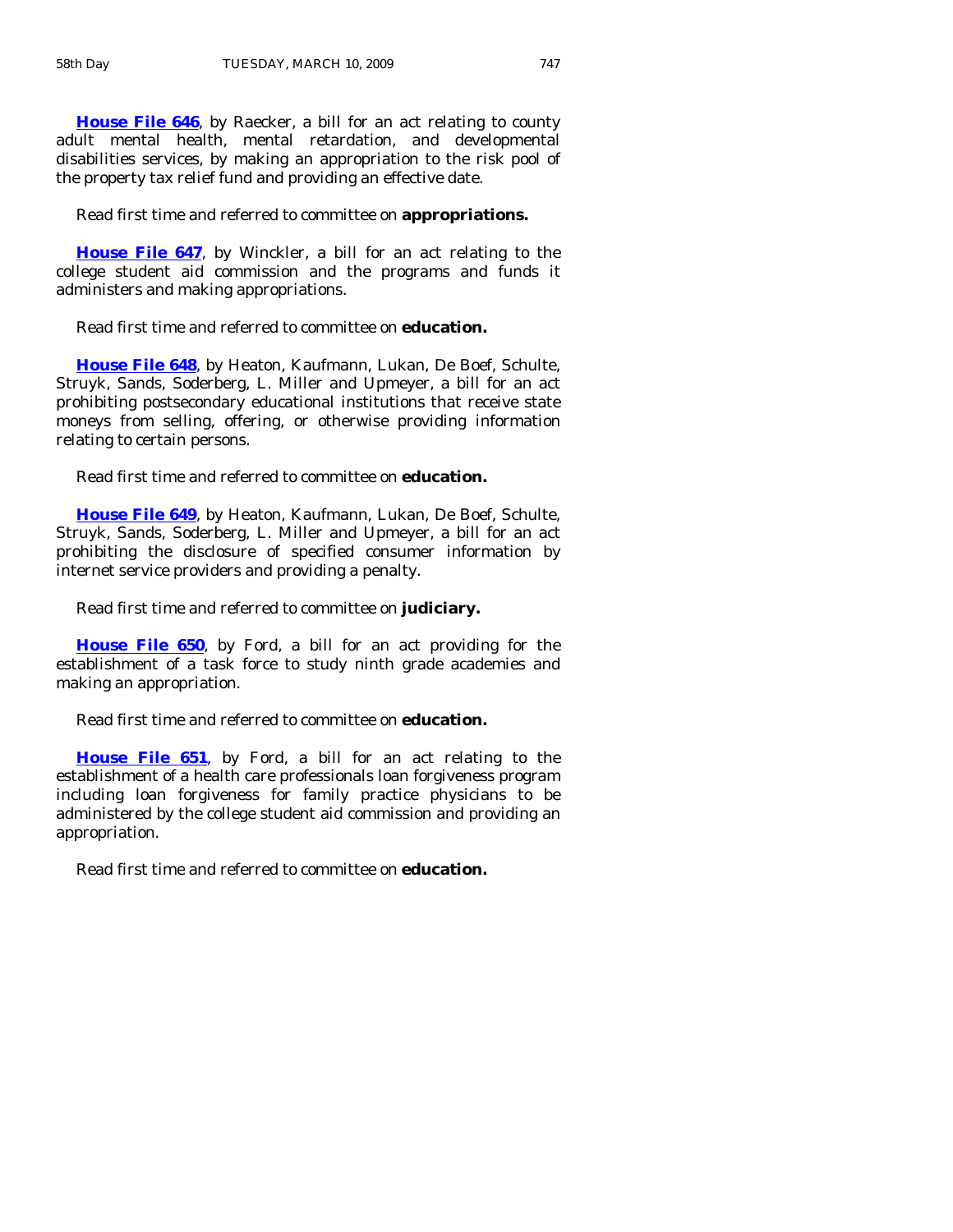**[House File 652](http://coolice.legis.state.ia.us/Cool-ICE/default.asp?Category=billinfo&Service=Billbook&frame=1&GA=83&hbill=HF652)**, by Ford, a bill for an act relating to public water supply system water quality.

 Read first time and referred to committee on **environmental protection.** 

**[House File 653](http://coolice.legis.state.ia.us/Cool-ICE/default.asp?Category=billinfo&Service=Billbook&frame=1&GA=83&hbill=HF653)**, by Alons, a bill for an act providing for the payment of litigation expenses related to legal actions alleging that an agricultural operation is a nuisance.

Read first time and referred to committee on **agriculture.** 

**[House File 654](http://coolice.legis.state.ia.us/Cool-ICE/default.asp?Category=billinfo&Service=Billbook&frame=1&GA=83&hbill=HF654)**, by Whitaker, a bill for an act relating to the surveying of unused highway right-of-way to be sold by the department of transportation.

Read first time and referred to committee on **transportation.** 

**[House File 655](http://coolice.legis.state.ia.us/Cool-ICE/default.asp?Category=billinfo&Service=Billbook&frame=1&GA=83&hbill=HF655)**, by May, a bill for an act concerning members of out-of-state national guard units who reside in Iowa.

Read first time and referred to committee on **veterans affairs.** 

**[House File 656](http://coolice.legis.state.ia.us/Cool-ICE/default.asp?Category=billinfo&Service=Billbook&frame=1&GA=83&hbill=HF656)**, by committee on economic growth, a bill for an act relating to the requirements of certain financial assistance programs administered by the department of economic development including a reorganization of the grow Iowa values fund and creating a grow Iowa values financial assistance program.

Read first time and placed on the **calendar.** 

**[House File 657](http://coolice.legis.state.ia.us/Cool-ICE/default.asp?Category=billinfo&Service=Billbook&frame=1&GA=83&hbill=HF657)**, by committee on public safety, a bill for an act making changes to the criminal offense of indecent exposure and providing penalties.

Read first time and placed on the **calendar.** 

**[House File 658](http://coolice.legis.state.ia.us/Cool-ICE/default.asp?Category=billinfo&Service=Billbook&frame=1&GA=83&hbill=HF658)**, by Ford, a bill for an act related to the completion of cultural competency instruction by health professionals and students enrolled in health-related degree programs.

Read first time and referred to committee on **education.**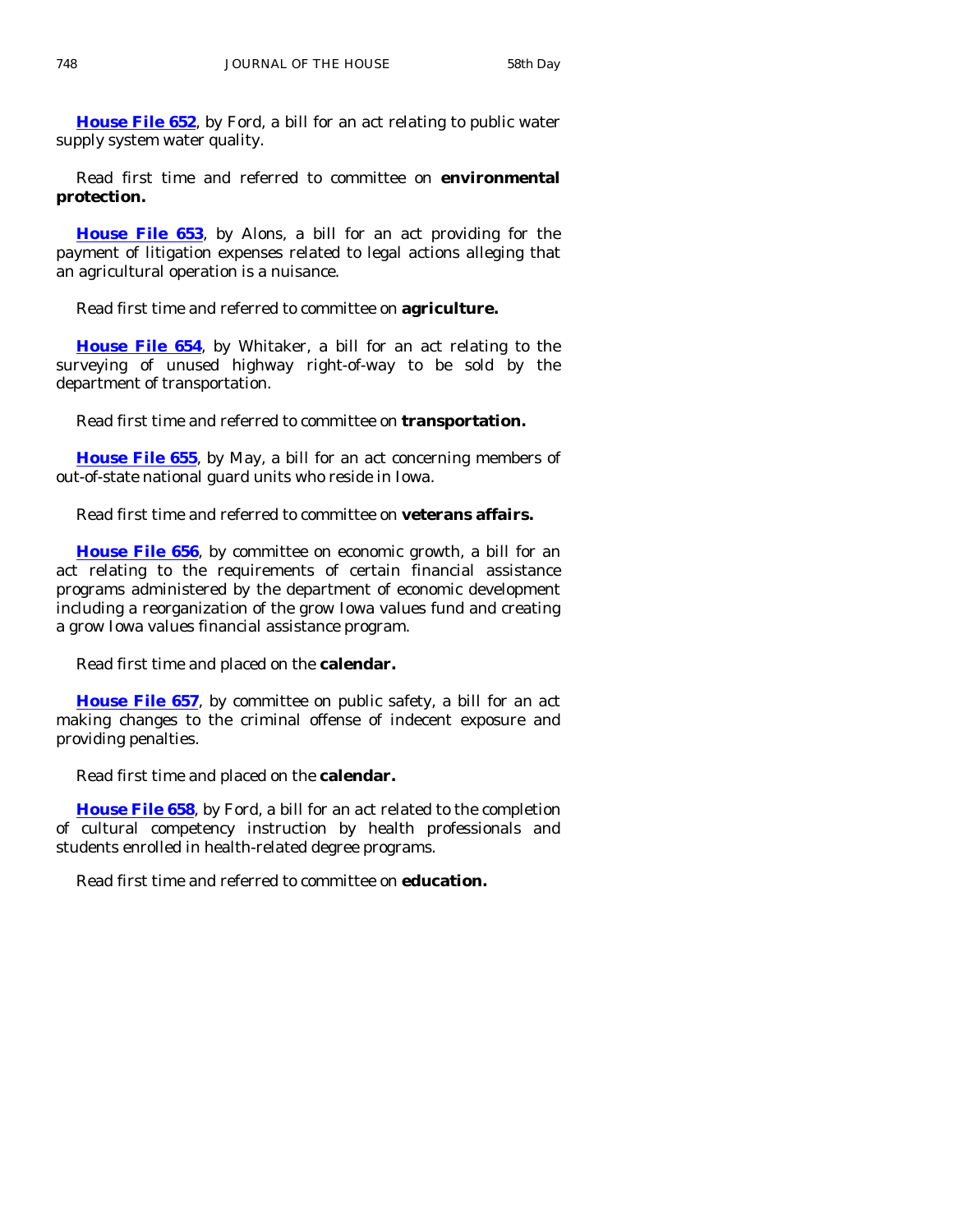**[House File 659](http://coolice.legis.state.ia.us/Cool-ICE/default.asp?Category=billinfo&Service=Billbook&frame=1&GA=83&hbill=HF659)**, by Ford, a bill for an act creating a junior entrepreneur training assistance program and providing a tax deduction and making an appropriation.

Read first time and referred to committee on **economic growth.** 

**[House File 660](http://coolice.legis.state.ia.us/Cool-ICE/default.asp?Category=billinfo&Service=Billbook&frame=1&GA=83&hbill=HF660)**, by D. Olson, a bill for an act relating to accommodations by employers for court-ordered visitation.

Read first time and referred to committee on **judiciary.** 

**[House File 661](http://coolice.legis.state.ia.us/Cool-ICE/default.asp?Category=billinfo&Service=Billbook&frame=1&GA=83&hbill=HF661)**, by D. Olson, a bill for an act abolishing the property assessment appeal board.

Read first time and referred to committee on **ways and means.** 

**[House File 662](http://coolice.legis.state.ia.us/Cool-ICE/default.asp?Category=billinfo&Service=Billbook&frame=1&GA=83&hbill=HF662)**, by Kaufmann, a bill for an act relating to the status of posthumously conceived and born children in the context of legitimacy and liability for support, and inheritance.

Read first time and referred to committee on **judiciary.** 

**[House File 663](http://coolice.legis.state.ia.us/Cool-ICE/default.asp?Category=billinfo&Service=Billbook&frame=1&GA=83&hbill=HF663)**, by Kaufmann, Arnold, Grassley, Alons, De Boef, May, Baudler, Pettengill, Heaton, Horbach, Lukan, Schueller, Schultz and Drake, a bill for an act relating to the location of a civil jury trial.

Read first time and referred to committee on **judiciary.** 

**[House File 664](http://coolice.legis.state.ia.us/Cool-ICE/default.asp?Category=billinfo&Service=Billbook&frame=1&GA=83&hbill=HF664)**, by Baudler, a bill for an act relating to the disclosure of certain information by a pretrial release agency.

Read first time and referred to committee on **judiciary.** 

**[House File 665](http://coolice.legis.state.ia.us/Cool-ICE/default.asp?Category=billinfo&Service=Billbook&frame=1&GA=83&hbill=HF665)**, by Alons, Deyoe, De Boef, May, Helland, Soderberg, Rayhons, Drake, Forristall, Tymeson, Lukan, Koester, Struyk, Watts, Huseman, Schultz, Worthan, Paulsen, Upmeyer, Roberts, Tjepkes, Horbach and Arnold, a bill for an act relating to the deduction of the capital gain from the sale of capital investments made in or by certain businesses and including an applicability date provision.

Read first time and referred to committee on **ways and means.**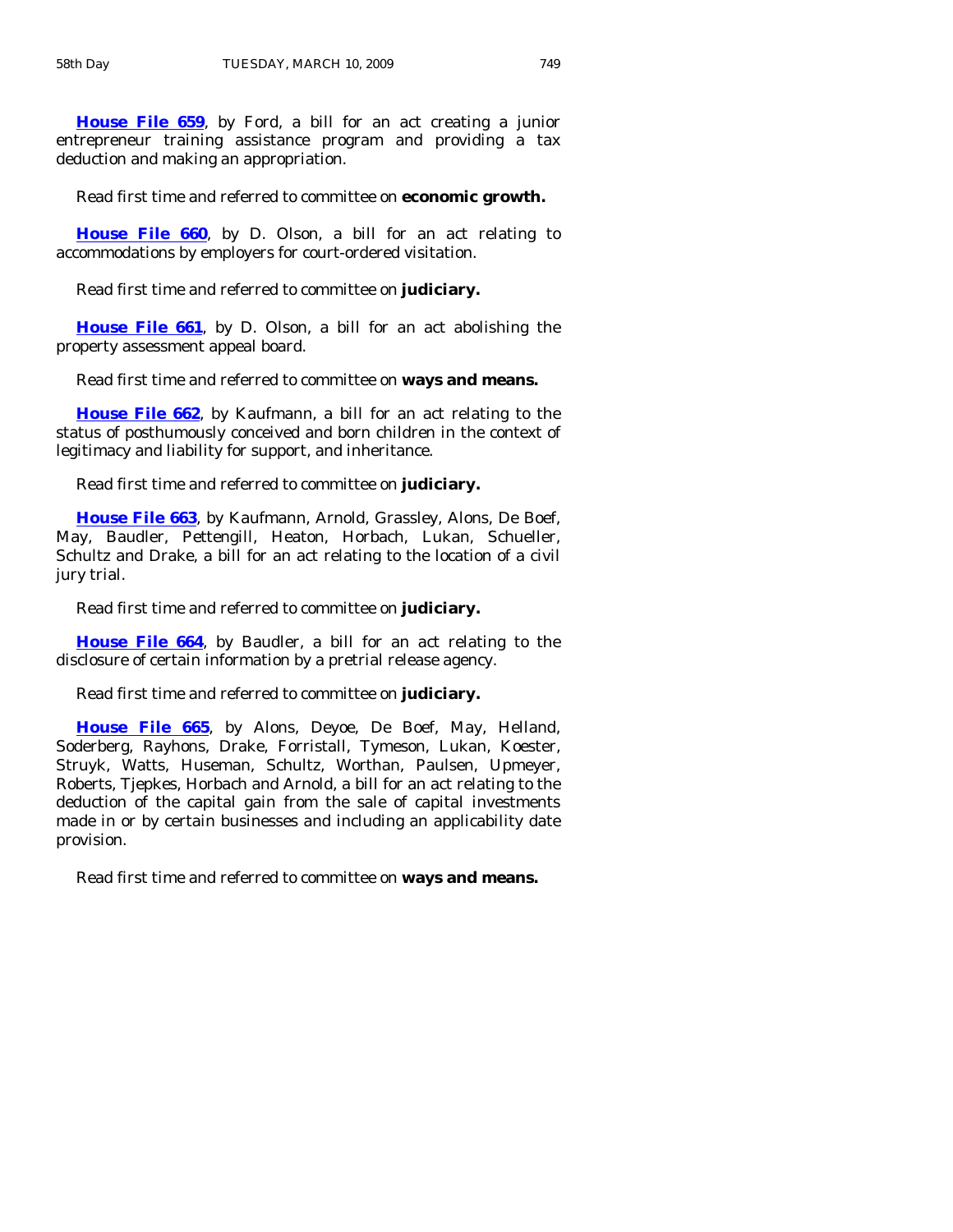**[House File 666](http://coolice.legis.state.ia.us/Cool-ICE/default.asp?Category=billinfo&Service=Billbook&frame=1&GA=83&hbill=HF666)**, by Berry, a bill for an act relating to the administrative modification of a child support order.

Read first time and referred to committee on **human resources.** 

**[House File 667](http://coolice.legis.state.ia.us/Cool-ICE/default.asp?Category=billinfo&Service=Billbook&frame=1&GA=83&hbill=HF667)**, by Alons, May, Drake and Rayhons, a bill for an act relating to the citation of health care facilities under state and federal law, and providing effective and retroactive applicability dates.

Read first time and referred to committee on **human resources.** 

**[House File 668](http://coolice.legis.state.ia.us/Cool-ICE/default.asp?Category=billinfo&Service=Billbook&frame=1&GA=83&hbill=HF668)**, by Jacoby, a bill for an act relating to the taxation of commercial property and providing an applicability date.

Read first time and referred to committee on **ways and means.** 

**[House File 669](http://coolice.legis.state.ia.us/Cool-ICE/default.asp?Category=billinfo&Service=Billbook&frame=1&GA=83&hbill=HF669)**, by Kuhn, Palmer, Steckman, Wessel-Kroeschell, Beard, D. Olson, Frevert, Lensing, Reichert, Isenhart, Whitaker, Willems, Kearns, Hunter, Winckler, Burt, Gayman, Smith, Schueller, Jacoby, Wendt, Thomas, Bailey, Kelley, Ficken, Wenthe, Huser, Marek and Bell, a bill for an act relating to funding for the alternate energy revolving loan program and making an appropriation.

Read first time and referred to committee on **appropriations.** 

**[House File 670](http://coolice.legis.state.ia.us/Cool-ICE/default.asp?Category=billinfo&Service=Billbook&frame=1&GA=83&hbill=HF670)**, by committee on state government, a bill for an act relating to absentee voting by requiring the counting of absentee ballots to begin the day before the general election.

Read first time and placed on the **calendar.** 

**[House File 671](http://coolice.legis.state.ia.us/Cool-ICE/default.asp?Category=billinfo&Service=Billbook&frame=1&GA=83&hbill=HF671)**, by committee on public safety, a bill for an act providing volunteer emergency services providers protection from employment termination.

Read first time and placed on the **calendar.** 

**[House File 672](http://coolice.legis.state.ia.us/Cool-ICE/default.asp?Category=billinfo&Service=Billbook&frame=1&GA=83&hbill=HF672)**, by committee on human resources, a bill for an act relating to individual development accounts available to certain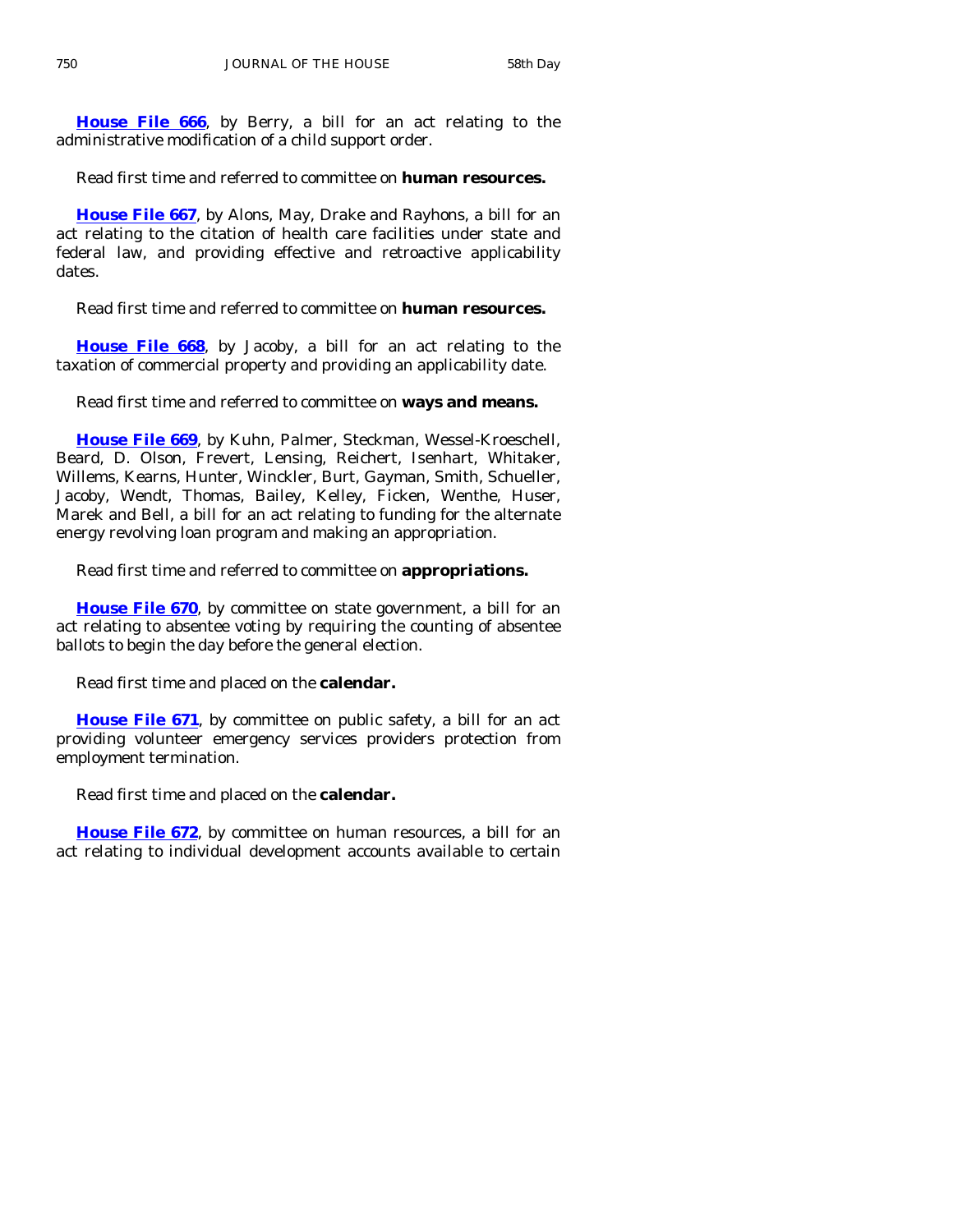persons with low income and providing effective and applicability date provisions.

Read first time and placed on the **calendar.** 

**[House File 673](http://coolice.legis.state.ia.us/Cool-ICE/default.asp?Category=billinfo&Service=Billbook&frame=1&GA=83&hbill=HF673)**, by committee on economic growth, a bill for an act relating to local government development activities in cultural and entertainment districts.

Read first time and placed on the **calendar.** 

**[House File 674](http://coolice.legis.state.ia.us/Cool-ICE/default.asp?Category=billinfo&Service=Billbook&frame=1&GA=83&hbill=HF674)**, by committee on public safety, a bill for an act relating to reporting the treatment of serious wounds received as the result of a crime to a law enforcement agency and making penalties applicable.

Read first time and placed on the **calendar.** 

**[House File 675](http://coolice.legis.state.ia.us/Cool-ICE/default.asp?Category=billinfo&Service=Billbook&frame=1&GA=83&hbill=HF675)**, by committee on state government, a bill for an act providing time off from work to attend presidential precinct caucuses and making penalties applicable.

Read first time and placed on the **calendar.** 

**[House File 676](http://coolice.legis.state.ia.us/Cool-ICE/default.asp?Category=billinfo&Service=Billbook&frame=1&GA=83&hbill=HF676)**, by committee on public safety, a bill for an act modifying provisions relating to a final hearing in a civil commitment proceeding for a sexually violent predator.

Read first time and placed on the **calendar.** 

**[House File 677](http://coolice.legis.state.ia.us/Cool-ICE/default.asp?Category=billinfo&Service=Billbook&frame=1&GA=83&hbill=HF677)**, by committee on judiciary, a bill for an act relating to trusts and estates including the administration of small estates and including retroactive and other applicability provisions.

Read first time and placed on the **calendar.** 

**[House File 678](http://coolice.legis.state.ia.us/Cool-ICE/default.asp?Category=billinfo&Service=Billbook&frame=1&GA=83&hbill=HF678)**, by committee on state government, a bill for an act concerning audits conducted by a licensee conducting pari-mutuel wagering and providing an effective date.

Read first time and placed on the **calendar.**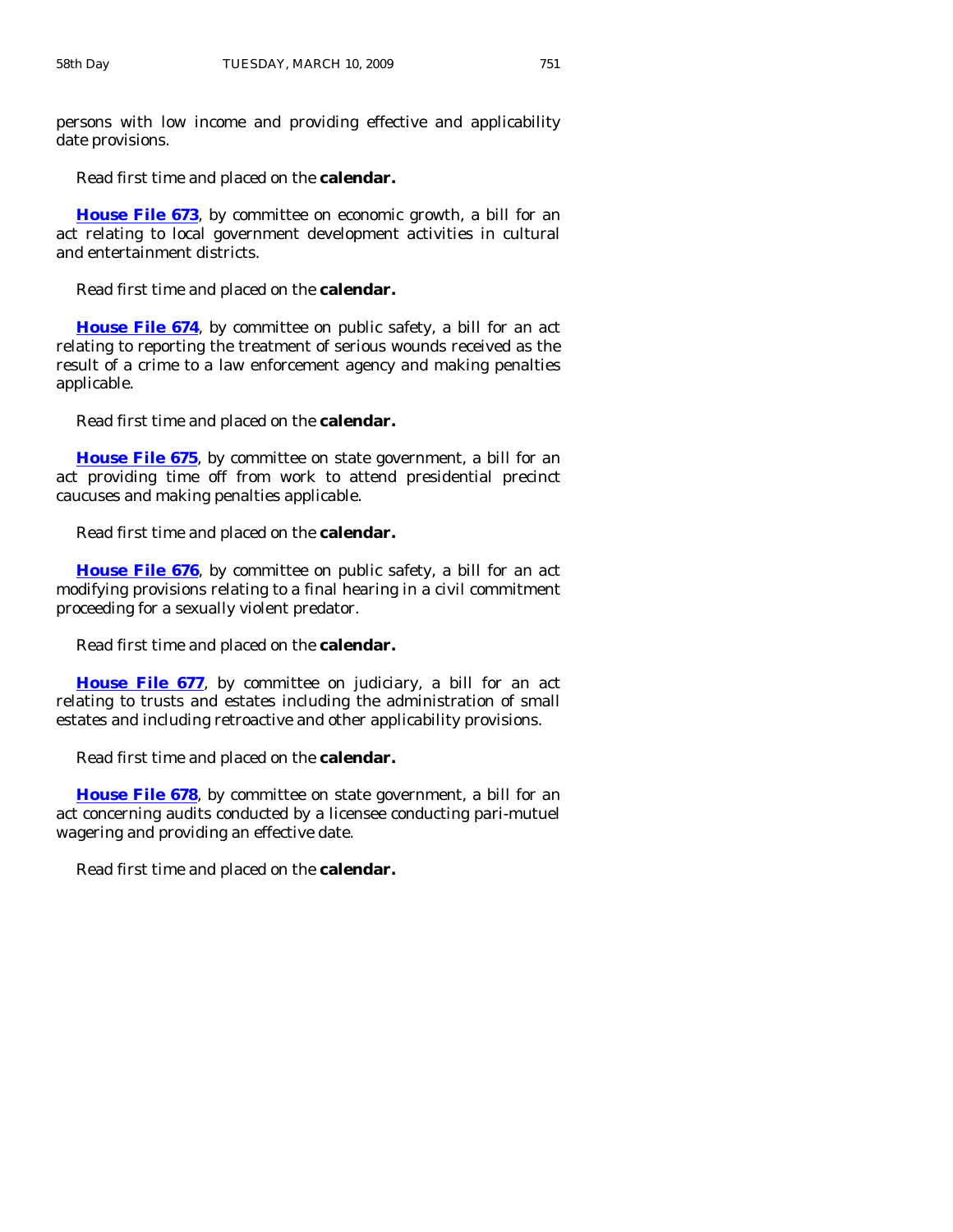# SENATE MESSAGES CONSIDERED

**[Senate File 205](http://coolice.legis.state.ia.us/Cool-ICE/default.asp?Category=billinfo&Service=Billbook&frame=1&GA=83&hbill=SF205)**, by committee on judiciary, a bill for an act relating to required testing for infectious diseases of persons under supervision of judicial district departments of correctional services.

Read first time and referred to committee on **public safety.** 

**[Senate File 253](http://coolice.legis.state.ia.us/Cool-ICE/default.asp?Category=billinfo&Service=Billbook&frame=1&GA=83&hbill=SF253)**, by committee on veterans affairs, a bill for an act relating to the time allowed certain active duty military personnel to file a state income tax return and including a retroactive applicability date provision.

Read first time and referred to committee on **ways and means.** 

**[Senate File 254](http://coolice.legis.state.ia.us/Cool-ICE/default.asp?Category=billinfo&Service=Billbook&frame=1&GA=83&hbill=SF254)**, by committee on veterans affairs, a bill for an act requiring the preparation of a report by the department of veterans affairs relating to the activities of county commissions of veteran affairs.

Read first time and referred to committee on **veterans affairs.** 

**[Senate File 285](http://coolice.legis.state.ia.us/Cool-ICE/default.asp?Category=billinfo&Service=Billbook&frame=1&GA=83&hbill=SF285)**, by committee on judiciary, a bill for an act relating to magistrate jurisdiction, specifying certain traffic-related offenses as simple misdemeanors, making other related changes to simple misdemeanor offenses, and providing a penalty.

Read first time and referred to committee on **judiciary.** 

**[Senate File 289](http://coolice.legis.state.ia.us/Cool-ICE/default.asp?Category=billinfo&Service=Billbook&frame=1&GA=83&hbill=SF289)**, by committee on rebuild Iowa and disaster recovery, a bill for an act relating to loan forgiveness under the jumpstart housing assistance program and providing effective and retroactive applicability dates.

 Read first time and referred to committee on **rebuild Iowa and disaster recovery.** 

**[Senate File 291](http://coolice.legis.state.ia.us/Cool-ICE/default.asp?Category=billinfo&Service=Billbook&frame=1&GA=83&hbill=SF291)**, by committee on local government, a bill for an act providing for the recognition and promotion of certified retirement communities.

Read first time and referred to committee on **human resources.**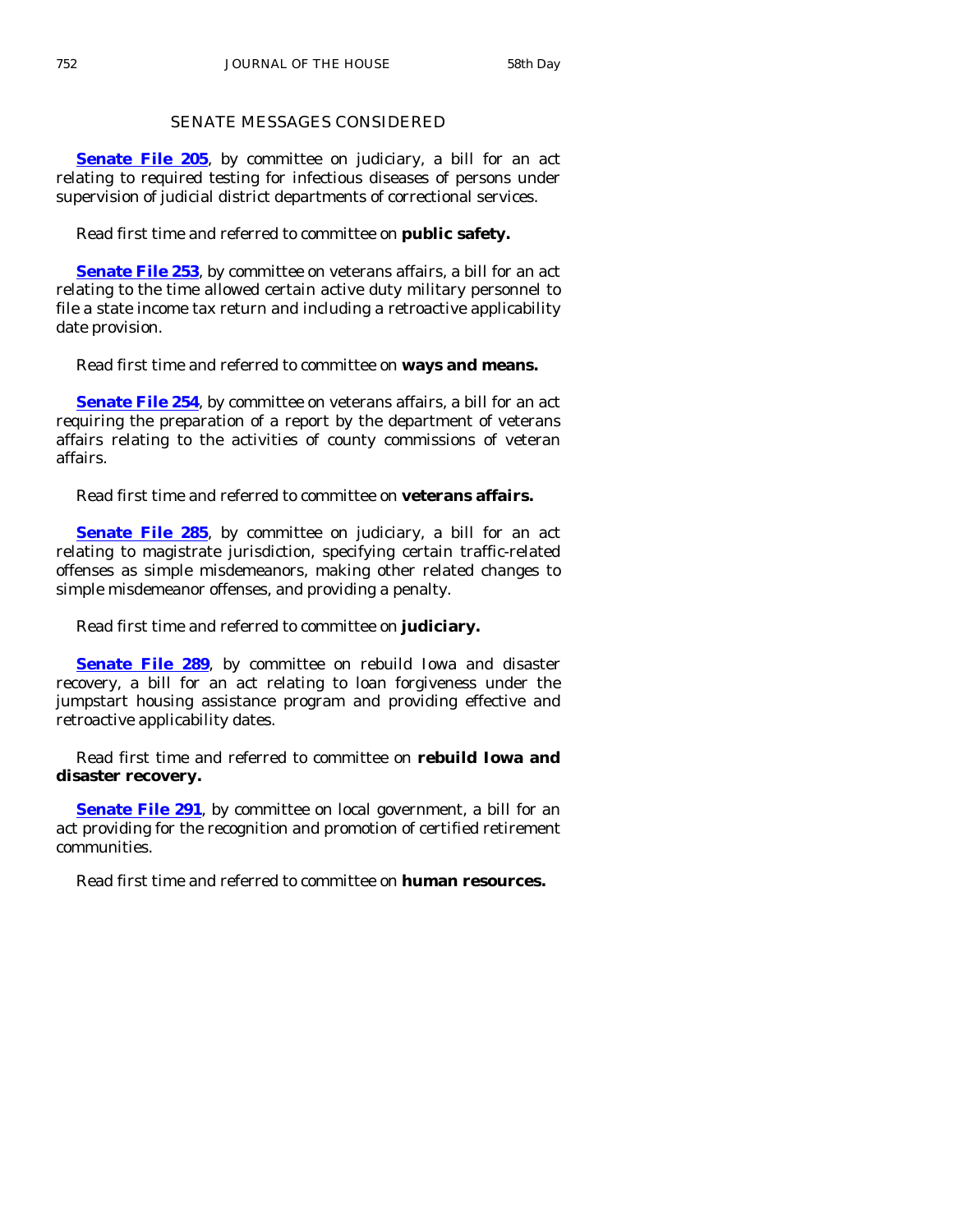**[Senate File 295](http://coolice.legis.state.ia.us/Cool-ICE/default.asp?Category=billinfo&Service=Billbook&frame=1&GA=83&hbill=SF295), by committee on state government, a bill for an** act concerning the authority of the department of administrative services relative to existing leases on real property acquired by the department.

Read first time and **passed on file.** 

**[Senate File 305](http://coolice.legis.state.ia.us/Cool-ICE/default.asp?Category=billinfo&Service=Billbook&frame=1&GA=83&hbill=SF305)**, by committee on state government, a bill for an act concerning audits conducted by a licensee conducting pari-mutuel wagering or gambling games and providing an effective date.

Read first time and referred to committee on **state government.** 

**[Senate File 318](http://coolice.legis.state.ia.us/Cool-ICE/default.asp?Category=billinfo&Service=Billbook&frame=1&GA=83&hbill=SF318)**, by committee on labor and business relations, a bill for an act pertaining to the duties and regulations under the purview of the labor commissioner.

Read first time and referred to committee on **labor.** 

**[Senate File 320](http://coolice.legis.state.ia.us/Cool-ICE/default.asp?Category=billinfo&Service=Billbook&frame=1&GA=83&hbill=SF320)**, by committee on judiciary, a bill for an act relating to charitable trusts by providing for filing documents with the attorney general and providing for the attorney general's investigative authority.

Read first time and referred to committee on **judiciary.** 

**[Senate File 322](http://coolice.legis.state.ia.us/Cool-ICE/default.asp?Category=billinfo&Service=Billbook&frame=1&GA=83&hbill=SF322)**, by committee on ways and means, a bill for an act relating to the technical administration of the tax and related laws by the department of revenue, including administration of income taxes, sales and use taxes, fees for new vehicle registrations, and property taxes and including a retroactive applicability date provision.

Read first time and referred to committee on **ways and means.** 

# [HOUSE FILE 615](http://coolice.legis.state.ia.us/Cool-ICE/default.asp?Category=billinfo&Service=Billbook&frame=1&GA=83&hbill=HF615) REREFERRED

The Speaker announced that [House File 615,](http://coolice.legis.state.ia.us/Cool-ICE/default.asp?Category=billinfo&Service=Billbook&frame=1&GA=83&hbill=HF615) previously referred to committee on **economic growth** was rereferred to committee on **labor**.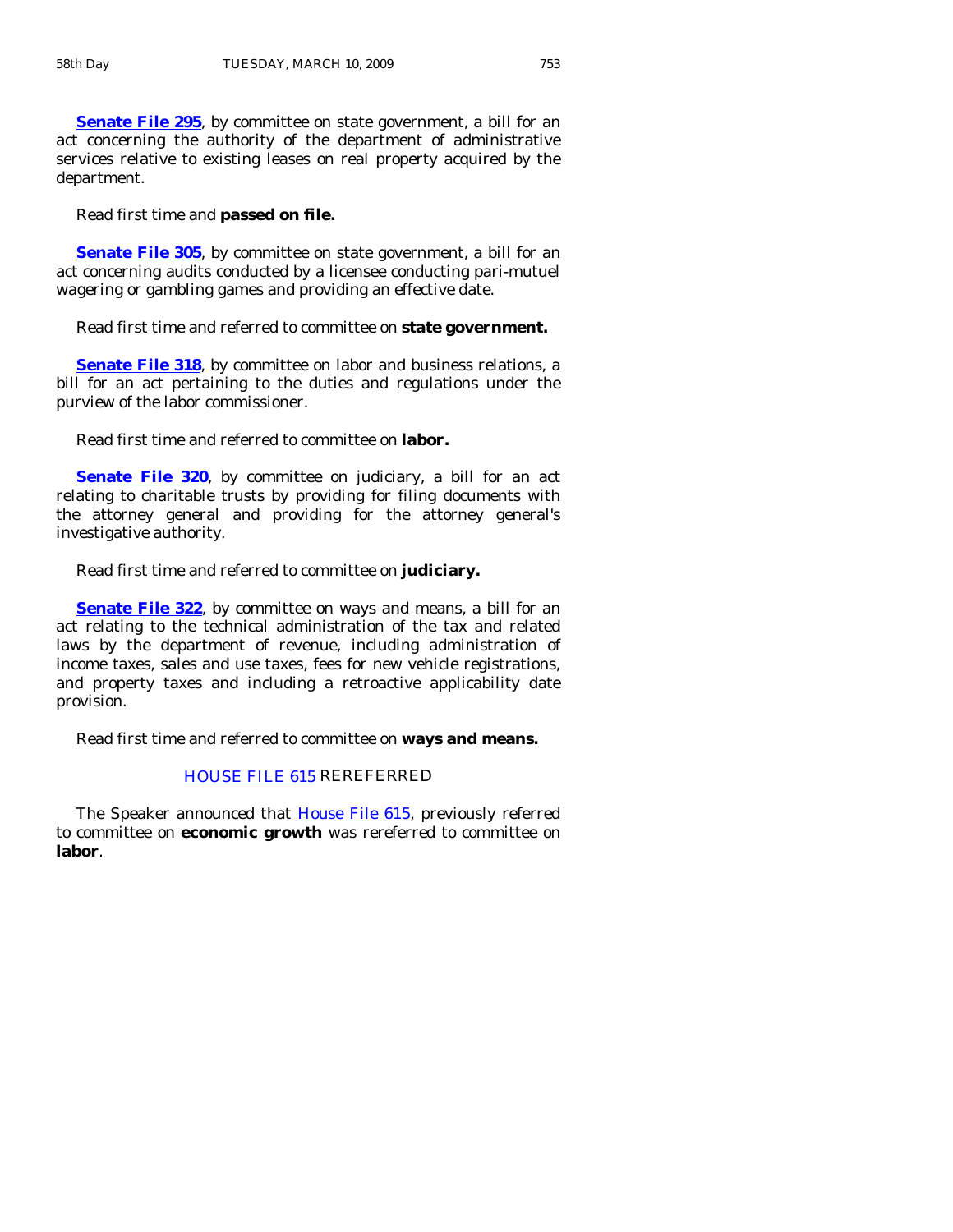# [SENATE FILE 209](http://coolice.legis.state.ia.us/Cool-ICE/default.asp?Category=billinfo&Service=Billbook&frame=1&GA=83&hbill=SF209) REREFERRED

The Speaker announced that **[Senate File 209](http://coolice.legis.state.ia.us/Cool-ICE/default.asp?Category=billinfo&Service=Billbook&frame=1&GA=83&hbill=SF209)**, previously referred to committee on **public safety** was **passed on file**.

# MOTION TO RECONSIDER [\(House File 332\)](http://coolice.legis.state.ia.us/Cool-ICE/default.asp?Category=billinfo&Service=Billbook&frame=1&GA=83&hbill=HF332)

 I move to reconsider the vote by which [House File 332](http://coolice.legis.state.ia.us/Cool-ICE/default.asp?Category=billinfo&Service=Billbook&frame=1&GA=83&hbill=HF332) passed the House on March 10, 2009.

# MCCARTHY of Polk

## CERTIFICATES OF RECOGNITION

 MR. SPEAKER: The Chief Clerk of the House respectfully reports that certificates of recognition have been issued as follows.

# MARK W. BRANDSGARD Chief Clerk of the House

| 2009\2599             | Betty Rohn, Sheffield – For celebrating her 90 <sup>th</sup> birthday.                                                           |
|-----------------------|----------------------------------------------------------------------------------------------------------------------------------|
| 2009\2600             | Vi Kappen, Sheffield – For celebrating her 80th birthday.                                                                        |
| $2009\backslash2601$  | Ardie Bier, Clear Lake – For celebrating her 80th birthday.                                                                      |
| $2009\backslash 2602$ | James P. Krabbe, Hampton – For celebrating his 100 <sup>th</sup> birthday.                                                       |
| $2009\backslash 2603$ | Hazel Lord, Burlington – For celebrating her 98th birthday.                                                                      |
| 2009\2604             | Samuel B. and Charlotte L. Swartz, Clear Lake – For celebrating<br>their 55 <sup>th</sup> wedding anniversary.                   |
| 2009\2605             | Glenn and Maxine Shropshire, Clear Lake - For celebrating their<br>65 <sup>th</sup> wedding anniversary.                         |
| $2009\backslash 2606$ | Hallie Peterson, SCMT High School – For earning All State honors<br>in Volleyball.                                               |
| $2009\backslash 2607$ | Kyle Meintz, West Fork High School – For being selected as the<br>First Team All State punter by the Iowa Newspaper Association. |
| $2009\backslash 2608$ | Zach Bredlow, Clear Lake – For attaining the rank of Eagle Scout,<br>the highest rank in the Boy Scouts of America.              |

2009\2609 Mac Guldberg, Coulter – For celebrating his  $85<sup>th</sup>$  birthday.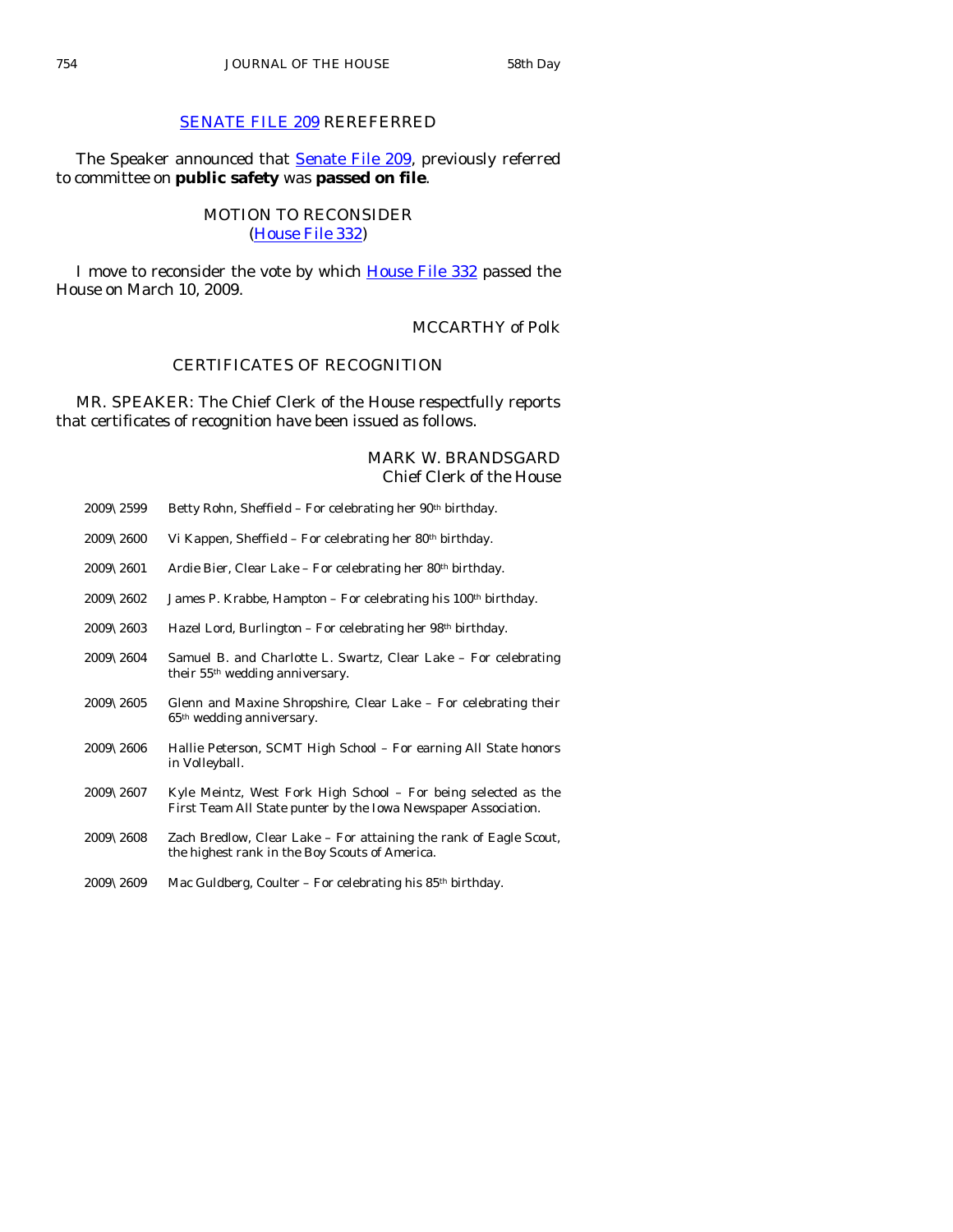- 2009\2610 Helen Foreman, Sheffield For celebrating her 85<sup>th</sup> birthday.
- 2009\2611 Clayton Blue, Russell For celebrating his  $80<sup>th</sup>$  birthday.
- $2009\backslash2612$  Keith and Shirley Kent, Lucas For celebrating their  $60<sup>th</sup>$  wedding anniversary.
- 2009\2613 Dorothy Schroder, Walnut For celebrating her 85th birthday.
- 2009\2614 Omar Scheffler, Harlan For celebrating his  $95<sup>th</sup>$  birthday.
- 2009\2615 Elva Graeve, Earling For celebrating her 98<sup>th</sup> birthday.
- 2009\2616 Alvena M. Michael, Walker For celebrating her 100th birthday.
- 2009\2617 Evelyn Wasson, Panora For celebrating her 90<sup>th</sup> birthday.
- 2009\2618 Tom and Mary Lee Link, Stuart For celebrating their 50th wedding anniversary.
- 2009\2619 Mildred Ryan, Stuart For celebrating her 101st birthday.
- 2009\2620 Velmo Andersen, Audubon For celebrating her 95th birthday.
- 2009\2621 Raymond Nielsen, Audubon For celebrating his 95th birthday.
- 2009\2622 Carroll and Ramona Dass, Sibley For celebrating their  $60<sup>th</sup>$ wedding anniversary.
- 2009\2623 Heidi Kistenmacher, Holstein For attaining the Girl Scout Gold Award, the highest award in Girl Scouting.
- 2009\2624 Olivia Leuschen, Holstein For attaining the Girl Scout Gold Award, the highest award in Girl Scouting.
- 2009\2625 Kirstin Wessling, Holstein For attaining the Girl Scout Gold Award, the highest award in Girl Scouting.
- 2009\2626 Margaret Leonard, Burlington For celebrating her  $90th$  birthday.
- $2009\sqrt{2627}$  Norma Sievers, Stockton For celebrating her 80<sup>th</sup> birthday.
- 2009\2628 Bob and Ethel Hythecker, Wheatland For celebrating their 65th wedding anniversary.
- 2009\2629 Donovan and Lynn Sievers, Stockton For celebrating their 50th wedding anniversary.
- 2009\2630 Rollin Howell, Moravia For celebrating his  $80<sup>th</sup>$  birthday.
- 2009\2631 Harlan Greener, McGregor For attaining the rank of Eagle Scout, the highest rank in the Boy Scouts of America.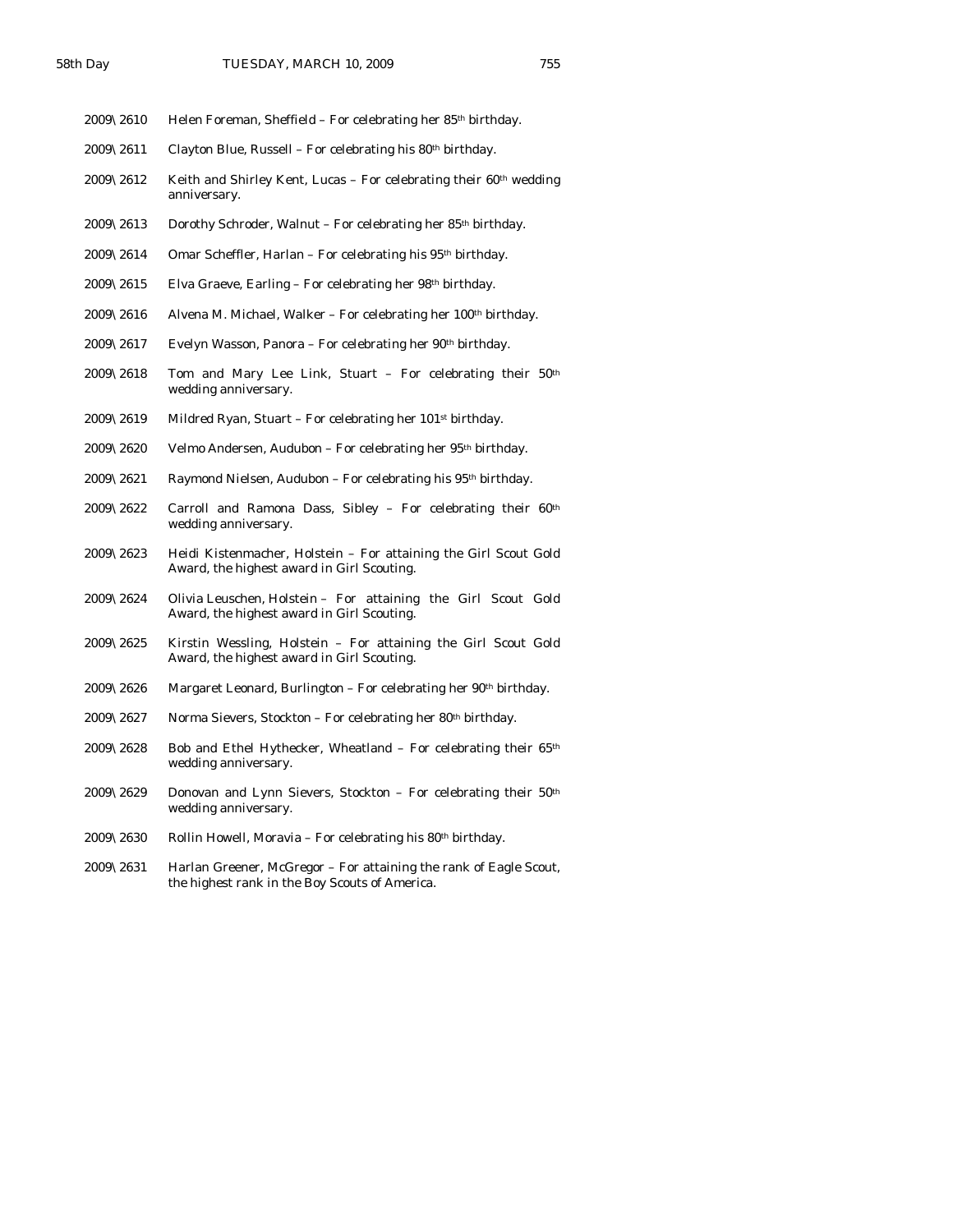- 2009\2632 Andrew Adney, McGregor For attaining the rank of Eagle Scout, the highest rank in the Boy Scouts of America.
- 2009\2633 Scott Eben, Central Lyon High School For winning 2nd place in the 189 lb. weight class in the Class 1-A Division of the 2009 State Wrestling Tournament.

SUBCOMMITTEE ASSIGNMENTS

#### **[House File 313](http://coolice.legis.state.ia.us/Cool-ICE/default.asp?Category=billinfo&Service=Billbook&frame=1&GA=83&hbill=HF313)**

Appropriations: Wenthe, Chair; Cownie and Jacoby.

#### **[House File 430](http://coolice.legis.state.ia.us/Cool-ICE/default.asp?Category=billinfo&Service=Billbook&frame=1&GA=83&hbill=HF430) Reassigned**

Commerce: Reasoner, Chair; Jacoby and Sorenson.

#### **[House File 515](http://coolice.legis.state.ia.us/Cool-ICE/default.asp?Category=billinfo&Service=Billbook&frame=1&GA=83&hbill=HF515)**

Public Safety: Berry, Chair; Bukta and Hagenow.

#### **[House File 519](http://coolice.legis.state.ia.us/Cool-ICE/default.asp?Category=billinfo&Service=Billbook&frame=1&GA=83&hbill=HF519)**

Public Safety: Burt, Chair; Baudler and Bukta.

#### **[House File 521](http://coolice.legis.state.ia.us/Cool-ICE/default.asp?Category=billinfo&Service=Billbook&frame=1&GA=83&hbill=HF521)**

Public Safety: R. Olson, Chair; Heddens and Tjepkes.

#### **[House File 543](http://coolice.legis.state.ia.us/Cool-ICE/default.asp?Category=billinfo&Service=Billbook&frame=1&GA=83&hbill=HF543)**

Public Safety: Reichert, Chair; Alons and Kuhn.

#### **[House File 579](http://coolice.legis.state.ia.us/Cool-ICE/default.asp?Category=billinfo&Service=Billbook&frame=1&GA=83&hbill=HF579)**

Economic Growth: Bailey, Chair; Schueller and Soderberg.

#### **[House File 582](http://coolice.legis.state.ia.us/Cool-ICE/default.asp?Category=billinfo&Service=Billbook&frame=1&GA=83&hbill=HF582)**

Economic Growth: Ford, Chair; Marek and Upmeyer.

#### **[House File 587](http://coolice.legis.state.ia.us/Cool-ICE/default.asp?Category=billinfo&Service=Billbook&frame=1&GA=83&hbill=HF587)**

Economic Growth: Ford, Chair; Jacoby and Soderberg.

#### **[House File 591](http://coolice.legis.state.ia.us/Cool-ICE/default.asp?Category=billinfo&Service=Billbook&frame=1&GA=83&hbill=HF591)**

Education: Wendt, Chair; Bukta and May.

#### **[House File 592](http://coolice.legis.state.ia.us/Cool-ICE/default.asp?Category=billinfo&Service=Billbook&frame=1&GA=83&hbill=HF592)**

Public Safety: Whitaker, Chair; Whitead and Worthan.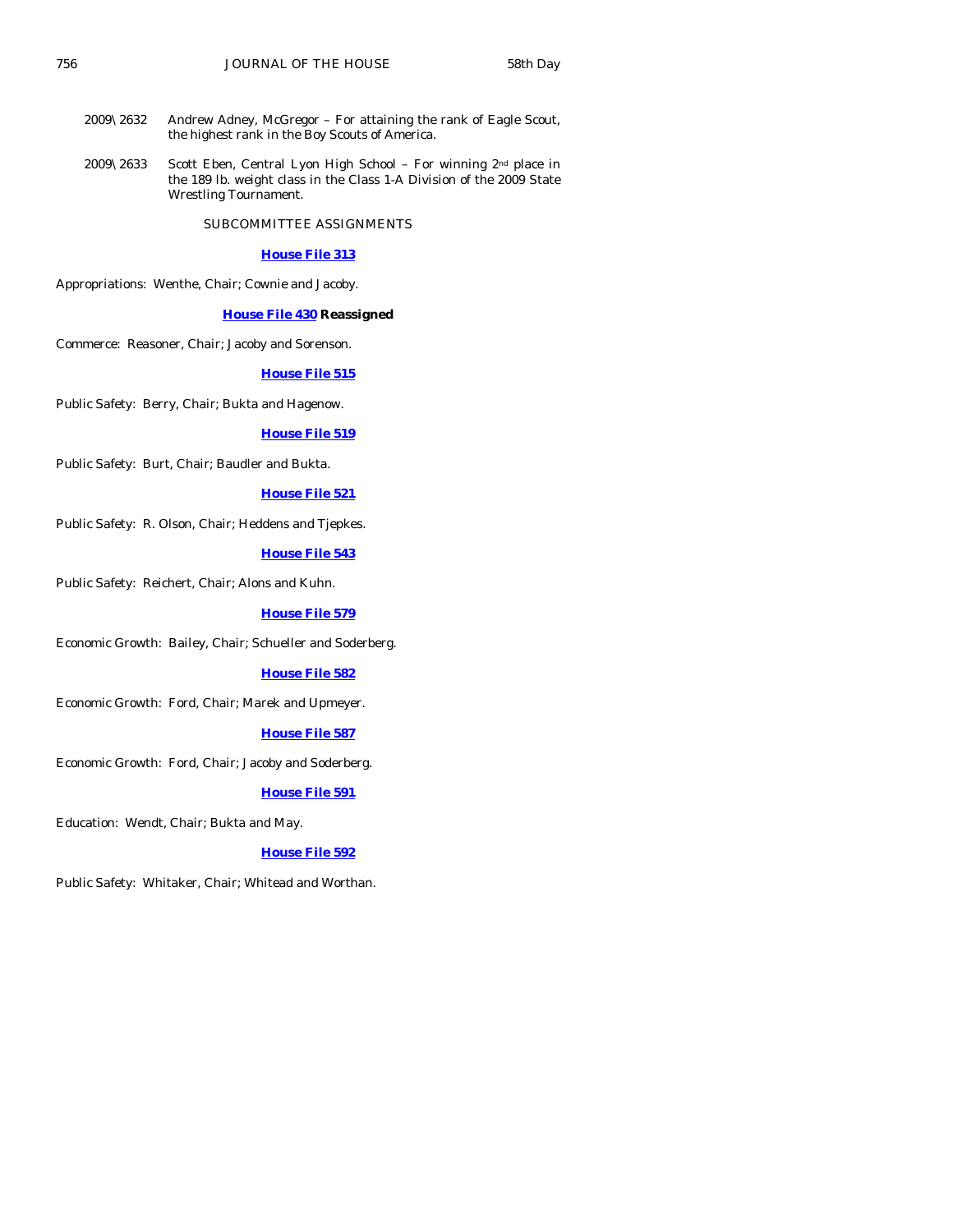#### **[House File 596](http://coolice.legis.state.ia.us/Cool-ICE/default.asp?Category=billinfo&Service=Billbook&frame=1&GA=83&hbill=HF596)**

Public Safety: R. Olson, Chair; Baudler and Reichert.

#### **[House File 597](http://coolice.legis.state.ia.us/Cool-ICE/default.asp?Category=billinfo&Service=Billbook&frame=1&GA=83&hbill=HF597)**

Public Safety: Kressig, Chair; Hagenow and Kuhn.

# **[House File 600](http://coolice.legis.state.ia.us/Cool-ICE/default.asp?Category=billinfo&Service=Billbook&frame=1&GA=83&hbill=HF600)**

Judiciary: Ford, Chair; Helland and Wessel-Kroeschell.

#### **[House File 608](http://coolice.legis.state.ia.us/Cool-ICE/default.asp?Category=billinfo&Service=Billbook&frame=1&GA=83&hbill=HF608)**

Environmental Protection: D. Olson, Chair; Kearns and S. Olson.

#### **[House File 611](http://coolice.legis.state.ia.us/Cool-ICE/default.asp?Category=billinfo&Service=Billbook&frame=1&GA=83&hbill=HF611)**

State Government: Gaskill, Chair; Schulte and Willems.

#### **[House File 616](http://coolice.legis.state.ia.us/Cool-ICE/default.asp?Category=billinfo&Service=Billbook&frame=1&GA=83&hbill=HF616)**

Judiciary: T. Olson, Chair; R. Olson and Schultz.

#### **[House File 621](http://coolice.legis.state.ia.us/Cool-ICE/default.asp?Category=billinfo&Service=Billbook&frame=1&GA=83&hbill=HF621)**

Judiciary: Smith, Chair; Lensing and Schulte.

# **[Senate File 225](http://coolice.legis.state.ia.us/Cool-ICE/default.asp?Category=billinfo&Service=Billbook&frame=1&GA=83&hbill=SF225)**

State Government: Frevert, Chair; Beard and Raecker.

#### **[Senate File 229](http://coolice.legis.state.ia.us/Cool-ICE/default.asp?Category=billinfo&Service=Billbook&frame=1&GA=83&hbill=SF229)**

Judiciary: R. Olson, Chair; Kaufmann and Palmer.

#### HOUSE STUDY BILL SUBCOMMITTEE ASSIGNMENTS

#### **[House Study Bill 263](http://coolice.legis.state.ia.us/Cool-ICE/default.asp?Category=billinfo&Service=Billbook&frame=1&GA=83&hbill=HSB263)**

Judiciary: Huser, Chair; Schulte and Swaim.

#### **[House Study Bill 264](http://coolice.legis.state.ia.us/Cool-ICE/default.asp?Category=billinfo&Service=Billbook&frame=1&GA=83&hbill=HSB264)**

Environmental Protection: D. Olson, Chair; Kearns and S. Olson.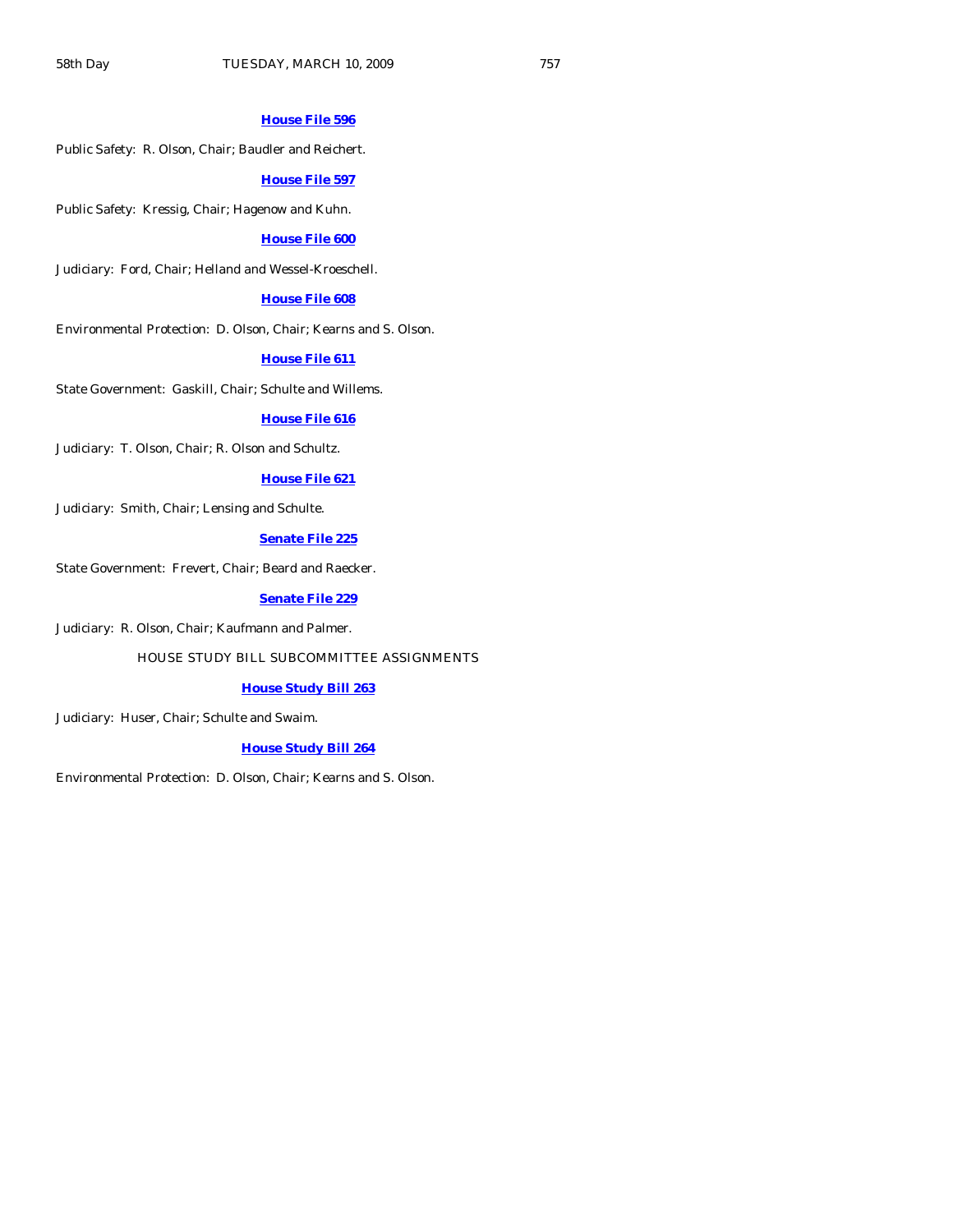# HOUSE STUDY BILL COMMITTEE ASSIGNMENTS

# **[H.S.B. 266](http://coolice.legis.state.ia.us/Cool-ICE/default.asp?Category=billinfo&Service=Billbook&frame=1&GA=83&hbill=HSB266) Appropriations**

Relating to and making transportation and other infrastructurerelated appropriations to the department of transportation, including allocation and use of moneys from the road use tax fund and the primary road fund.

# **[H.S.B. 267](http://coolice.legis.state.ia.us/Cool-ICE/default.asp?Category=billinfo&Service=Billbook&frame=1&GA=83&hbill=HSB267) Environmental Protection**

Relating to a waste tire stewardship and management fund and making appropriations.

# **[H.S.B. 268](http://coolice.legis.state.ia.us/Cool-ICE/default.asp?Category=billinfo&Service=Billbook&frame=1&GA=83&hbill=HSB268) Education**

Relating to articulation agreements between public postsecondary institutions.

# **[H.S.B. 269](http://coolice.legis.state.ia.us/Cool-ICE/default.asp?Category=billinfo&Service=Billbook&frame=1&GA=83&hbill=HSB269) Labor**

Concerning public employee collective bargaining.

# COMMITTEE RECOMMENDATIONS

 MR. SPEAKER: The Chief Clerk of the House respectfully reports that the following committee recommendations have been received and are on file in the office of the Chief Clerk.

# MARK W. BRANDSGARD Chief Clerk of the House

# COMMITTEE ON AGRICULTURE

Committee Bill (Formerly [House Study Bill 148\)](http://coolice.legis.state.ia.us/Cool-ICE/default.asp?Category=billinfo&Service=Billbook&frame=1&GA=83&hbill=HSB148), relating to the agricultural development authority, by providing for the reporting of its operations.

Fiscal Note is not required.

Recommended **Do Pass** March 9, 2009.

 **Committee Bill** (Formerly [House File 472](http://coolice.legis.state.ia.us/Cool-ICE/default.asp?Category=billinfo&Service=Billbook&frame=1&GA=83&hbill=HF472)), providing for the powers and duties of the Iowa soybean association's board of directors.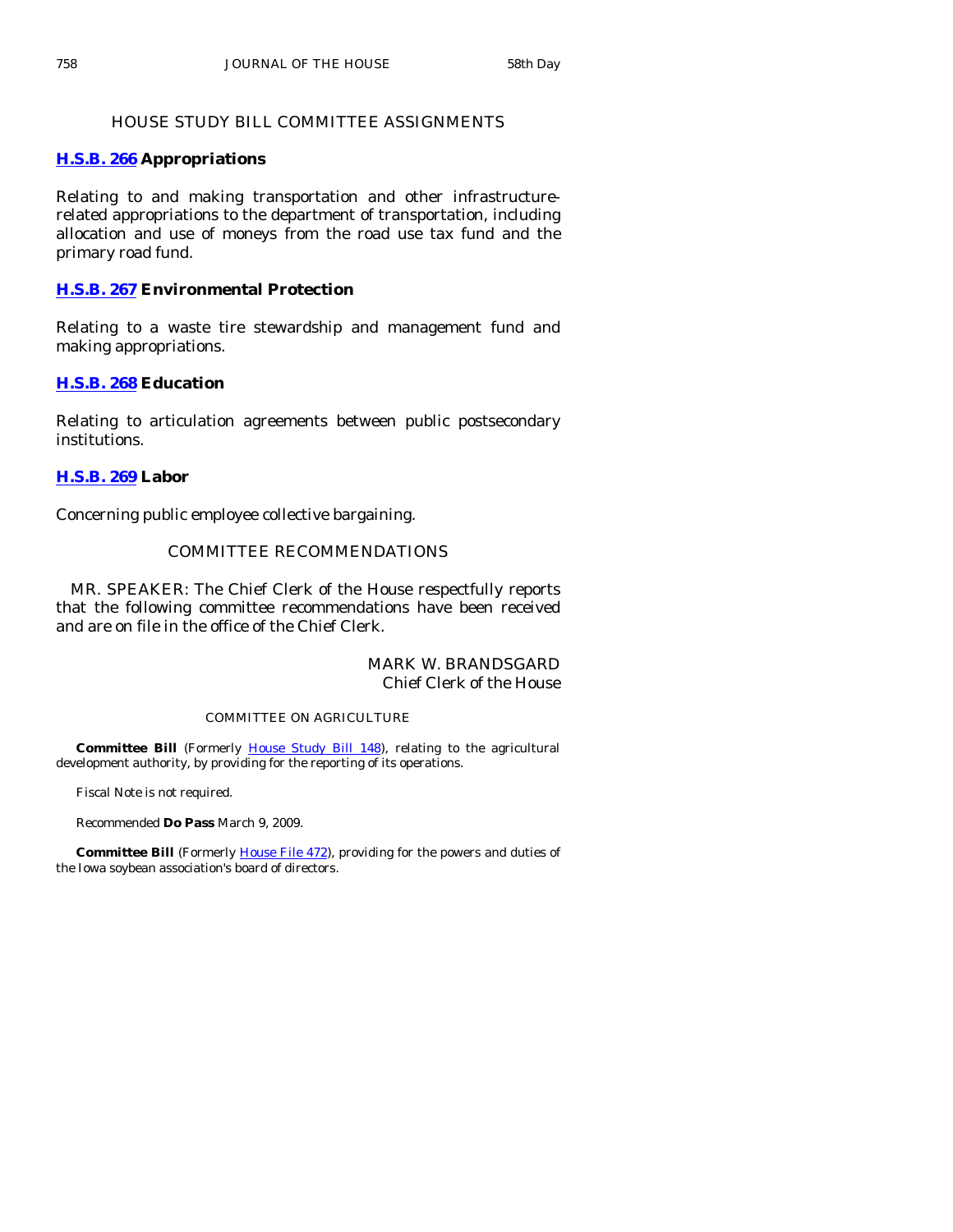Fiscal Note is not required.

#### Recommended **Amend and Do Pass** March 9, 2009

#### COMMITTEE ON EDUCATION

**[Senate File 81](http://coolice.legis.state.ia.us/Cool-ICE/default.asp?Category=billinfo&Service=Billbook&frame=1&GA=83&hbill=SF81),** a bill for an act relating to assisting schools to recover from disaster by changing the approval method for transfers of emergency fund moneys, by modifying certain funding provisions to relate to disaster recovery, and by allowing area education agency boards greater authority to purchase and lease-purchase property.

Fiscal Note is not required.

Recommended **Amend and Do Pass with Amendment [H–1129](http://coolice.legis.state.ia.us/Cool-ICE/default.asp?Category=billinfo&Service=Billbook&frame=1&GA=83&hbill=H1129)** March 9, 2009.

Committee Bill (Formerly [House Study Bill 22](http://coolice.legis.state.ia.us/Cool-ICE/default.asp?Category=billinfo&Service=Billbook&frame=1&GA=83&hbill=HSB22)), relating to the duties and operations of the department of education and local school boards.

Fiscal Note is not required.

Recommended **Amend and Do Pass** March 9, 2009.

**Committee Bill** (Formerly [House File 357](http://coolice.legis.state.ia.us/Cool-ICE/default.asp?Category=billinfo&Service=Billbook&frame=1&GA=83&hbill=HF357)), relating to preschool support provided through school ready children grants under the community empowerment initiative.

Fiscal Note is not required.

Recommended **Amend and Do Pass** March 9, 2009.

#### COMMITTEE ON ENVIRONMENTAL PROTECTION

**Committee Bill** (Formerly **House Study Bill 57**), modifying the maximum amount of nameplate generating capacity for all facilities qualifying for wind energy production and renewable energy tax credits.

Fiscal Note is not required.

Recommended **Amend and Do Pass** March 9, 2009.

**Committee Bill** (Formerly [House Study Bill 193\)](http://coolice.legis.state.ia.us/Cool-ICE/default.asp?Category=billinfo&Service=Billbook&frame=1&GA=83&hbill=HSB193), relating to storm water management plans.

Fiscal Note is not required.

Recommended **Amend and Do Pass** March 9, 2009.

#### COMMITTEE ON HUMAN RESOURCES

**Committee Bill** (Formerly [House Study Bill 213\)](http://coolice.legis.state.ia.us/Cool-ICE/default.asp?Category=billinfo&Service=Billbook&frame=1&GA=83&hbill=HSB213), relating to psychiatric medical institution for children services and providing an effective date.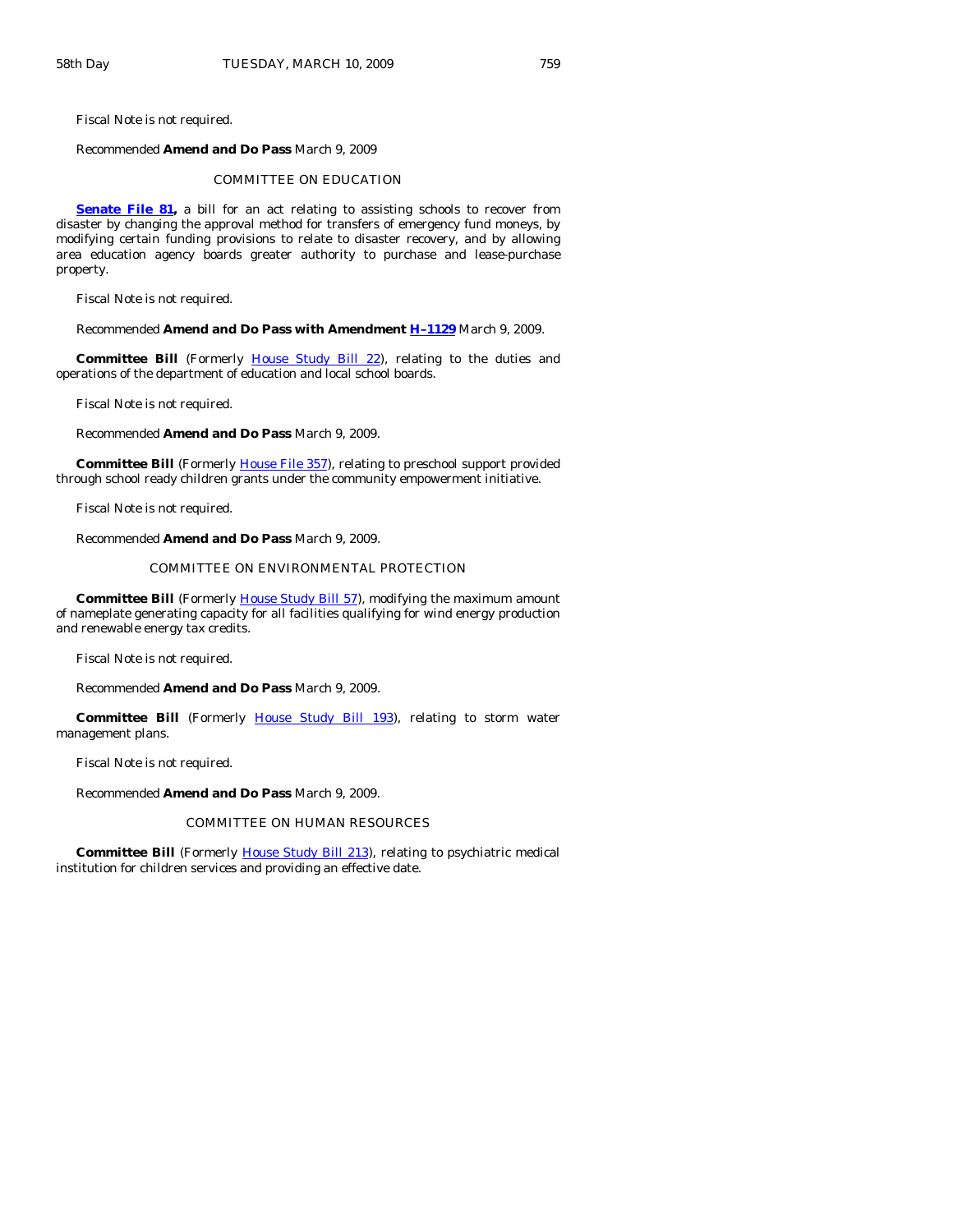Fiscal Note is not required.

Recommended **Amend and Do Pass** March 9, 2009.

**Committee Bill** (Formerly [House File 419\)](http://coolice.legis.state.ia.us/Cool-ICE/default.asp?Category=billinfo&Service=Billbook&frame=1&GA=83&hbill=HF419), relating to regulation of child care by the department of human services by providing for licensing of child development homes, establishing a regulatory fee and appropriating the fee proceeds, making penalties applicable, and providing effective dates.

Fiscal Note is not required.

Recommended **Amend and Do Pass** March 9, 2009.

**Committee Bill** (Formerly [House File 443\)](http://coolice.legis.state.ia.us/Cool-ICE/default.asp?Category=billinfo&Service=Billbook&frame=1&GA=83&hbill=HF443), relating to access to obscene materials and child in need of assistance proceedings and child abuse reporting.

Fiscal Note is not required.

Recommended **Amend and Do Pass** March 9, 2009.

#### COMMITTEE ON PUBLIC SAFETY

**Committee Bill** (Formerly *[House File 193](http://coolice.legis.state.ia.us/Cool-ICE/default.asp?Category=billinfo&Service=Billbook&frame=1&GA=83&hbill=HF193)*), relating to the issuance of permits to carry weapons and providing an effective date.

Fiscal note is not required.

Recommended **Amend and Do Pass** March 10, 2009.

**Committee Bill** (Formerly [House File 470\)](http://coolice.legis.state.ia.us/Cool-ICE/default.asp?Category=billinfo&Service=Billbook&frame=1&GA=83&hbill=HF470), relating to reserve certified peace officers and training requirements.

Fiscal Note is not required.

Recommended **Amend and Do Pass** March 10, 2009.

#### COMMITTEE ON REBUILD IOWA AND DISASTER RECOVERY

**Committee Bill** (Formerly [House Study Bill 162\)](http://coolice.legis.state.ia.us/Cool-ICE/default.asp?Category=billinfo&Service=Billbook&frame=1&GA=83&hbill=HSB162), relating to disaster emergency assistance immunity.

Fiscal Note is not required.

Recommended **Amend and Do Pass** March 9, 2009.

Committee Bill (Formerly **[House Study Bill 181](http://coolice.legis.state.ia.us/Cool-ICE/default.asp?Category=billinfo&Service=Billbook&frame=1&GA=83&hbill=HSB181)**), requiring counties and cities with flood hazard areas within their boundaries to participate in the national flood insurance program.

Fiscal Note is not required.

Recommended **Amend and Do Pass** March 9, 2009.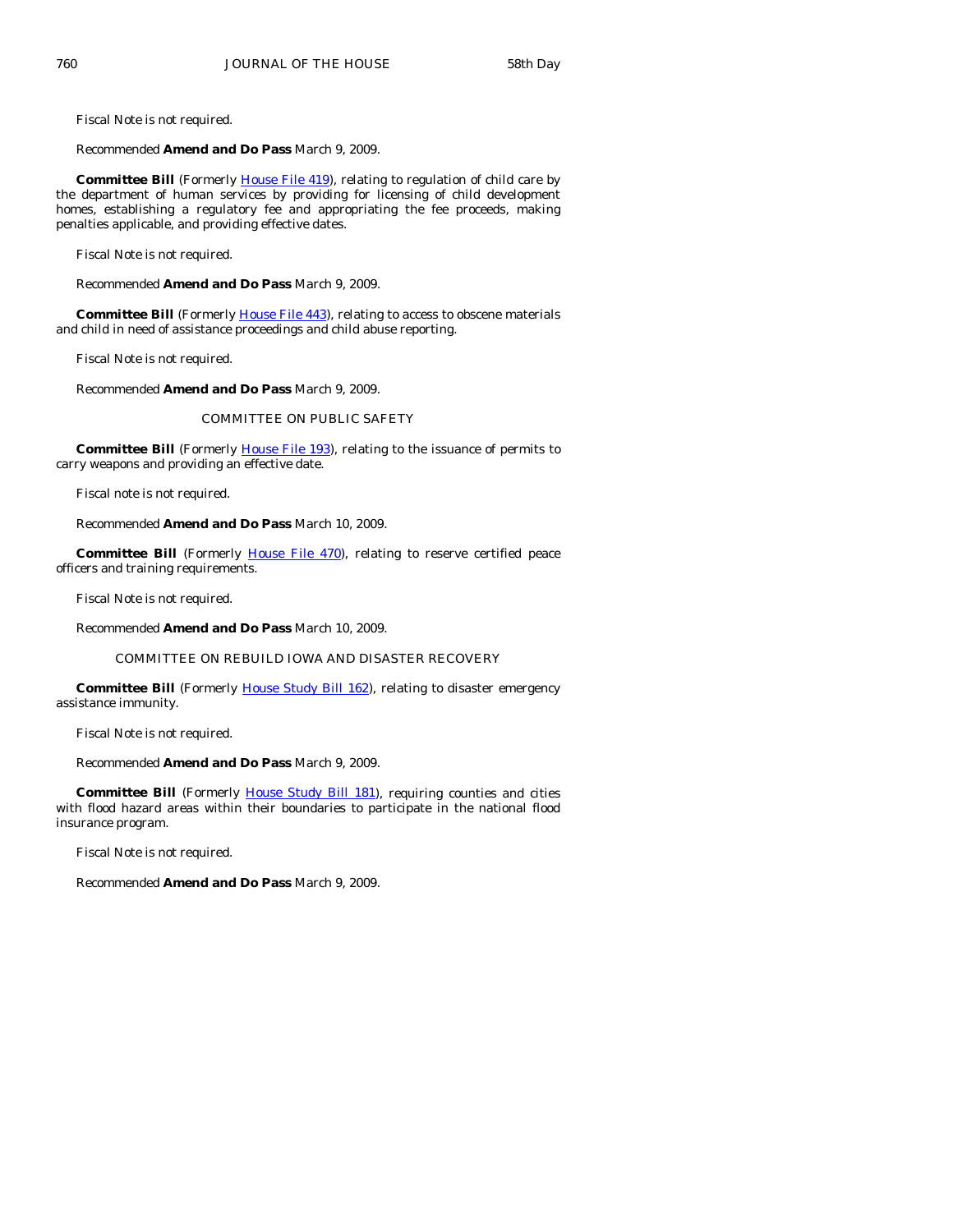**Committee Bill** (Formerly [House Study Bill 252](http://coolice.legis.state.ia.us/Cool-ICE/default.asp?Category=billinfo&Service=Billbook&frame=1&GA=83&hbill=HSB252)), providing for the award of local watershed improvement grants.

Fiscal Note is not required.

Recommended **Do Pass** March 9, 2009.

**Committee Bill** (Formerly [House File 427\)](http://coolice.legis.state.ia.us/Cool-ICE/default.asp?Category=billinfo&Service=Billbook&frame=1&GA=83&hbill=HF427), allowing school districts affected by a presidentially declared major disaster between May 4, 2008, and August 14, 2008, to use the previous year's budget enrollments in the budget year beginning July 1, 2009, and providing an effective date.

Fiscal Note is not required.

Recommended **Do Pass** March 9, 2009.

#### COMMITTEE ON STATE GOVERNMENT

 **Committee Bill** (Formerly [House Study Bill 203](http://coolice.legis.state.ia.us/Cool-ICE/default.asp?Category=billinfo&Service=Billbook&frame=1&GA=83&hbill=HSB203)), establishing alternative project delivery procedures for certain public projects undertaken by political subdivisions.

Fiscal Note is not required.

Recommended **Amend and Do Pass** March 10, 2009.

**Committee Bill** (Formerly *House File 295*), modifying the time period after which certain school district proposals defeated at election may be resubmitted to the voters and providing an effective date.

Fiscal Note is not required.

Recommended **Amend and Do Pass** March 10, 2009.

#### RESOLUTION FILED

**[HR 26,](http://coolice.legis.state.ia.us/Cool-ICE/default.asp?Category=billinfo&Service=Billbook&frame=1&GA=83&hbill=HR26)** by Wessel-Kroeschell and Heddens, a resolution honoring the 2008 Iowa State University Cyclones volleyball team for an outstanding 2008 season that culminated in the team's appearance in the National Collegiate Athletic Association Women's Volleyball Tournament and an unprecedented appearance in the regional final.

Laid over under **Rule 25.**